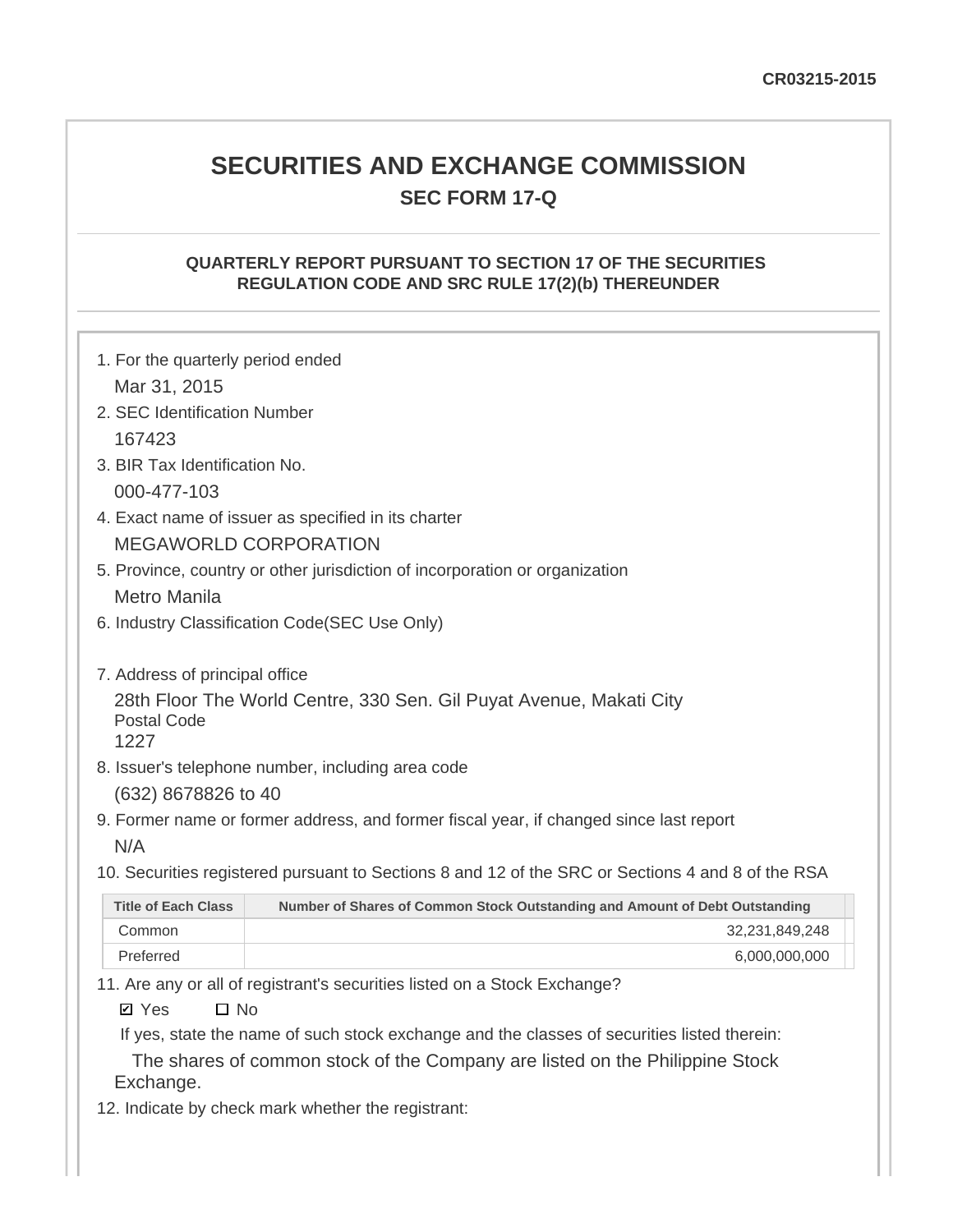|                                                            |                  | period that the registrant was required to file such reports)                                                                                             | (a) has filed all reports required to be filed by Section 17 of the SRC and SRC Rule 17 thereunder<br>or Sections 11 of the RSA and RSA Rule 11(a)-1 thereunder, and Sections 26 and 141 of the<br>Corporation Code of the Philippines, during the preceding twelve (12) months (or for such shorter                                                                                                                     |
|------------------------------------------------------------|------------------|-----------------------------------------------------------------------------------------------------------------------------------------------------------|--------------------------------------------------------------------------------------------------------------------------------------------------------------------------------------------------------------------------------------------------------------------------------------------------------------------------------------------------------------------------------------------------------------------------|
| <b>Ø</b> Yes                                               | $\square$ No     |                                                                                                                                                           |                                                                                                                                                                                                                                                                                                                                                                                                                          |
|                                                            |                  | (b) has been subject to such filing requirements for the past ninety (90) days                                                                            |                                                                                                                                                                                                                                                                                                                                                                                                                          |
| <b>Ø</b> Yes                                               | $\square$ No     |                                                                                                                                                           |                                                                                                                                                                                                                                                                                                                                                                                                                          |
|                                                            |                  |                                                                                                                                                           |                                                                                                                                                                                                                                                                                                                                                                                                                          |
| the Corporate Information Officer of the disclosing party. |                  |                                                                                                                                                           | The Exchange does not warrant and holds no responsibility for the veracity of the facts and representations contained in all corporate<br>disclosures, including financial reports. All data contained herein are prepared and submitted by the disclosing party to the Exchange,<br>and are disseminated solely for purposes of information. Any questions on the data contained herein should be addressed directly to |
|                                                            |                  | <b>MEGAWORLD CORPORATION</b>                                                                                                                              |                                                                                                                                                                                                                                                                                                                                                                                                                          |
|                                                            |                  | <b>Megaworld Corporation</b>                                                                                                                              |                                                                                                                                                                                                                                                                                                                                                                                                                          |
|                                                            |                  | <b>MEG</b>                                                                                                                                                |                                                                                                                                                                                                                                                                                                                                                                                                                          |
|                                                            |                  | <b>PSE Disclosure Form 17-2 - Quarterly Report</b><br><b>References: SRC Rule 17 and</b><br><b>Sections 17.2 and 17.8 of the Revised Disclosure Rules</b> |                                                                                                                                                                                                                                                                                                                                                                                                                          |
| For the period ended                                       | Mar 31, 2015     |                                                                                                                                                           |                                                                                                                                                                                                                                                                                                                                                                                                                          |
| <b>Currency (indicate</b><br>units, if applicable)         | Php in thousands |                                                                                                                                                           |                                                                                                                                                                                                                                                                                                                                                                                                                          |
| <b>Balance Sheet</b>                                       |                  |                                                                                                                                                           |                                                                                                                                                                                                                                                                                                                                                                                                                          |
|                                                            |                  | <b>Period Ended</b>                                                                                                                                       | <b>Fiscal Year Ended (Audited)</b>                                                                                                                                                                                                                                                                                                                                                                                       |
|                                                            |                  | Mar 31, 2015                                                                                                                                              | Dec 31, 2014                                                                                                                                                                                                                                                                                                                                                                                                             |
| <b>Current Assets</b>                                      |                  | 123,205,528                                                                                                                                               | 122,090,504                                                                                                                                                                                                                                                                                                                                                                                                              |
| <b>Total Assets</b>                                        |                  | 229,687,525                                                                                                                                               | 221,039,841                                                                                                                                                                                                                                                                                                                                                                                                              |
| <b>Current Liabilities</b>                                 |                  | 39,844,539                                                                                                                                                | 38,878,034                                                                                                                                                                                                                                                                                                                                                                                                               |
| <b>Total Liabilities</b>                                   |                  | 98,532,814                                                                                                                                                | 92,241,048                                                                                                                                                                                                                                                                                                                                                                                                               |
| <b>Retained</b><br><b>Earnings/(Deficit)</b>               |                  | 64,742,427                                                                                                                                                | 62,470,153                                                                                                                                                                                                                                                                                                                                                                                                               |
| <b>Stockholders' Equity</b>                                |                  | 131, 154, 711                                                                                                                                             | 128,798,793                                                                                                                                                                                                                                                                                                                                                                                                              |
| <b>Stockholders' Equity - Parent</b>                       |                  | 112,830,099                                                                                                                                               | 110,802,948                                                                                                                                                                                                                                                                                                                                                                                                              |
| <b>Book Value per Share</b>                                |                  | 3.54                                                                                                                                                      | 3.48                                                                                                                                                                                                                                                                                                                                                                                                                     |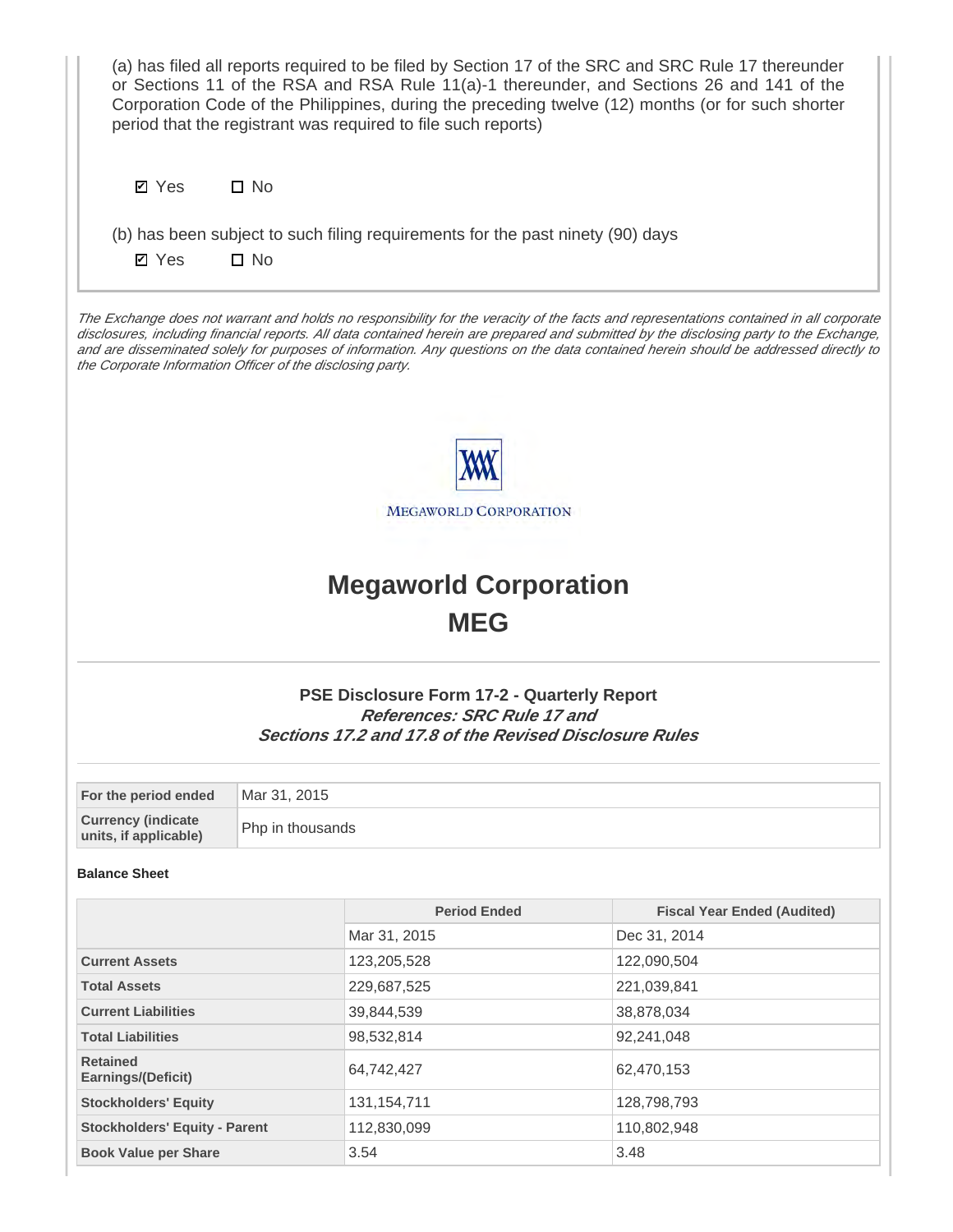#### **Income Statement**

|                                                                     | <b>Current Year</b><br>(3 Months) | <b>Previous Year</b><br>(3 Months) | <b>Current Year-To-Date</b> | <b>Previous Year-To-Date</b> |
|---------------------------------------------------------------------|-----------------------------------|------------------------------------|-----------------------------|------------------------------|
| <b>Operating Revenue</b>                                            | 9,847,099                         | 8,606,195                          | 9,847,099                   | 8,606,195                    |
| <b>Other Revenue</b>                                                | 623,749                           | 1,340,229                          | 623,749                     | 1,340,229                    |
| <b>Gross Revenue</b>                                                | 10,470,848                        | 9,946,424                          | 10,470,848                  | 9,946,424                    |
| <b>Operating Expense</b>                                            | 6,905,221                         | 5,983,822                          | 6,905,221                   | 5,983,822                    |
| <b>Other Expense</b>                                                | 475,277                           | 630,294                            | 475,277                     | 630,294                      |
| <b>Gross Expense</b>                                                | 7,380,498                         | 6,614,116                          | 7,380,498                   | 6,614,116                    |
| Net Income/(Loss)<br><b>Before Tax</b>                              | 3,090,350                         | 3,332,308                          | 3,090,350                   | 3,332,308                    |
| <b>Income Tax Expense</b>                                           | 741,266                           | 640,023                            | 741,266                     | 640,023                      |
| Net Income/(Loss) After<br><b>Tax</b>                               | 2,349,084                         | 2,692,285                          | 2,349,084                   | 2,692,285                    |
| <b>Net Income Attributable</b><br>to<br><b>Parent Equity Holder</b> | 2,258,883                         | 2,648,157                          | 2,258,883                   | 2,648,157                    |
| Earnings/(Loss) Per<br><b>Share</b><br>(Basic)                      | 0.07                              | 0.08                               | 0.07                        | 0.08                         |
| Earnings/(Loss) Per<br><b>Share</b><br>(Diluted)                    | 0.07                              | 0.08                               | 0.07                        | 0.08                         |
| <b>Other Relevant Information</b>                                   |                                   |                                    |                             |                              |
| None                                                                |                                   |                                    |                             |                              |
| Filed on behalf by:                                                 |                                   |                                    |                             |                              |
| <b>Name</b>                                                         |                                   | Rhodora Edangalino                 |                             |                              |
| <b>Designation</b>                                                  |                                   | Head-Corporate Compliance Group    |                             |                              |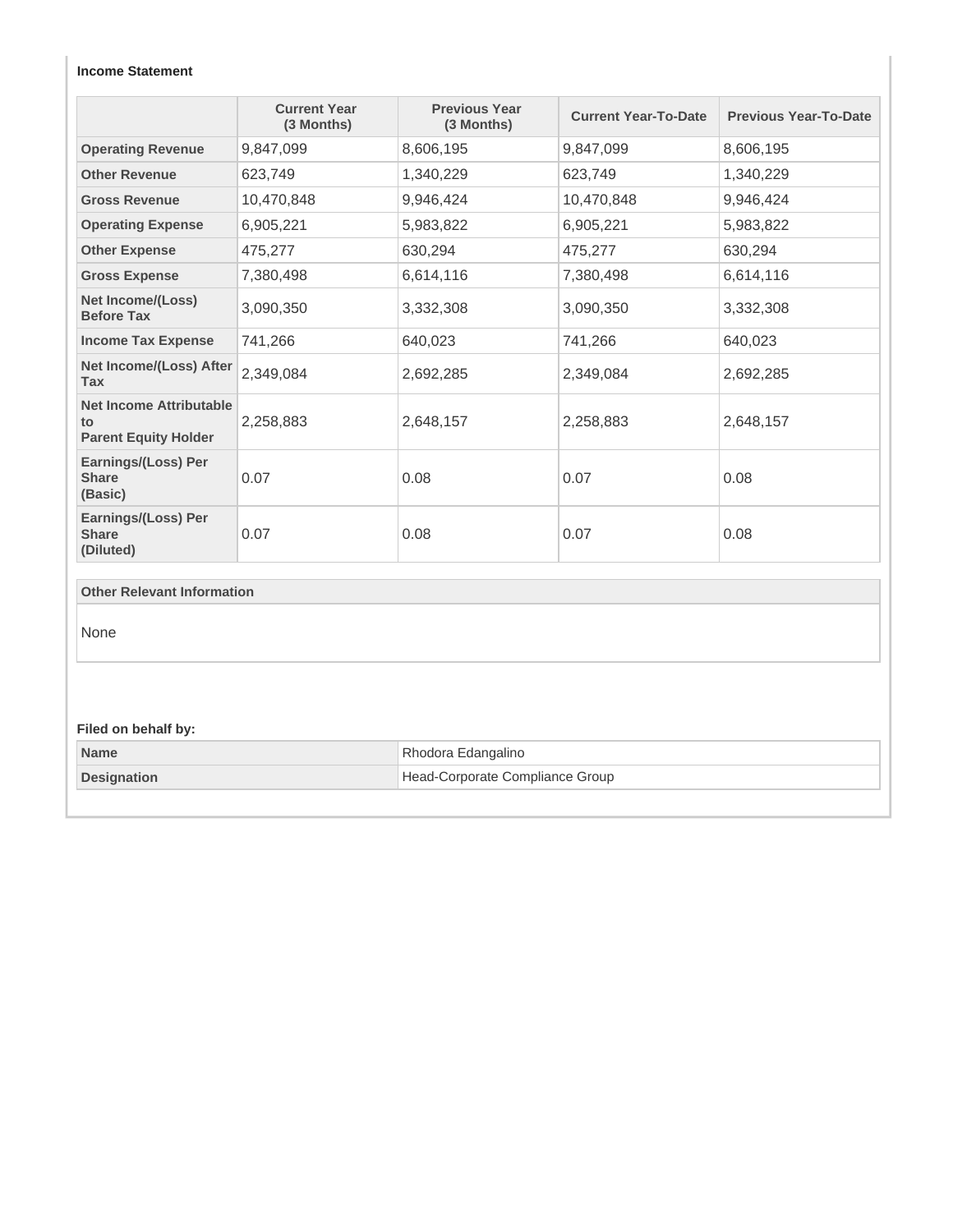SECURITIES AND EXCHANGE COMMISSION

SEC FORM 17-Q

## QUARTERLY REPORT PURSUANT TO SECTION 17 OF THE SECURITIES REGULATION CODE AND SRC RULE 17(2)(b) THEREUNDER

- 1. For the quarterly period ended 31 March 2015
- 2. Commission Identification Number: 167423 3. BIR Tax Identification No.: 000-477-103
- 4. MEGAWORLD CORPORATION Exact name of issuer as specified in its charter
- 5. Metro Manila Province, Country or other jurisdiction of incorporation or organization
- 6. (SEC Use Only) Industry Classification Code
- 7. 28<sup>th</sup> Floor, The World Centre 330 Sen. Gil J. Puyat Avenue Makati City, Philippines 1227 Address of issuer's principal office
- 8. (632) 867-8826 to 40 Issuer's telephone number, including area code
- 9. Securities registered pursuant to Sections 8 and 12 of the Code, or Sections 4 and 8 of the RSA

Title of Each Class

Number of Shares of Stock Outstanding

Common Preferred Total

32,231 ,849,248 6,000,000,000 38,231,849,248 12

4 2015

MAY

Т  $D_{\text{ST}}$ 

10. Are any or all of the securities listed on a Stock Exchange?

Yes [X] No [ ]

If yes, state the name of such Stock Exchange and the class/es of securities listed therein:

The shares of common stock of the Company are listed on the Philippine Stock Exchange.

11 . Indicate by check mark whether the registrant:

(a) has filed all reports required to be filed by Section 17 of the Code and SRC Rule 17 thereunder or Section 11 of the RSA and RSA Rule 11 (a)-1 thereunder, and Sections 26 and 141 of The Corporation Code of the Philippines, during the preceding twelve (12) months (or for such shorter period the registrant was required to file such reports).

Yes [X] No [ ]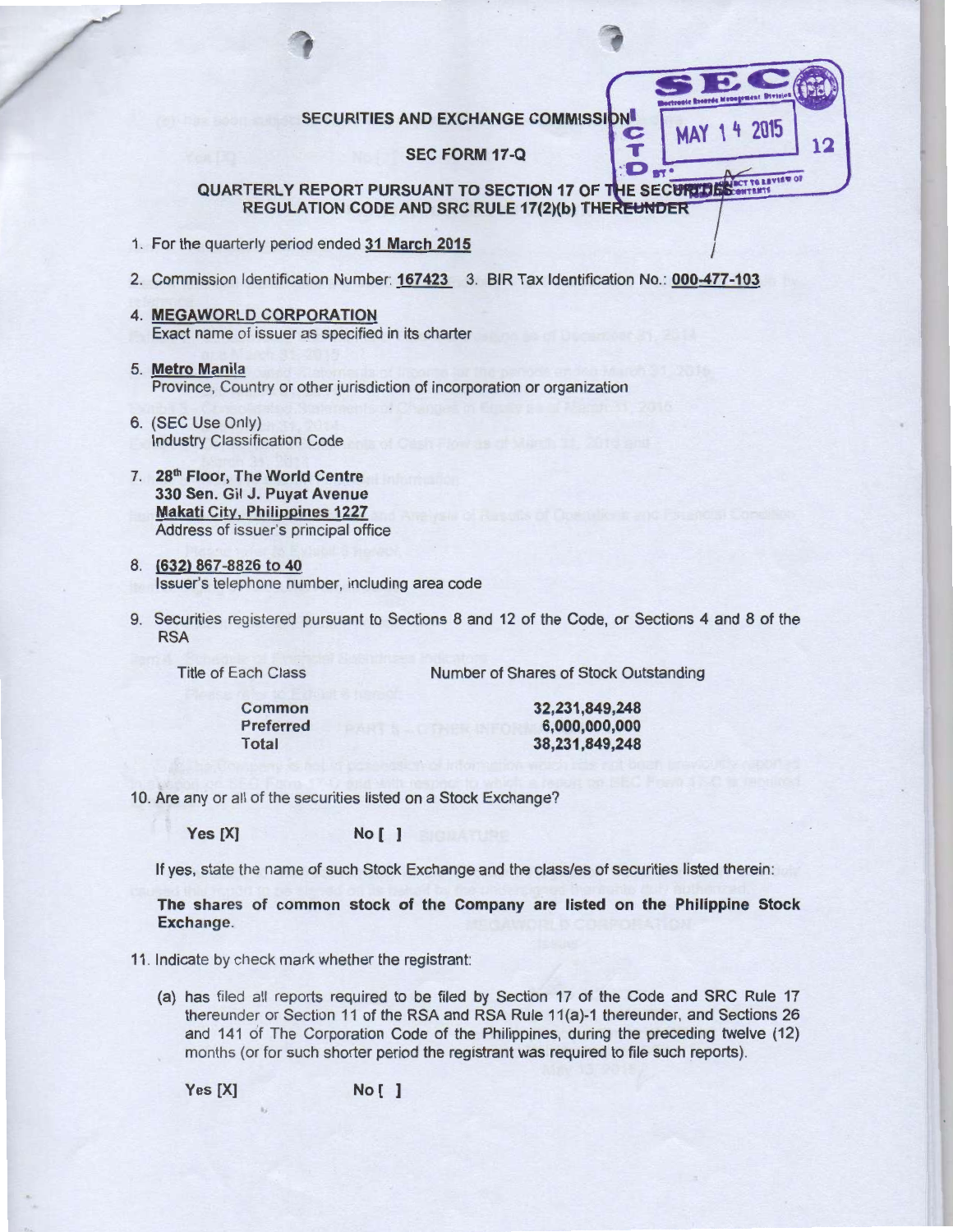(b) has been subject to such filing requirements for the past ninety (90) days.

**Yes [X]** No [ ]

#### **PART I - FINANCIAL INFORMATION**

Item 1. Financial Statements

Interim financial statements are attached as Exhibits 1 to 5 hereof and incorporated herein by reference:

- Exhibit 1 Consolidated Statements of Financial Position as of December 31, 2014 and March 31, 2015
- Exhibit 2 Consolidated Statements of Income for the periods ended March 31, 2015 and March 31, 2014
- Exhibit 3 Consolidated Statements of Changes in Equity as of March 31, 2015 and March 31, 2014
- Exhibit 4 Consolidated Statements of Cash Flow as of March 31, 2015 and March 31, 2014
- Exhibit 5 Notes to Interim Financial Information
- Item 2. Management's Discussion and Analysis of Results of Operations and Financial Condition

Please refer to Exhibit 6 hereof.

Item 3. Aging of Accounts Receivables

Please refer to Exhibit 7 hereof.

Item 4. Schedule of Financial Soundness Indicators

Please refer to Exhibit 8 hereof.

#### **PART II – OTHER INFORMATION**

The Company is not in possession of information which has not been previously reported in a report on SEC Form 17-C and with respect to which a report on SEC Form 17-C is required to be filed.

#### **SIGNATURE**

Pursuant to the requirements of the Securities Regulation Code, the issuer has duly caused this report to be signed on its behalf by the undersigned thereunto duly authorized.

#### **MEGAWORLD CORPORATION**

*<u>Issuer</u> Issuer Issuer* 

**By: By:** 

 **FRANCISCO C. CANUTO** Treasurer (Principal Financial Officer) and Duly Authorized Officer May 13, 2015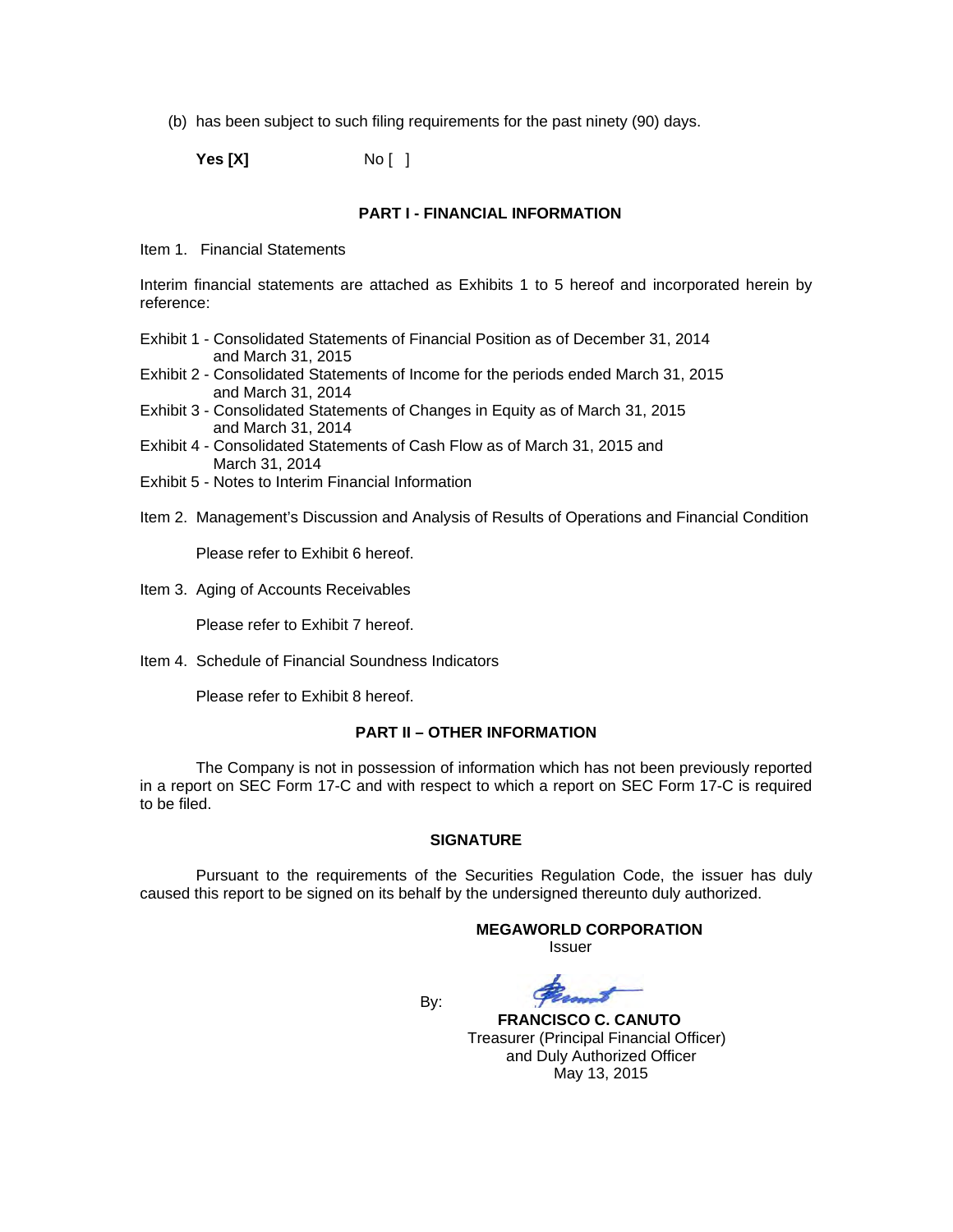## **EXHIBIT 1**

## **MEGAWORLD CORPORATION AND SUBSIDIARIES CONSOLIDATED STATEMENTS OF FINANCIAL POSITION (In thousand pesos)**

|                                                       | Unaudited               | Audited                    |
|-------------------------------------------------------|-------------------------|----------------------------|
|                                                       | March 31, 2015          | December 31, 2014          |
| <b>ASSETS</b>                                         |                         |                            |
| <b>CURRENT ASSETS</b>                                 |                         |                            |
| Cash and cash equivalents                             | ${\bf P}$<br>24,698,409 | $\mathbf{P}$<br>25,142,950 |
| Trade and other receivables - net                     | 23,388,006              | 23,718,900                 |
| Financial assets at fair value through profit or loss | 265,000                 | 225,500                    |
| Residential, condominium units,                       |                         |                            |
| golf and resort shares for sale                       | 58,882,140              | 56,908,141                 |
| Property development costs                            | 11,874,906              | 12,390,474                 |
| Prepayments and other current assets - net            | 4,097,067               | 3,704,539                  |
| <b>Total Current Assets</b>                           | 123,205,528             | 122,090,504                |
| <b>NON-CURRENT ASSETS</b>                             |                         |                            |
| Trade and other receivables - net                     | 30,448,069              | 28,911,089                 |
| Advances to landowners and joint ventures             | 5,308,694               | 4,823,706                  |
| Land for future development                           | 16,606,603              | 13,212,624                 |
| Investments in available-for-sale securities          | 7,090,225               | 6,146,267                  |
| Investments in and advances to associates             |                         |                            |
| and other related parties                             | 5,855,051               | 6,083,083                  |
| Investment properties - net                           | 37,088,190              | 35,762,630                 |
| Property and equipment - net                          | 1,849,699               | 1,867,373                  |
| Deferred tax assets - net                             | 86,175                  | 77,267                     |
| Other non-current assets                              | 2,149,291               | 2,065,298                  |
| <b>Total Non-current Assets</b>                       | 106,481,997             | 98,949,337                 |
| <b>TOTAL ASSETS</b>                                   | P<br>229,687,525        | P<br>221,039,841           |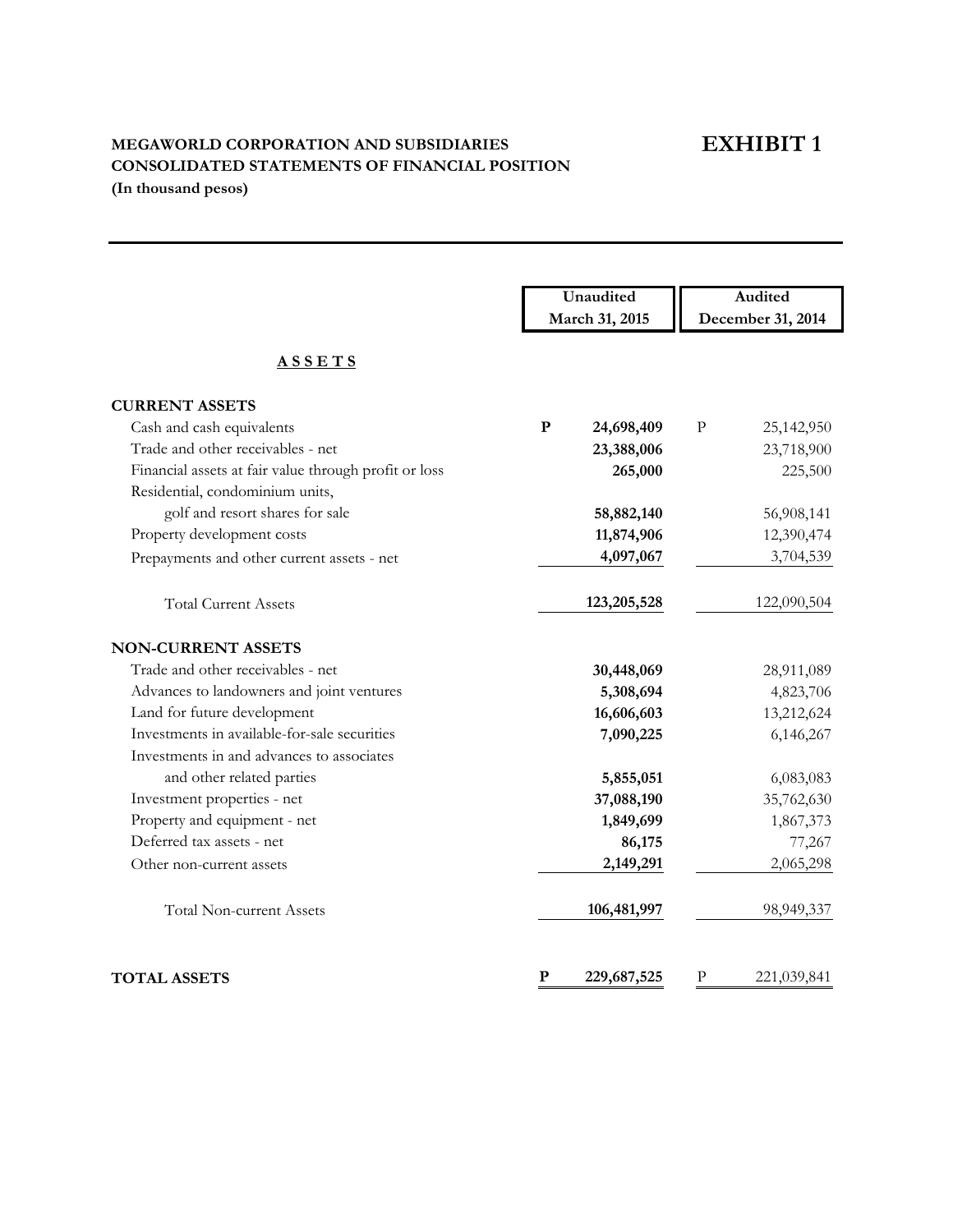|                                                         | Unaudited                | Audited                  |
|---------------------------------------------------------|--------------------------|--------------------------|
|                                                         | March 31, 2015           | December 31, 2014        |
|                                                         |                          |                          |
| <b>LIABILITIES AND EQUITY</b>                           |                          |                          |
| <b>CURRENT LIABILITIES</b>                              |                          |                          |
| Interest-bearing loans and borrowings                   | ${\bf P}$<br>2,637,727   | $\mathbf P$<br>2,625,738 |
| Bonds payable                                           | 5,000,000                | 5,000,000                |
| Trade and other payables                                | 11,696,251               | 10,620,187               |
| Customers' deposits                                     | 5,718,204                | 5,847,731                |
| Reserve for property development                        | 7,357,865                | 7,063,089                |
| Deferred income on real estate sales                    | 5,146,289                | 5,340,188                |
| Income tax payable                                      | 128,994                  | 146,219                  |
| Other current liabilities                               | 2,159,209                | 2,234,882                |
| <b>Total Current Liabilities</b>                        | 39,844,539               | 38,878,034               |
| <b>NON-CURRENT LIABILITIES</b>                          |                          |                          |
| Interest-bearing loans and borrowings                   | 10,829,724               | 6,126,997                |
| Bonds payable                                           | 19,870,432               | 19,784,914               |
| Customers' deposits                                     | 1,722,415                | 1,396,449                |
| Redeemable preferred shares                             | 1,257,988                | 1,257,988                |
| Reserve for property development                        | 7,957,605                | 8,302,500                |
| Deferred income on real estate sales                    | 4,894,908                | 4,518,014                |
| Deferred tax liabilities - net                          | 8,432,906                | 8,138,765                |
| Advances from associates and other related parties      | 890,719                  | 903,152                  |
| Retirement benefit obligation                           | 1,112,385                | 1,077,540                |
| Other non-current liabilities                           | 1,719,193                | 1,856,695                |
| Total Non-current Liabilities                           | 58,688,275               | 53,363,014               |
| <b>Total Liabilities</b>                                | 98,532,814               | 92,241,048               |
| <b>EQUITY</b>                                           |                          |                          |
| Total equity attributable to the company's shareholders | 112,830,099              | 110,802,948              |
| Non-controlling interests                               | 18,324,612               | 17,995,845               |
| <b>Total Equity</b>                                     | 131, 154, 711            | 128,798,793              |
| TOTAL LIABILITIES AND EQUITY                            | ${\bf P}$<br>229,687,525 | $\rm P$<br>221,039,841   |

**-2-**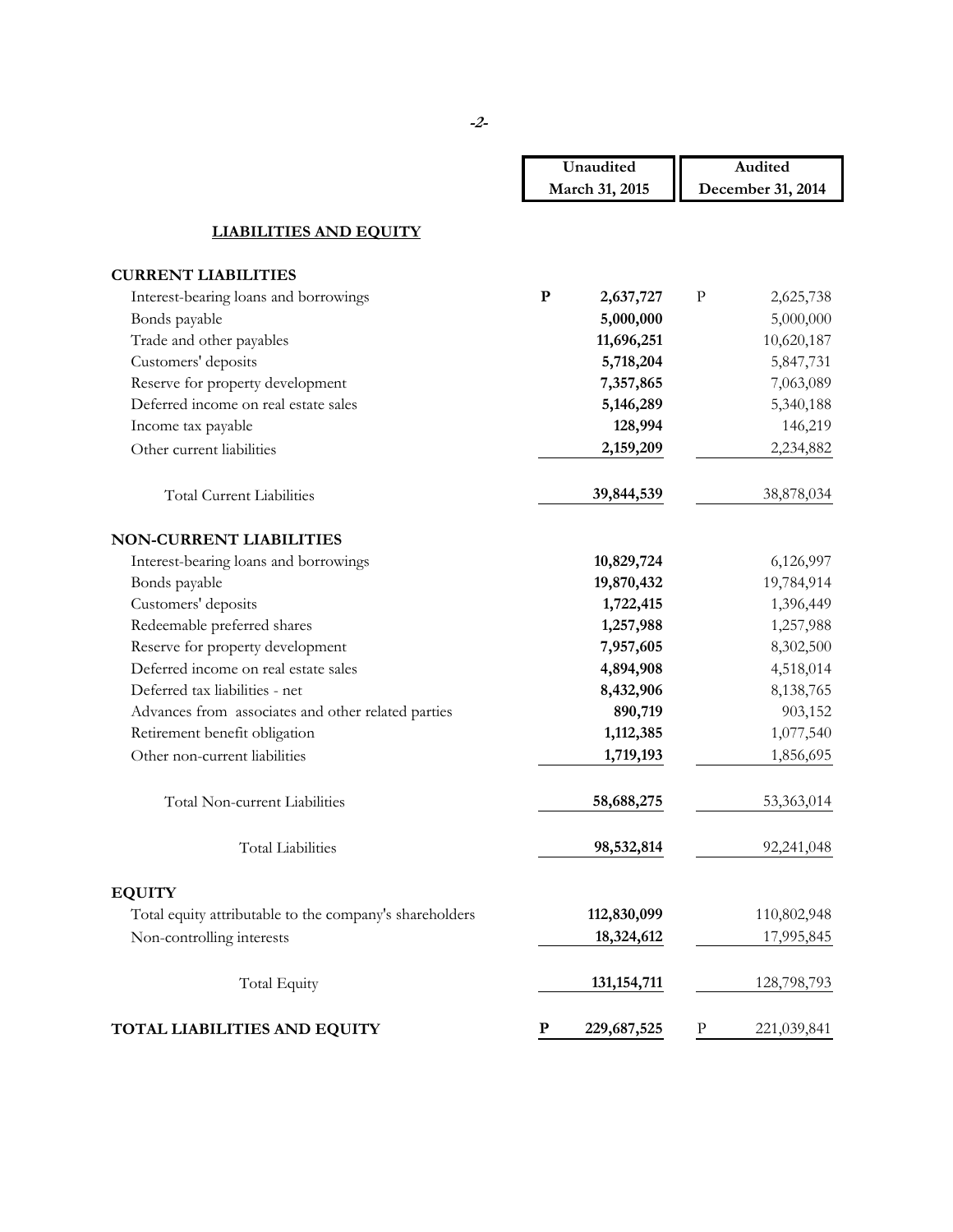## **EXHIBIT 2**

#### **MEGAWORLD CORPORATION AND SUBSIDIARIES CONSOLIDATED STATEMENTS OF INCOME**

**(In thousand pesos, except earnings per share)**

|                                              | 2015 Unaudited       | 2014 Unaudited           |
|----------------------------------------------|----------------------|--------------------------|
|                                              | Jan 1 - Mar 31       | Jan 1 - Mar 31           |
| <b>REVENUES AND INCOME</b>                   |                      |                          |
| Real estate sales                            | P<br>6,239,464       | P<br>5,453,651           |
| Interest income on real estate sales         | 445,792              | 388,752                  |
| Realized gross profit on prior years' sales  | 979,479              | 936,201                  |
| Rental income                                | 1,986,278            | 1,712,646                |
| Hotel operations                             | 196,086              | 114,945                  |
| Equity in net earnings of associates         | 16,514               | 172,524                  |
| Interest and other income - net              | 607,235              | 1,167,705                |
|                                              |                      |                          |
|                                              | 10,470,848           | 9,946,424                |
| <b>COSTS AND EXPENSES</b>                    |                      |                          |
| Real estate sales                            | 3,653,462            | 3,287,143                |
| Deferred gross profit                        | 1,260,918            | 1,204,848                |
| Hotel operations                             | 85,640               | 59,723                   |
| Operating expenses                           | 1,905,201            | 1,432,108                |
| Interest and other charges - net             | 475,569              | 625,091                  |
| Tax expense                                  | 741,266              | 640,023                  |
|                                              | 8,122,056            | 7,248,936                |
| PROFIT FOR THE PERIOD                        |                      |                          |
| BEFORE PREACQUISITION LOSS (INCOME)          | 2,348,792            | 2,697,488                |
| PREACQUISITION LOSS (INCOME) OF A SUBSIDIARY | 292                  | 5,203)                   |
| <b>NET PROFIT FOR THE PERIOD</b>             | P<br>2,349,084       | 2,692,285<br>Р           |
| Net profit attributable to:                  |                      |                          |
| Company's shareholders                       | P<br>2,258,883       | $\mathbf p$<br>2,648,157 |
| Non-controlling interests                    | 90,201               | 44,128                   |
|                                              |                      |                          |
|                                              | P<br>2,349,084       | 2,692,285<br>Р           |
| <b>Earnings Per Share</b>                    |                      |                          |
| Basic                                        | 0.071<br>P           | Ρ<br>0.084               |
| Diluted                                      | $\mathbf P$<br>0.071 | $\rm P$<br>0.083         |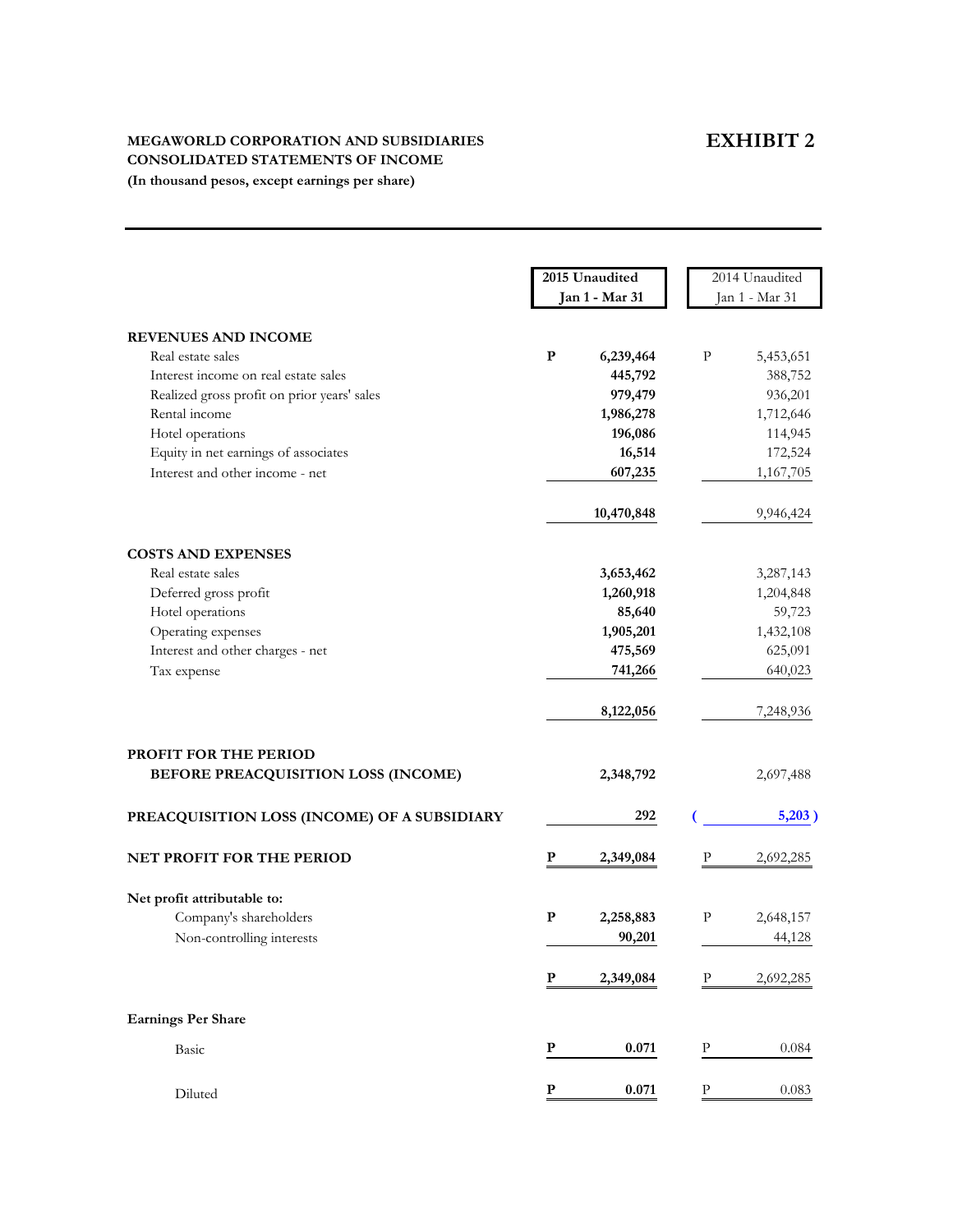#### **MEGAWORLD CORPORATION AND SUBSIDIARIES CONSOLIDATED STATEMENTS OF COMPREHENSIVE INCOME (In thousand pesos)**

|                                                                                                                                                                                                                                                  |   | 2015 Unaudited<br>Jan 1 - Mar 31 |   | 2014 Unaudited<br>Jan 1 - Mar 31 |
|--------------------------------------------------------------------------------------------------------------------------------------------------------------------------------------------------------------------------------------------------|---|----------------------------------|---|----------------------------------|
| <b>NET PROFIT FOR THE PERIOD</b>                                                                                                                                                                                                                 | P | 2,349,084                        | P | 2,692,285                        |
| OTHER COMPREHENSIVE INCOME (LOSS)<br>Items that will be reclassified<br>subsequently to profit or loss:<br>Net unrealized fair value gains (losses) on<br>available-for-sale securities<br>Exchange difference on translating foreign operations |   | 256,170)<br>11,025<br>245,145)   |   | 445,578<br>(60, 424)<br>385,154  |
| TOTAL COMPREHENSIVE INCOME<br><b>FOR THE PERIOD</b>                                                                                                                                                                                              | P | 2,103,939                        | P | 3,077,439                        |
| Total comprehensive income attributable to:<br>Company's shareholders<br>Non-controlling interests                                                                                                                                               | P | 2,013,738<br>90,201<br>2,103,939 | P | 3,033,311<br>44,128<br>3,077,439 |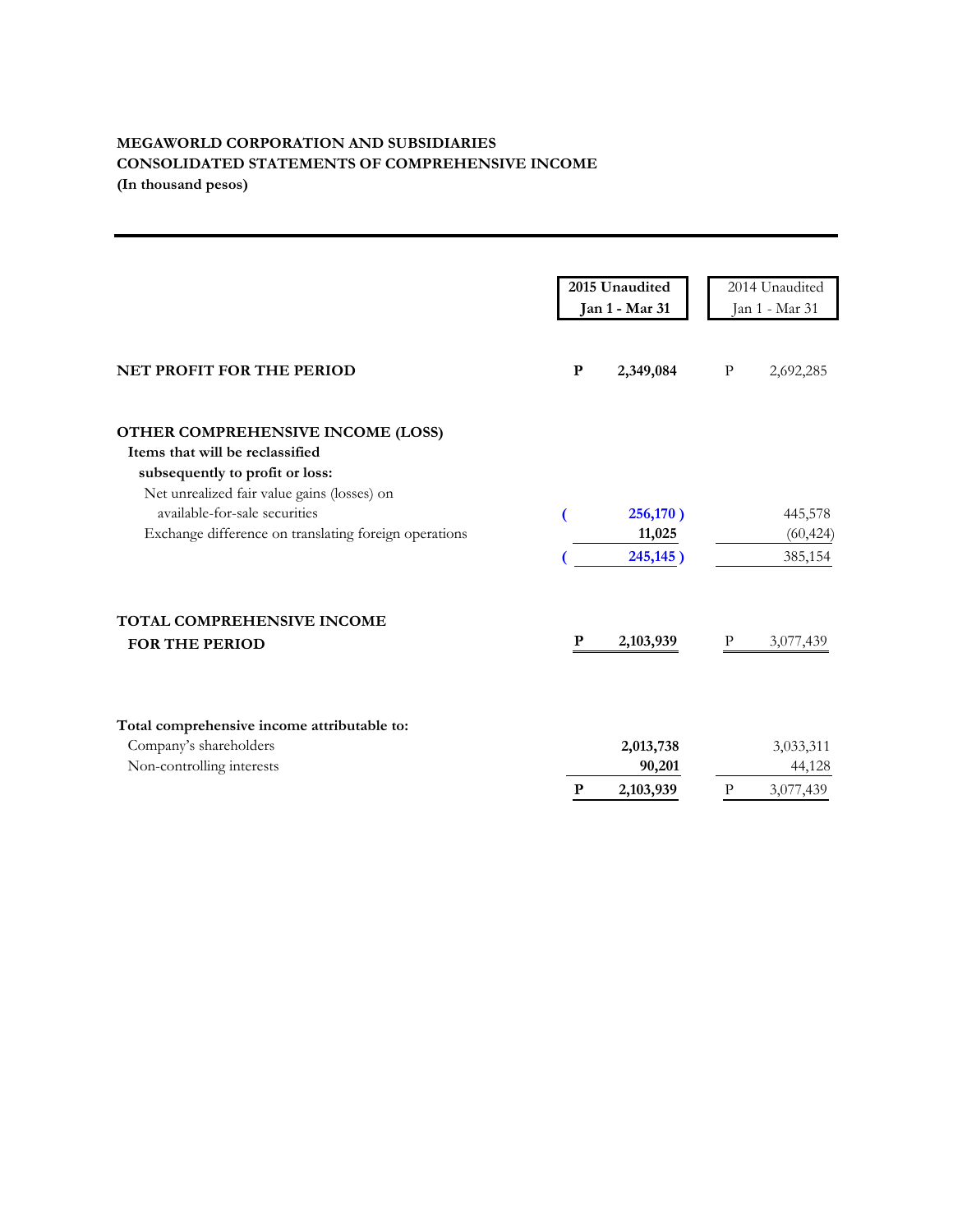## **EXHIBIT 3**

### **MEGAWORLD CORPORATION AND SUBSIDIARIES STATEMENTS OF CHANGES IN EQUITY (In thousand pesos)**

|                                                                    |              | Unaudited<br>March 31, 2015 |              | Unaudited<br>March 31, 2014 |
|--------------------------------------------------------------------|--------------|-----------------------------|--------------|-----------------------------|
| <b>CAPITAL STOCK</b>                                               | $\mathbf{P}$ | 32,422,900                  | $\, {\bf p}$ | 32,200,066                  |
| ADDITIONAL PAID-IN CAPITAL                                         |              | 16,657,991                  |              | 16,657,991                  |
| <b>TREASURY STOCK</b>                                              |              | $633,722$ ) (               |              | 633,722)                    |
| NET ACTUARIAL GAINS (LOSSES) ON<br>RETIREMENT BENEFIT PLAN         |              | $239,047$ ) (               |              | 130,946)                    |
| NET UNREALIZED GAINS ON<br><b>AVAILABLE-FOR-SALE SECURITIES</b>    |              | 330,987                     |              | 2,246,248                   |
| <b>SHARE IN OTHER COMPREHENSIVE</b><br><b>INCOME OF ASSOCIATES</b> |              |                             |              | 6,159                       |
| ACCUMULATED TRANSLATION ADJUSTMENT                                 |              | $451,437$ ) (               |              | 451,280)                    |
| <b>RETAINED EARNINGS</b>                                           |              | 64,742,427                  |              | 45,112,305                  |
| NON-CONTROLLING INTERESTS                                          |              | 18,324,612                  |              | 11,331,392                  |
| <b>TOTAL EQUITY</b>                                                | P            | 131, 154, 711               | $\mathbf{P}$ | 106,338,213                 |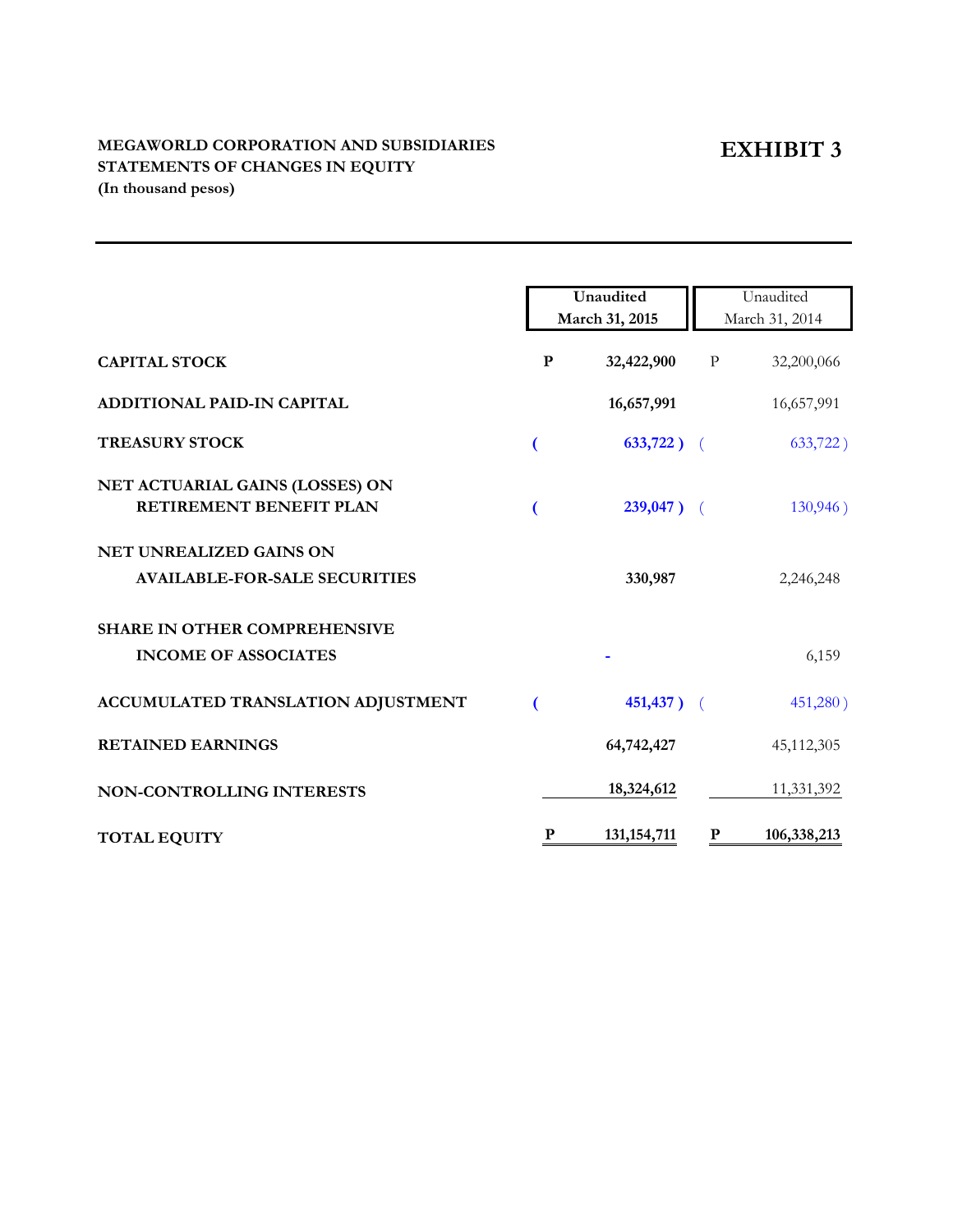## **EXHIBIT 4**

#### **MEGAWORLD CORPORATION AND SUBSIDIARIES CONSOLIDATED STATEMENTS OF CASH FLOW (In thousand pesos)**

|                                                                                 |   | Unaudited       |            | Unaudited      |
|---------------------------------------------------------------------------------|---|-----------------|------------|----------------|
|                                                                                 |   | March 31, 2015  |            | March 31, 2014 |
|                                                                                 |   |                 |            |                |
| <b>CASH FLOWS FROM OPERATING ACTIVITIES</b>                                     |   |                 |            |                |
| Income before tax                                                               | P | 3,090,350       | P          | 3,332,308      |
| Adjustments for:                                                                |   |                 |            |                |
| Depreciation and amortization                                                   |   | 264,334         |            | 252,708        |
| Interest and other charges                                                      |   | 462,957         |            | 615,727        |
| Interest and other income                                                       |   | $280,054$ ) (   |            | 982,144)       |
| Share option benefits expense                                                   |   | 13,391          |            | 6,727          |
| Equity in net earnings of associates                                            |   | 16,514)         |            | 172,524)       |
| Operating income before working capital changes                                 |   | 3,534,464       |            | 3,052,802      |
| Net Changes in Operating Assets and Liabilities                                 |   |                 |            |                |
| Increase in current and non-current assets                                      |   | $3,427,425$ ) ( |            | 3,502,956)     |
| Increase in current and other current liabilities                               |   | 1,009,894       |            | 1,685,414      |
| Increase (decrease) in reserve for property development                         |   | 50,121)         |            | 263,315        |
| Cash generated from operations                                                  |   | 1,066,812       |            | 1,498,575      |
| Cash paid for income taxes                                                      |   | 529,357)        |            | 408,526)       |
| NET CASH FROM OPERATING ACTIVITIES                                              |   | 537,455         |            | 1,090,049      |
| <b>CASH FLOWS USED IN INVESTING ACTIVITIES</b>                                  |   | $5,533,037$ )   |            | 2,565,696)     |
| CASH FLOWS FROM (USED IN) FINANCING ACTIVITIES                                  |   | 4,551,041       |            | 272,989)       |
| NET DECREASE IN CASH AND CASH EQUIVALENTS                                       |   | 444,541)        | $\sqrt{2}$ | 1,748,636)     |
| <b>BEGINNING BALANCE OF CASH AND CASH</b><br>EQUIVALENTS OF ACQUIRED SUBSIDIARY |   |                 |            | 235,935        |
| PREACQUISITION CHANGES IN CASH AND CASH<br>EQUIVALENTS OF ACQUIRED SUBSIDIARY   |   |                 |            | 6,864          |
| CASH AND CASH EQUIVALENTS                                                       |   |                 |            |                |
| <b>AT BEGINNING OF PERIOD</b>                                                   |   | 25, 142, 950    |            | 31,751,906     |
| CASH AND CASH EQUIVALENTS                                                       |   |                 |            |                |
| <b>AT END OF THE PERIOD</b>                                                     | P | 24,698,409      | P          | 30,246,069     |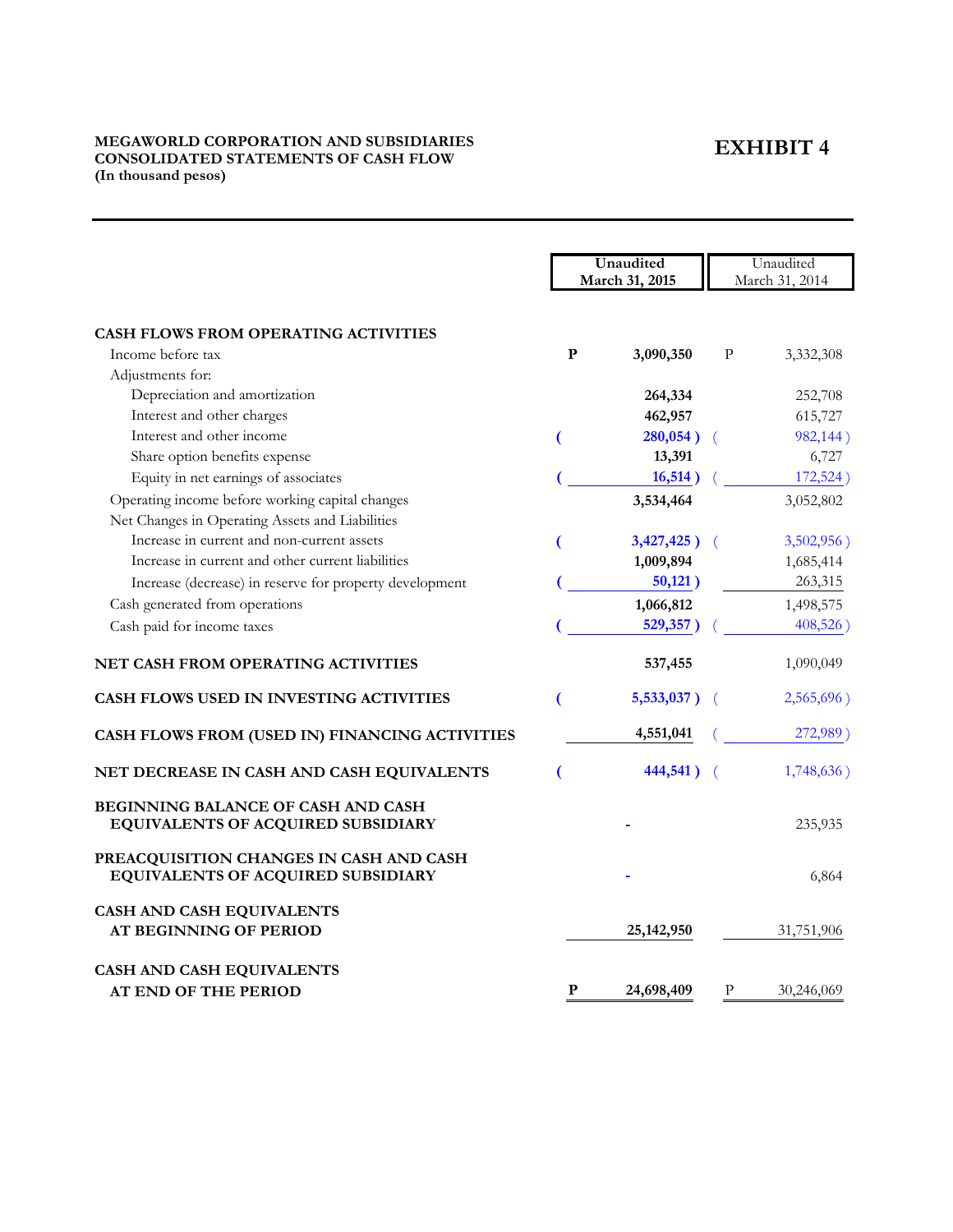## **MEGAWORLD CORPORATION (A Subsidiary of Alliance Global Group, Inc.) NOTES TO INTERIM FINANCIAL INFORMATION FOR THE THREE MONTHS ENDED MARCH 31, 2015 AND 2014 (UNAUDITED) (Amounts in Philippine Pesos)**

## **1. CORPORATE INFORMATION**

 Megaworld Corporation (the Company) was incorporated in the Philippines on August 24, 1989, primarily to engage in the development of large scale, mixed-use planned communities or townships that integrate residential, commercial, leisure and entertainment components. The Company is presently engaged in property-related activities such as project design, construction and property management. The Company's real estate portfolio includes residential condominium units, subdivision lots and townhouses, as well as office projects and retail spaces.

All of the Company's common shares are listed at the Philippine Stock Exchange (PSE).

The registered office of the Company, which is also its principal place of business, is located at the 28<sup>th</sup> Floor The World Centre Building, Sen. Gil Puyat Avenue, Makati City.

 Alliance Global Group, Inc. (AGI or the Parent Company), also a publicly listed company in the Philippines, is the ultimate parent company of Megaworld Corporation and its subsidiaries (the Group). AGI is a holding company and is presently engaged in the food and beverage business, real estate, quick service restaurant, tourism-oriented and gaming businesses. AGI's registered office, which is also its primary place of business, is located at the  $7<sup>th</sup>$  Floor 1880 Eastwood Avenue, Eastwood City CyberPark, 188 E. Rodriguez Jr. Avenue, Quezon City.

The Company holds ownership interests in the following subsidiaries and associates:

| March 2015 | December 2014 |
|------------|---------------|
|            |               |
|            |               |
| 100%       | 100%          |
|            |               |
| 100%       | 100%          |
| 100%       | 100%          |
| 100%       | 100%          |
| 100%       | 100%          |
| 100%       | 100%          |
|            |               |
| 100%       | 100%          |
| 100%       | 100%          |
|            |               |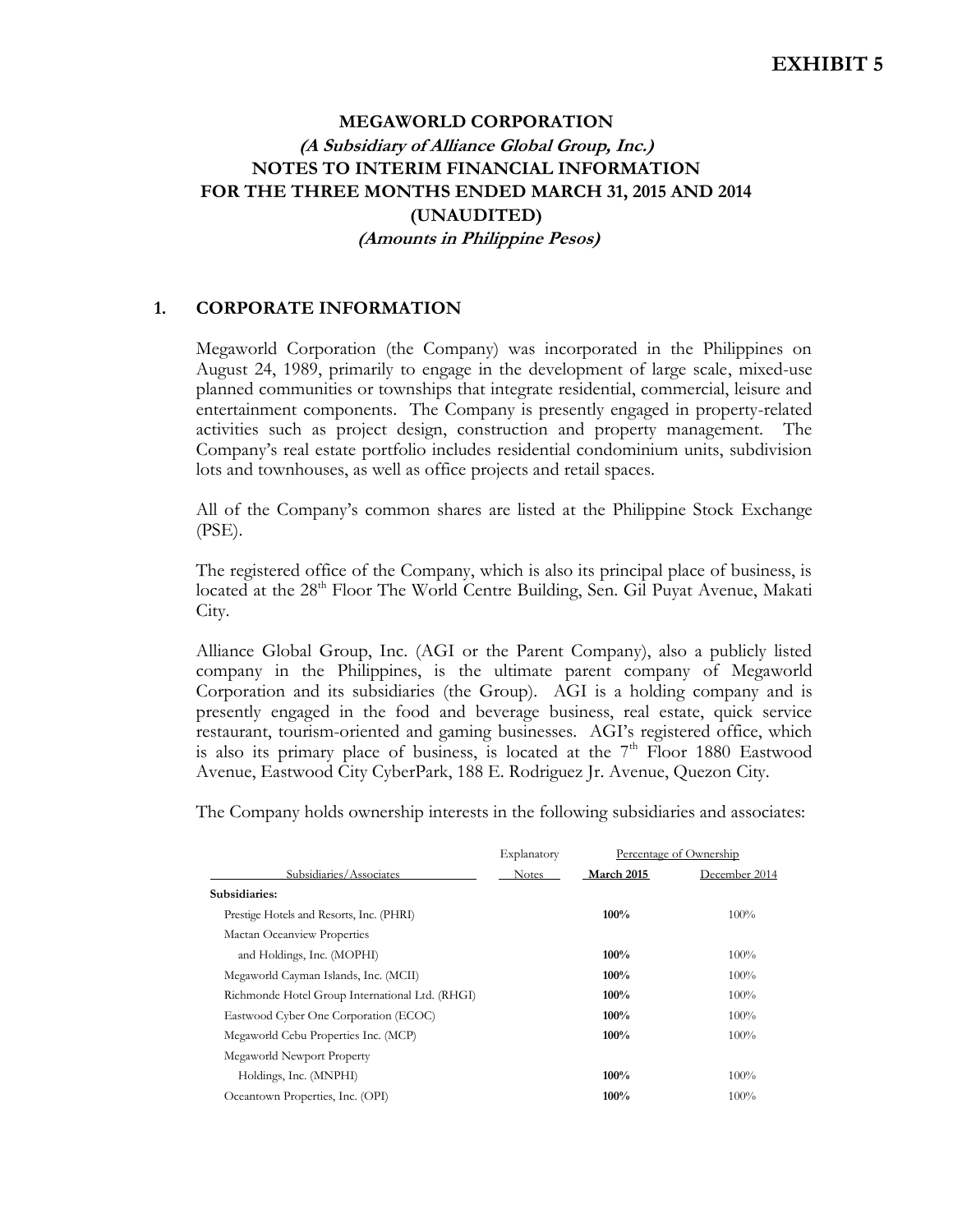|                                                        | Explanatory               |                   | Percentage of Ownership |
|--------------------------------------------------------|---------------------------|-------------------|-------------------------|
| Subsidiaries/Associates                                | <b>Notes</b>              | <b>March 2015</b> | December 2014           |
| Subsidiaries:                                          |                           |                   |                         |
| Piedmont Property Ventures, Inc. (PPVI)                | $\left( \text{a} \right)$ | 100%              | 100%                    |
| Stonehaven Land, Inc. (SLI)                            | $\left( \text{a} \right)$ | $100\%$           | 100%                    |
| Streamwood Property, Inc. (SP)                         | (a)                       | $100\%$           | 100%                    |
| Lucky Chinatown Cinemas, Inc. (LCCI)                   |                           | $100\%$           | 100%                    |
| Luxury Global Hotels and Leisure, Inc. (LGHLI)         |                           | $100\%$           | 100%                    |
| Woodside Greentown Properties, Inc. (WGPI,             |                           |                   |                         |
| formerly Union Ajinomoto Realty Corporation)           |                           | 100%              | 100%                    |
| Global One Integrated Business Services, Inc. (GOIBSI) | (b)                       | $100\%$           | 100%                    |
| Luxury Global Malls, Inc. (LGMI)                       | (b)                       | 100%              | 100%                    |
| Davao Park District Holdings, Inc. (DPDHI)             | (b)                       | $100\%$           | 100%                    |
| Bacolod Murcia Milling Co., Inc. (BMMCI)               | (c)                       | $91.55\%$         | $\sim$                  |
| Megaworld Central Properties, Inc. (MCPI)              | (d)                       | 76.54%            | 76.54%                  |
| La Fuerza, Inc. (LFI)                                  | (e)                       | 66.67%            | 66.67%                  |
| Megaworld-Daewoo Corporation (MDC)                     |                           | 60%               | 60%                     |
| Eastwood Cinema 2000, Inc. (EC2000)                    |                           | 55%               | $55\%$                  |
| Gilmore Property Marketing Associates, Inc. (GPMAI)    |                           | 52.13%            | 52.13%                  |
| Manila Bayshore Property Holdings, Inc. (MBPHI)        | (f)                       | 50.92%            | $50.92\%$               |
|                                                        | (g)                       | $50\%$            | 50%                     |
| Megaworld Globus Asia, Inc. (MGAI)                     |                           |                   | 50%                     |
| Philippine International Properties, Inc. (PIPI)       | (h)                       | 50%               |                         |
| Megaworld Land, Inc. (MLI)                             |                           | 100%              | 100%                    |
| City Walk Building Administration, Inc. (CBAI)         | (i)                       | $100\%$           | 100%                    |
| Forbestown Commercial Center                           |                           |                   |                         |
| Administration, Inc. (FCCAI)                           | (i)                       | 100%              | 100%                    |
| Paseo Center Building                                  |                           |                   |                         |
| Administration, Inc. (PCBAI)                           | (i)                       | 100%              | 100%                    |
| Uptown Commercial Center                               |                           |                   |                         |
| Administration, Inc. (UCCAI)                           | (i)                       | $100\%$           | 100%                    |
| Suntrust Properties, Inc. (SPI)                        |                           | 100%              | $100\%$                 |
| Suntrust Ecotown Developers, Inc. (SEDI)               |                           | $100\%$           | 100%                    |
| Governor's Hills Science School, Inc. (GSSI)           | (j)                       | $100\%$           | 100%                    |
| Sunrays Property Management, Inc. (SPMI)               | (j)                       | $100\%$           | 100%                    |
| Suntrust One Shanata, Inc. (SOSI,                      |                           |                   |                         |
| formerly Greengate Holdings Corporation)               | (j)                       | 100%              | $100\%$                 |
| Suntrust Two Shanata, Inc. (STSI,                      |                           |                   |                         |
| formerly Regalia Properties Corporation)               | (j)                       | $100\%$           | 100%                    |
| Empire East Land Holdings, Inc. and                    |                           |                   |                         |
| Subsidiaries (EELHI)                                   | (k)                       | 81.72%            | 81.72%                  |
| Eastwood Property Holdings, Inc. (EPHI)                | (1)                       | 81.72%            | 81.72%                  |
| Valle Verde Properties, Inc. (VVPI)                    | (1)                       | 81.72%            | 81.72%                  |
| Sherman Oak Holdings, Inc. (SOHI)                      | (1)                       | 81.72%            | 81.72%                  |
| Empire East Communities, Inc. (EECI)                   | (1)                       | 81.72%            | 81.72%                  |
| Laguna BelAir School, Inc. (LBASI)                     | (1)                       | 59.66%            | 59.66%                  |
| Sonoma Premier Land, Inc. (SPLI)                       | (1)                       | 49.03%            | $49.03\%$               |
|                                                        |                           |                   |                         |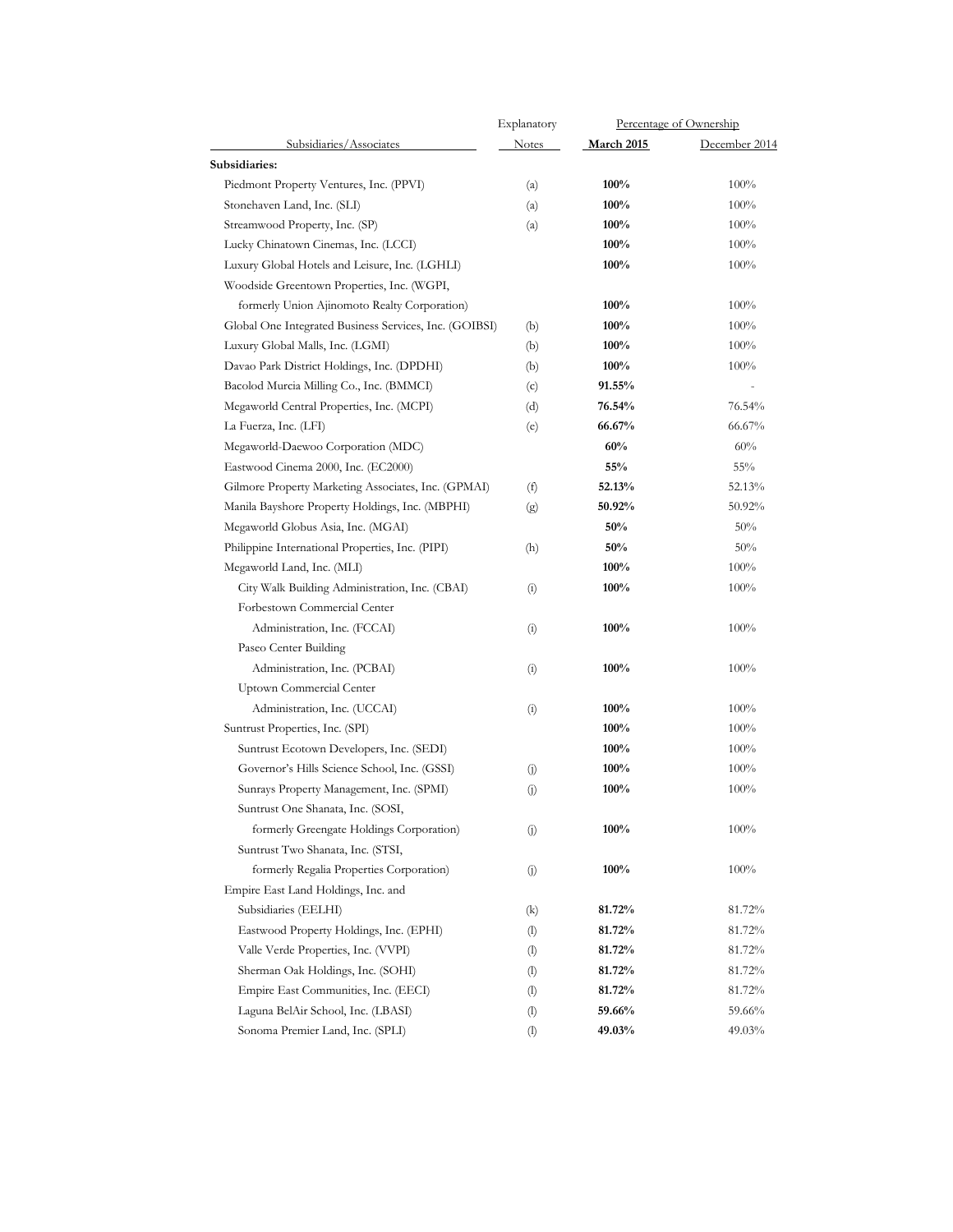|                                                                            | Explanatory                |                   | Percentage of Ownership |
|----------------------------------------------------------------------------|----------------------------|-------------------|-------------------------|
| Subsidiaries/Associates                                                    | Notes                      | <b>March 2015</b> | December 2014           |
| Subsidiaries:                                                              |                            |                   |                         |
| Global-Estate Resorts, Inc. and Subsidiaries (GERI)                        | (m)                        | 80.41%            | 80.41%                  |
| Fil-Estate Properties, Inc. (FEPI)                                         | (n)                        | 80.41%            | 80.41%                  |
| Aklan Holdings, Inc. (AHI)                                                 | (n)                        | 80.41%            | 80.41%                  |
| Blu Sky Airways, Inc. (BSAI)                                               | (n)                        | 80.41%            | 80.41%                  |
| Fil-Estate Subic Development Corp. (FESDC)                                 | (n)                        | 80.41%            | 80.41%                  |
| Fil-Power Construction Equipment                                           |                            |                   |                         |
| Leasing Corp. (EPCELC)                                                     | (n)                        | 80.41%            | 80.41%                  |
| Golden Sun Airways, Inc. (GSAI)                                            | (n)                        | 80.41%            | 80.41%                  |
| La Compaña De Sta. Barbara, Inc. (LCSBI)                                   | (n)                        | 80.41%            | 80.41%                  |
| MCX Corporation (MCX)                                                      | (n)                        | 80.41%            | 80.41%                  |
| Pioneer L-5 Realty Corp. (PLRC)                                            | (n)                        | 80.41%            | 80.41%                  |
| Prime Airways, Inc. (PAI)                                                  | (n)                        | 80.41%            | 80.41%                  |
| Sto Domingo Place Development                                              |                            |                   |                         |
|                                                                            |                            | 80.41%            | 80.41%                  |
| Corp. (SDPDC)                                                              | (n)                        |                   |                         |
| Fil-Power Concrete Blocks Corp. (FPCBC)                                    | (n)                        | 80.41%            | 80.41%                  |
| Fil-Estate Industrial Park, Inc. (FEIPI)                                   | (n)                        | 63.52%            | 63.52%                  |
| Sherwood Hills Development Inc. (SHDI)<br>Fil-Estate Golf and Development, | (n)                        | 44.22%            | 44.22%                  |
| Inc. (FEGDI)                                                               | (n)                        | 80.41%            | 80.41%                  |
| Golforce, Inc. (Golforce)                                                  | (n)                        | 80.41%            | 80.41%                  |
| Fil-Estate Ecocentrum Corp. (FEEC)                                         | (n)                        | 45.03%            | 45.03%                  |
| Philippine Acquatic Leisure Corp. (PALC)                                   | (n)                        | 45.03%            | 45.03%                  |
| Fil-Estate Urban Development Corp. (FEUDC)                                 | (n)                        | 80.41%            | 80.41%                  |
| Novo Sierra Holdings Corp. (NSHC)                                          | (n)                        | 80.41%            | 80.41%                  |
| Megaworld Global-Estate, Inc. (MGEI)                                       | $\left( \mathrm{o}\right)$ | 88.25%            | 88.25%                  |
| Twin Lakes Corporation (TLC)                                               | (p)                        | 67.18%            | 67.18%                  |
| Oceanfront Properties, Inc. (OFPI)                                         | (n)                        | 40.20%            | 40.20%                  |
| Megaworld Resort Estates, Inc. (MREI)                                      | (q)                        | 51%               | 51%                     |
| Townsquare Development, Inc. (TDI)                                         | (q)                        | 30.60%            | $30.60\%$               |
| Golden Panda-ATI Realty                                                    |                            |                   |                         |
| Corporation (GPARC)                                                        | (r)                        | 30.60%            | 30.60%                  |
| <b>Associates:</b>                                                         |                            |                   |                         |
| Bonifacio West Development Corporation (BWDC)                              | (t)                        | 46.11%            | 46.11%                  |
| Palm Tree Holdings and Development                                         |                            |                   |                         |
| Corporation (PTHDC)                                                        |                            | 40%               | 40%                     |
| Suntrust Home Developers, Inc. and                                         |                            |                   |                         |
| Subsidiaries (SHDI)                                                        |                            | 42.48%            | 42.48%                  |
| First Oceanic Property Management (FOPMI)                                  | (u)                        | 42.48%            | 42.48%                  |
| Citylink Coach Services, Inc. (CCSI)                                       | (u)                        | 42.48%            | 42.48%                  |
| Global-Estate Resorts, Inc. and Subsidiaries (GERI)                        | (m)                        | $\sim$ $-$        | $\sim$ $-$              |
| Boracay Newcoast Hotel Group, Inc. (BNHGI)                                 |                            | 48.25%            | $48.25\%$               |
|                                                                            | (s)                        |                   |                         |
| Fil-Estate Network, Inc. (FENI)                                            | (v)                        | 16.08%            | $16.08\%$               |
| Fil-Estate Sales, Inc. (FESI)                                              | (v)                        | 16.08%            | $16.08\%$               |
| Fil-Estate Realty and Sales Associates Inc.                                |                            |                   |                         |
| (FERSAI)                                                                   | (v)                        | 16.08%            | $16.08\%$               |
| Fil-Estate Realty Corp. (FERC)                                             | (v)                        | 16.08%            | $16.08\%$               |
| Nasugbu Properties Inc. (NPI)                                              | (v)                        | 11.23%            | 11.23%                  |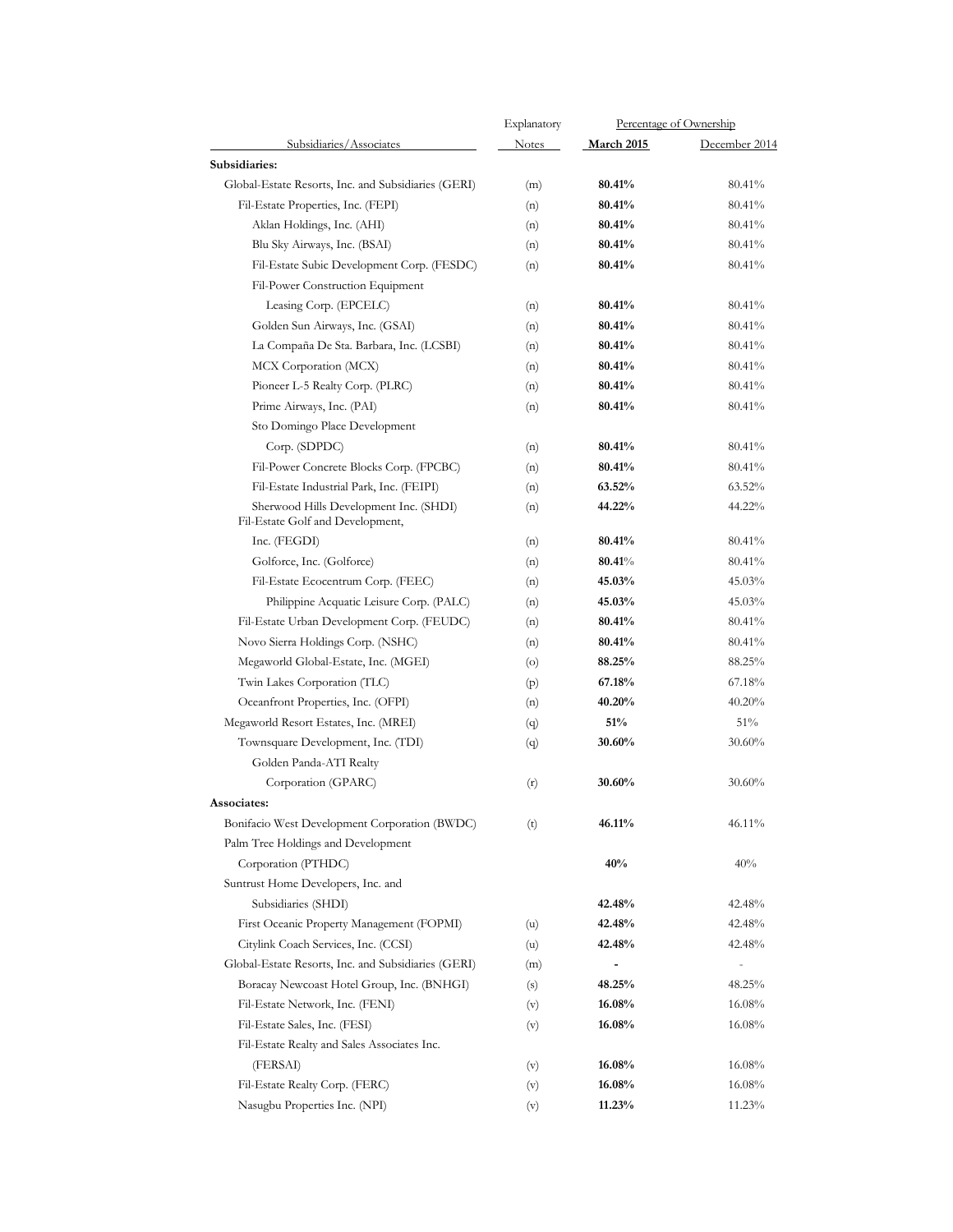#### Explanatory Notes:

- *(a)* These were acquired subsidiaries in 2008 but have not yet started commercial operations as at December 31, 2014.
- *(b)* These were newly incorporated subsidiaries of the Company in 2014. GOIBSI and LGMI are engaged in business process outsourcing. DPDHI, which is engaged in the same line of business as the Company was acquired from a third party in 2014.
- *(c)* BMMCI is engaged in sugar milling which was acquired by the Company a 91.55% ownership from a third party in March 2015.
- *(d)* As at December 31, 2014, the Company owns 76.54% of MCPI consisting of 51% direct ownership, 18.96% indirect ownership through EELHI and 6.58% indirect ownership through MREI.
- *(e)* On November 4, 2013, the Company acquired 50% ownership interest over LFI which is engaged in leasing of real estate properties. As at December 31, 2013, the Company has not established control over LFI; hence, the latter was only classified as associate. On January 21, 2014, the Company acquired additional 16.67% interest resulting in the increase in ownership to 66.67% gaining the power to govern the financial and operating policies over LFI.
- *(f)* In 2013, as a result of the Company's increase in ownership interest in EELHI, the Company's ownership interest in GPMAI also increased to 52.04%, since all members of the Board of Directors (BOD) of GPMAI are also members of the BOD of the Company; hence, GPMAI is now considered as a subsidiary. In 2014, due to additional shares owned in EELHI, the Company's ownership in GPMAI has increased to 52.13% as at December 31, 2014, which consists of 38.71% and 13.42% indirect ownership from EELHI and MREI, respectively.
- *(g)* MBPHI was incorporated in October 2011 and started its commercial operations on January 1, 2012. As at December 31, 2013, the Company holds 50% direct ownership in MBPHI; the latter is also 50% owned by TIHGI, thereby increasing the Company's ownership to 55%. In 2013, the Company's ownership in MBPHI was reduced to 54.50% resulting from the dilution of the Company's ownership in TIHGI. As a result of Company's sale of majority of its TIHGI shares to AGI in 2014, the Company's effective ownership interest simultaneously decreased to 50.92%. Also in 2014, the Company and TIHGI subscribed to additional shares of MBPHI amounting to P0.8 billion each. The additional subscription on MBPHI does not affect the ownership interest of both TIHGI and the Company.
- *(h)* PIPI was incorporated in 2002 and acquired by the Company in 2006 but has not yet started commercial operations as at December 31, 2014.
- *(i)* These were incorporated to engage in operation, maintenance, and administration of Citywalk and Cyber Mall, Forbestown Commercial Center, Paseo Center Building and Uptown Center. These companies became subsidiaries of the Company through MLI, their parent company.
- *(j)* These were newly acquired subsidiaries of the Group through SPI in 2014. GSSI is an educational institution; SPMI is a facilities provider while SOSI and STSI are engaged in the same line of business of the Company.
- *(k)* In 2014, 2013 and 2012, the Company subscribed to additional shares of EELHI resulting in the increase in ownership interest to 81.72%, 81.53% and 78.59%, respectively.
- *(l)* Subsidiaries of EELHI.
- *(m)* In 2013, the Company acquired 24.70% ownership interest on GERI. GERI is considered as an associate of the Company as at December 31, 2013. In 2014, as a result of the various acquisitions of shares, the Company's ownership interest increased to 80.41% making GERI a subsidiary.
- *(n)* Subsidiaries of GERI.
- *(o)* MGEI was incorporated on March 14, 2011 and started its commercial operations on January 2014. As at December 31, 2013, the ownership is composed of 40% direct ownership and 14.82% indirect ownership through GERI. In 2014, as a result of the Company's increased ownership in GERI, the indirect ownership in MGEI increased to 48.25%; thus, increasing the Company's total interest in MGEI to 88.25% as at December 31, 2014.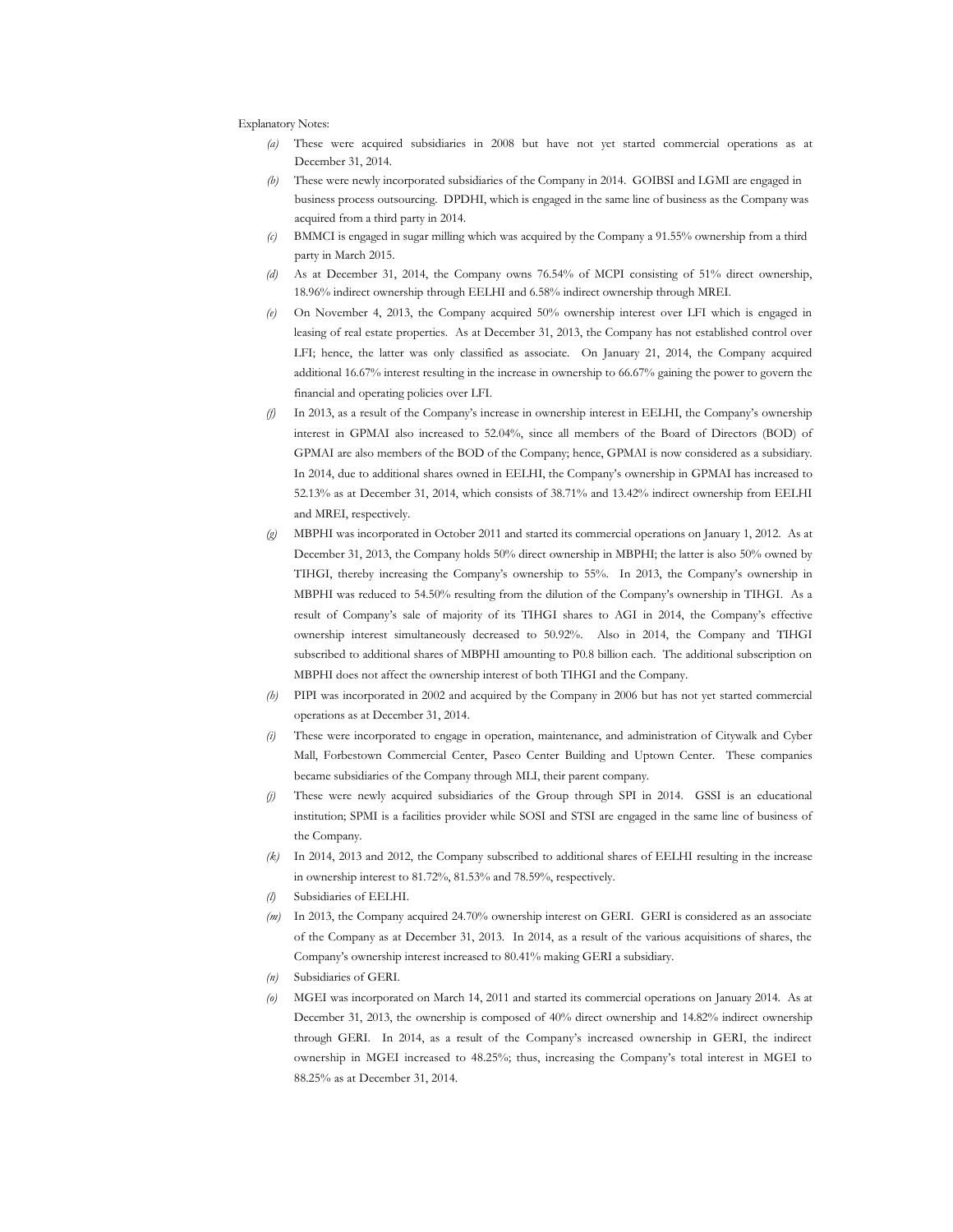- *(p)* As at December 31, 2013, the Company's interest in TLC is 31.35% consisting of 19% direct ownership and 12.35% indirect ownership through GERI. Due to additional shares purchase from an existing stockholder of TLC and increased ownership in GERI, the Company's ownership in TLC increased to 67.18% in 2014.
- *(q)* MREI was incorporated in 2007 while TDI was incorporated in 2006. MREI owns 60% of TDI resulting in the Company's indirect ownership interest of 30.60% in TDI.
- *(r)* GPARC is a company engaged in real estate business acquired by TDI in 2014.
- *(s)* In 2014, FEPI, a subsidiary of GERI, disposed 40% of its ownership interest in BNHGI (a subsidiary of FEPI). As at December 31, 2014, due to the disposal of ownership interest, FEPI lost its control in BNHGI; thereby, BNHGI was reclassified as an associate of the Company.
- *(t)* BWDC is considered as an associate of the Company in 2014 due to the presence of significant influence over its financial and operating policies since the Company has 5 out of 11 BOD representations.
- *(u)* Subsidiaries of SHDI.
- *(v)* Associates of GERI.

Except for MCII, RHGI and AGPL, all the subsidiaries and associates were incorporated and have its principal place of business in the Philippines. MCII and AGPL were incorporated and have principal place of business in the Cayman Islands while RHGI was incorporated and has principal place of business in the British Virgin Islands.

 The Company and its subsidiaries, except for entities which have not yet started commercial operations as at March 31, 2015, are presently engaged in the real estate business, hotel, cinema, business process outsourcing, educational, facilities provider and property management operations and marketing services.

EELHI, GERI, and SHDI are publicly listed companies in the Philippines.

#### **2. SUMMARY OF SIGNIFICANT ACCOUNTING POLICIES**

The significant accounting policies that have been used in the preparation of these consolidated financial statements are summarized below. The policies have been consistently applied to all the periods presented, unless otherwise stated.

#### **2.1 Basis of Preparation of Consolidated Financial Statements**

 These interim consolidated financial statements are for the three months ended March 31, 2015 and 2014. They have been prepared in accordance with Philippine Accounting Standard (PAS) 34, *Interim Financial Reporting.* They do not include all of the information and disclosures required in the annual audited consolidated financial statements and should be read in conjunction with the consolidated financial statements of the Group as at and for the year ended December 31, 2014.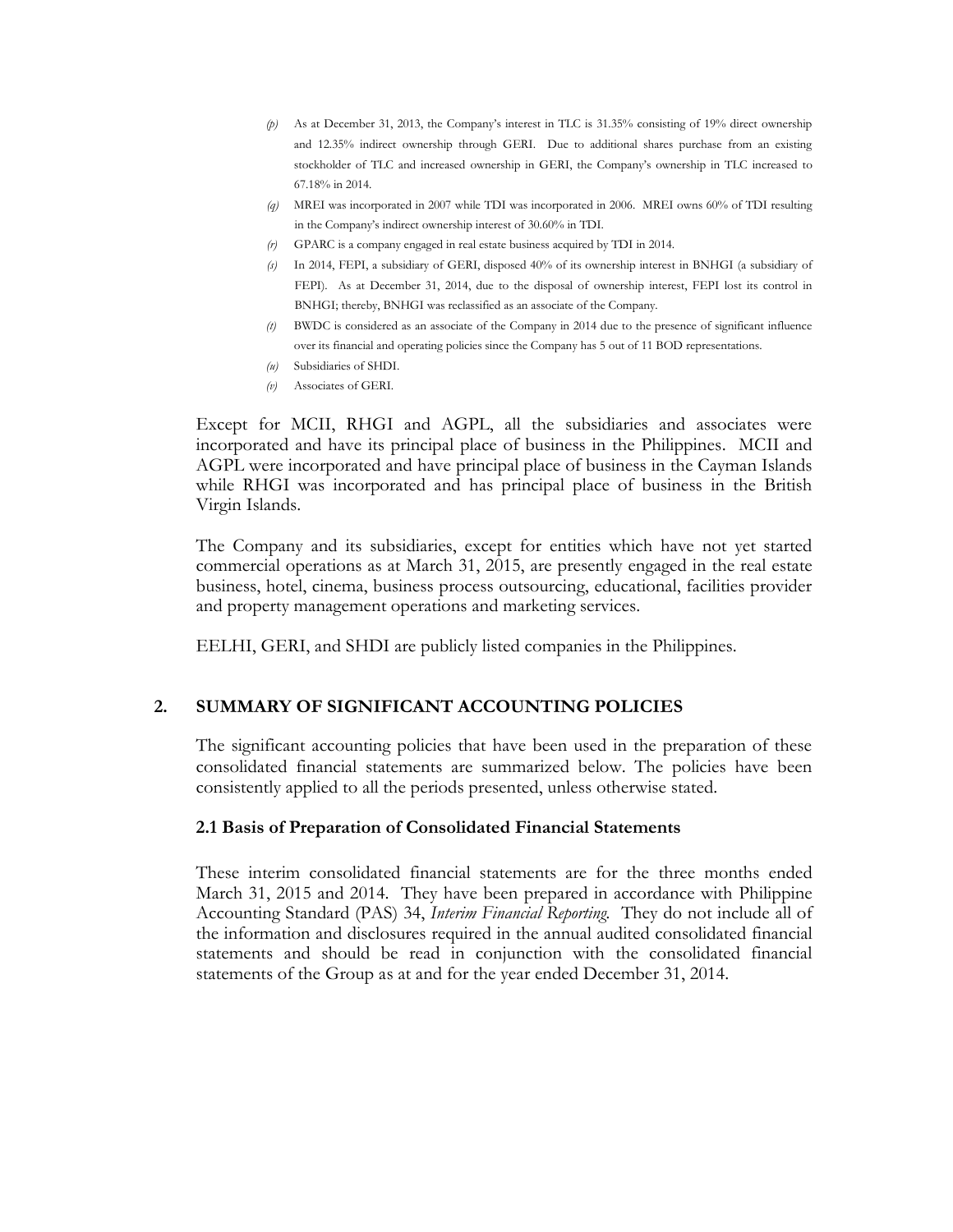The preparation of interim consolidated financial statements in accordance with Philippine Financial Reporting Standards (PFRS) requires management to make judgments, estimates and assumptions that effect the application of policies and reported amounts of assets and liabilities, income and expenses. Although these estimates are based on management's best knowledge of current events and actions, actual results may ultimately differ from those estimates.

These interim consolidated financial statements are presented in Philippine pesos, the functional and presentation currency of the Parent Company and its subsidiaries, and all values represent absolute amounts except when otherwise indicated.

#### **2.2 Adoption of New and Amended PFRS**

These interim consolidated financial statements have been prepared in accordance with the accounting policies adopted in the last annual financial statements for the year ended December 31, 2014:

#### **Effective in 2015 that are relevant to the Group**

- i. PAS 19 (Amendment), *Employee Benefits – Defined Benefit Plans – Employee Contributions* (effective from July 1, 2014). The amendment clarifies that if the amount of the contributions from employees or third parties is dependent on the number of years of service, an entity shall attribute the contributions to periods of service using the same attribution method (i.e., either using the plan's contribution formula or on a straight-line basis) for the gross benefit.
- ii. Annual Improvements to PFRS (2010-2012 Cycle) and PFRS (2011-2013 Cycle) effective for annual periods beginning on or after July 1, 2014, made minor amendments to a number of PFRS. Among those improvements, the following amendments are relevant to the Group but management does not expect those to have material impact on the Group's consolidated financial statements:

*Annual Improvements to PFRS (2010-2012 Cycle)* 

 PAS 16 (Amendment), *Property, Plant and Equipment,* and PAS 38 (Amendment), *Intangible Assets.* The amendments clarify that when an item of property, plant and equipment, and intangible assets is revalued, the gross carrying amount is adjusted in a manner that is consistent with a revaluation of the carrying amount of the asset.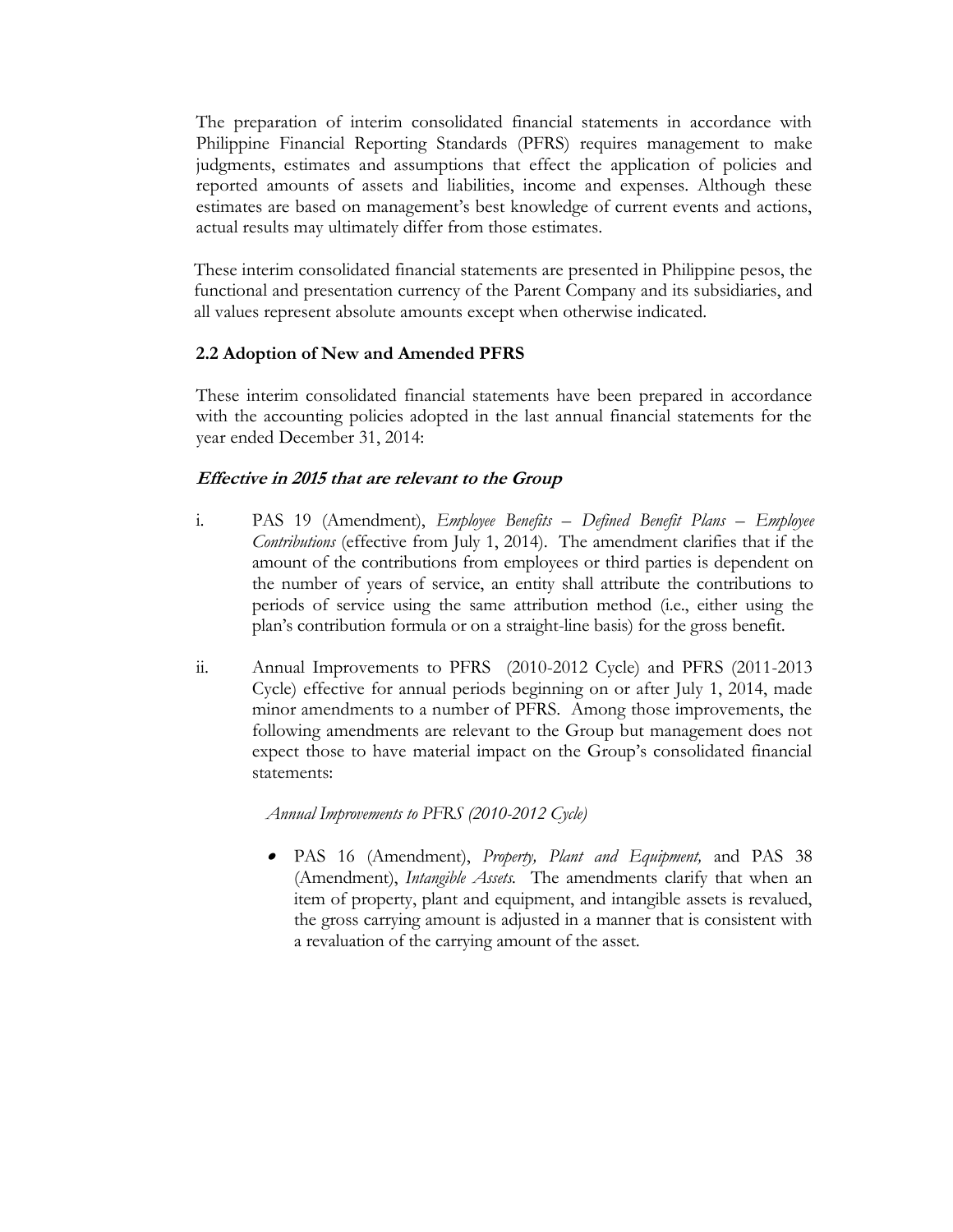- PAS 24 (Amendment), *Related Party Disclosures*. The amendment clarifies that an entity providing key management services to a reporting entity is deemed to be a related party of the latter. It also clarifies that the information required to be disclosed in the financial statements are the amounts incurred by the reporting entity for key management personnel services that are provided by a separate management entity and not the amounts of compensation paid or payable by the management entity to its employees or directors.
- PFRS 2 (Amendment), *Share-based Payment.* The amendment clarifies the definitions of "vesting condition" and "market condition" and defines a "performance condition" and a "service condition."
- PFRS 3 (Amendment), *Business Combinations.* This amendment clarifies that an obligation to pay contingent consideration which meets the definition of a financial instrument is classified as a financial liability or as equity in accordance with PAS 32. It also clarifies that all non-equity contingent consideration should be measured at fair value at the end of each reporting period, with changes in fair value recognized in profit or loss.
- PFRS 8 (Amendment), *Operating Segments.* This amendment requires disclosure of the judgments made by management in applying the aggregation criteria to operating segments. This includes a description of the segments which have been aggregated and the economic indicators which have been assessed in determining that the aggregated segments share similar economic characteristics. It further clarifies the requirement to disclose for the reconciliations of segment assets to the entity's assets if that amount is regularly provided to the chief operating decision maker.
- $\bullet$  PFRS 13 (Amendment), *Fair Value Measurement*. The amendment in the basis of conclusion of PFRS 13 clarifies that issuing PFRS 13 and amending certain provisions of PFRS 9 and PAS 39 related to discounting of financial instruments did not remove the ability to measure short-term receivables and payables with no stated interest rate on an undiscounted basis, when the effect of not discounting is immaterial.

#### *Annual Improvements to PFRS (2011-2013 Cycle)*

 PFRS 3 (Amendment), *Business Combinations*. It clarifies that PFRS 3 does not apply to the accounting for the formation of any joint arrangement under PFRS 11 in the financial statements of the joint arrangement itself.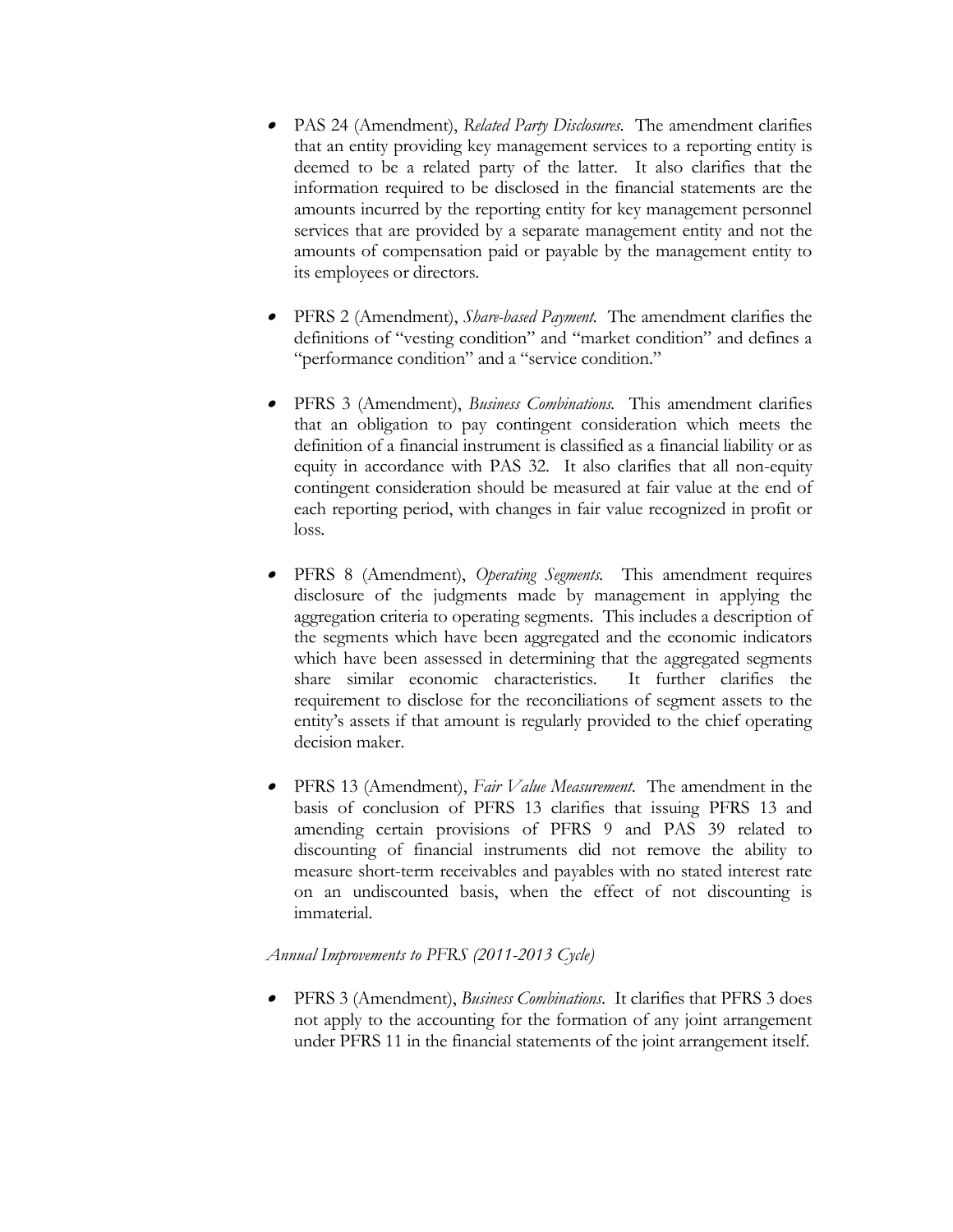- PFRS 13 (Amendment), *Fair Value Measurement*. The amendment clarifies that the scope of the exception for measuring the fair value of a group of financial assets and financial liabilities on a net basis (the portfolio exception) applies to all contracts within the scope of and accounted for in accordance with PAS 39 or PFRS 9, regardless of whether they meet the definition of financial assets or financial liabilities as defined in PAS 32.
- . PAS 40 (Amendment), *Investment Properties*. The amendment clarifies the interrelationship of PFRS 3 and PAS 40 in determining the classification of property as an Investment properties or owner-occupied property, and explicitly requires an entity to use judgment in determining whether the acquisition of an Investment properties is an acquisition of an asset or a group of asset in accordance with PAS 40, or a business combination in accordance with PFRS 3.

#### **Effective subsequent to 2015**

- i. PAS 1 (Amendment), *Presentation of Financial Statements – Disclosure Initiative* (effective from January 1, 2016). The amendment encourages entities to apply professional judgment in presenting and disclosing information in the financial statements. Accordingly, it clarifies that materiality applies to the whole financial statements and an entity shall not reduce the understandability of the financial statements by obscuring material information with immaterial information or by aggregating material items that have different natures or functions. Moreover, the amendment clarifies that an entity's share of other comprehensive income of associates and joint ventures accounted for using equity method should be presented based on whether or not such other comprehensive income item will subsequently be reclassified to profit or loss. It further clarifies that in determining the order of presenting the notes and disclosures, an entity shall consider the understandability and comparability of the financial statements.
- ii. PAS 16 (Amendment), *Property, Plant and Equipment,* and PAS 38 (Amendment), *Intangible Assets – Clarification of Acceptable Methods of Depreciation and Amortization* (effective from January 1, 2016). The amendment in PAS 16 clarifies that a depreciation method that is based on revenue that is generated by an activity that includes the use of an asset is not appropriate for property, plant and equipment. In addition, amendment to PAS 38 introduces a rebuttable presumption that an amortization method that is based on the revenue generated by an activity that includes the use of an intangible asset is not appropriate, which can only be overcome in limited circumstances where the intangible asset is expressed as a measure of revenue, or when it can be demonstrated that revenue and the consumption of the economic benefits of an intangible asset are highly correlated. The amendment also provides guidance that the expected future reductions in the selling price of an item that was produced using the asset could indicate an expectation of technological or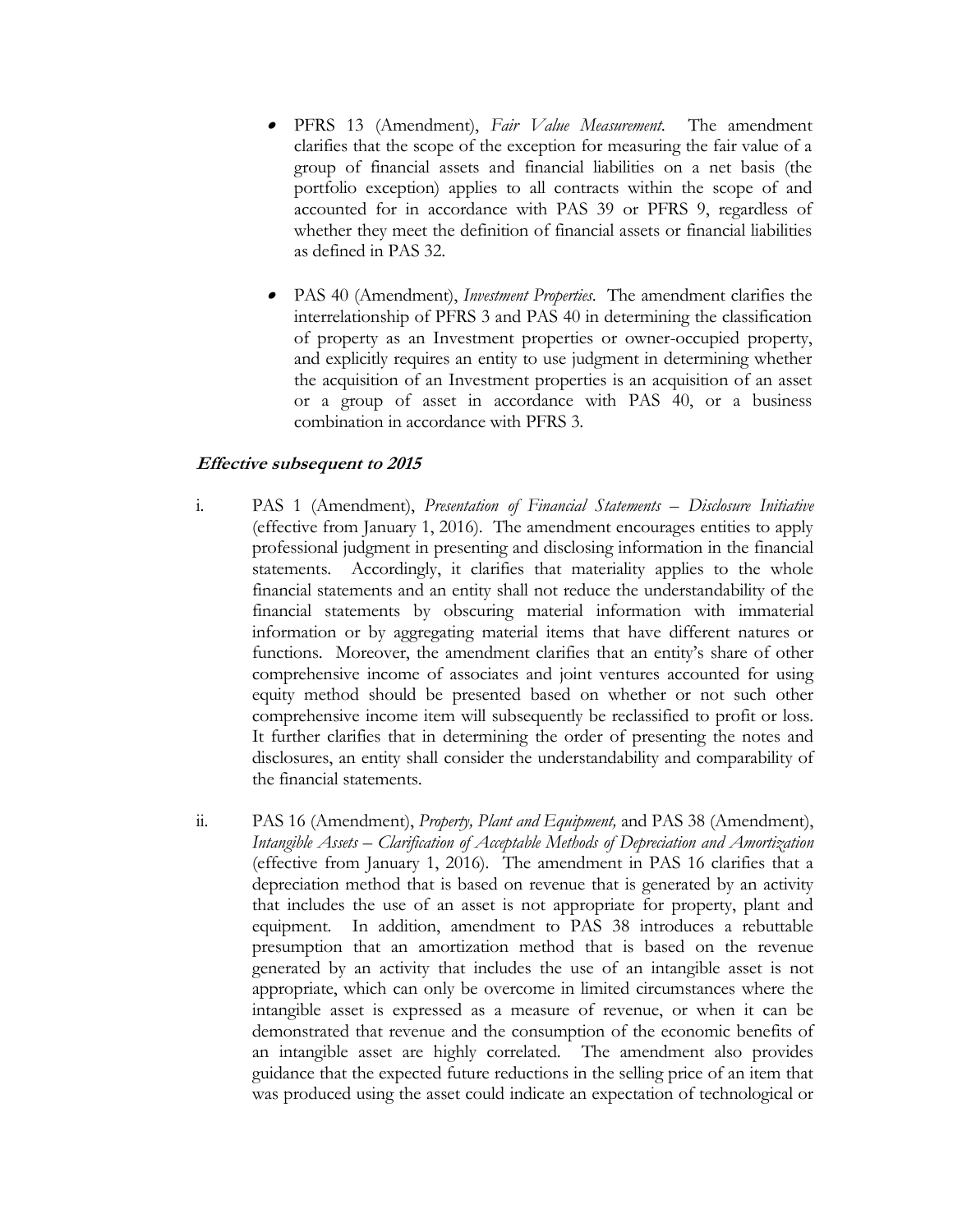commercial obsolescence of an asset, which may reflect a reduction of the future economic benefits embodied in the asset.

- iii. PAS 16 (Amendment), *Property, Plant and Equipment* and PAS 41 (Amendment) *Agriculture – Bearer Plants* (effective from January 1, 2016). The amendment defines a bearer plant as a living plant that is used in the production or supply of agricultural produce, is expected to bear produce for more than one period and has a remote likelihood of being sold as agricultural produce, is expected to bear produce for more than one period and has a remote likelihood of being sold as agricultural produce, except for incidental scrap sales. On this basis, bearer plant is now included within the scope of PAS 16 rather than PAS 41, allowing such assets to be accounted for as property, plant and equipment and to be measured after initial recognition at cost or revaluation basis in accordance with PAS 16. The amendment further clarifies that produce growing on bearer plants remains within the scope of PAS 41.
- iv. PAS 28 (Amendment), *Investments in Associates and Joint Ventures – Investment Entities – Applying the Consolidation Exception* (effective from January 1, 2016). This amendment addresses the concerns that have arisen in the context of applying the consolidation exception for investment entities. This amendment permits a non-investment entity investor, when applying the equity method of accounting for an associate or joint venture that is an investment entity, to retain the fair value measurement applied by that investment entity associate or joint venture to its interests in subsidiaries.
- v. PFRS 11 (Amendment), *Joint Agreements – Accounting for Acquisitions of Interests in Joint Operations* (effective from January 1, 2016). This amendment requires the acquirer of an interest in a joint operation in which the activity constitutes a business as defined in PFRS 3, *Business Combinations*, to apply all accounting principles and disclosure requirements on business combinations under PFRS 3 and other PFRSs, except for those principles that conflict with the guidance in PFRS 11.
- vi. PFRS 10 (Amendment), *Consolidated Financial Statements,* and PAS 28 (Amendment), *Investments in Associates and Joint Ventures – Sale or Contribution of*  Assets between an Investor and its Associates or Joint Venture (effective from January 1, 2016). The amendment to PFRS 10 requires full recognition in the investor's financial statements of gains or losses arising on the sale or contribution of assets that constitute a business as defined in PFRS 3 between an investor and its associate or joint venture. Accordingly, the partial recognition of gains or losses (i.e., to the extent of the unrelated investor's interests in an associate or joint venture) only applies to those sale of contribution of assets that do not constitute a business. Corresponding amendment has been made to PAS 28 to reflect these changes. In addition, PAS 28 has been amended to clarify that when determining whether assets that are sold or contributed constitute a business, an entity shall consider whether the sale or contribution of those assets is part of multiple arrangements that should be accounted for as a single transaction.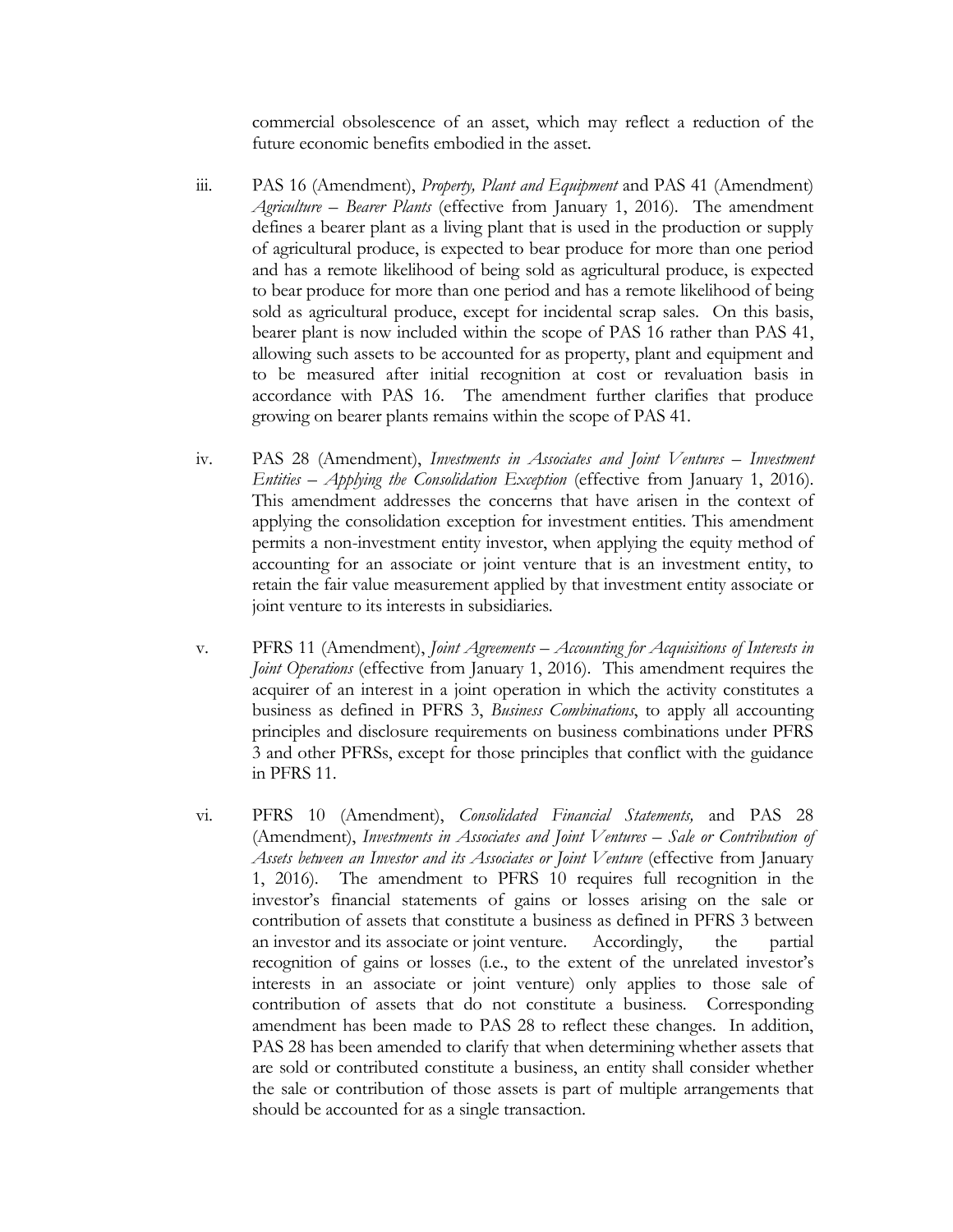- vii. PFRS 10 (Amendment), *Consolidated Financial Statements – Investment Entities: Applying the Consolidation Exception* (effective from January 1, 2016). This amendment confirms that the exemption from preparing consolidated financial statements continues to be available to a parent entity that is a subsidiary of an investment entity, even if the investment entity measures its interest in all its subsidiaries at fair value in accordance with PFRS 10. The amendment further clarifies that if an investment entity has a subsidiary that is not itself an investment entity and whose main purpose and activities are to provide services that are related to the investment activities of the investment entity parent, the latter shall consolidate that subsidiary.
- viii. PFRS 11 (Amendment), *Disclosure of Interests in Other Entities – Investment Entities: Applying the Consolidation Exception* (effective from January 1, 2016). The amendment clarifies that an investment entity that measures all its subsidiaries at fair value should provide the disclosures required by PFRS 12.
- ix. PFRS 9 (2014), *Financial Instruments* (effective from January 1, 2018). This new standard on financial instruments will eventually replace PAS 39 and PFRS 9 (2009, 2010 and 2013 versions). This standard contains, among others, the following:
	- three principal classification categories for financial assets based on the business model on how an entity is managing its financial instruments;
	- an expected loss model in determining impairment of all financial assets that are not measured at fair value through profit or loss (FVTPL), which generally depends on whether there has been a significant increase in credit risk since initial recognition of a financial asset; and,
	- a new model on hedge accounting that provides significant improvements principally by aligning hedge accounting more closely with the risk management activities undertaken by entities when hedging their financial and non-financial risk exposures.

 In accordance with the financial asset classification principle of PFRS 9 (2014), a financial asset is classified and measured at amortized cost if the asset is held within a business model whose objective is to hold financial assets in order to collect the contractual cash flows that represent solely payments of principal and interest (SPPI) on the principal outstanding. Moreover, a financial asset is classified and subsequently measured at fair value through other comprehensive income if it meets the SPPI criterion and is held in a business model whose objective is achieved by both collecting contractual cash flows and selling the financial assets. All other financial assets are measured at FVTPL.

 In addition, PFRS 9 (2014) allows entities to make an irrevocable election to present subsequent changes in the fair value of an equity instrument that is not held for trading in other comprehensive income.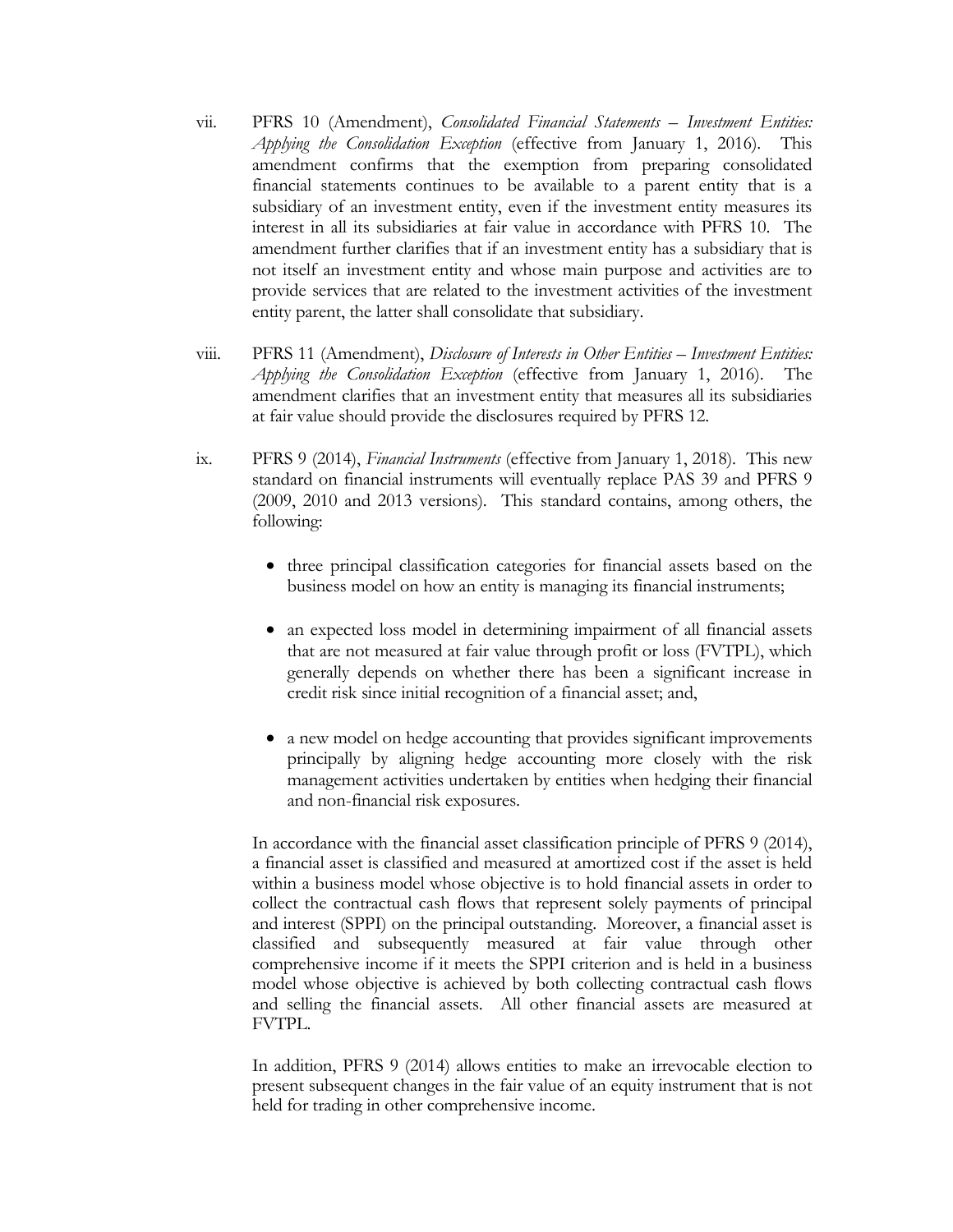The accounting for embedded derivatives in host contracts that are financial assets is simplified by removing the requirement to consider whether or not they are closely related, and, in most arrangements, does not require separation from the host contract.

 For liabilities, the standard retains most of the PAS 39 requirements which include amortized cost accounting for most financial liabilities, with bifurcation of embedded derivatives. The amendment also requires changes in the fair value of an entity's own debt instruments caused by changes in its own credit quality to be recognized in other comprehensive income rather than in profit or loss.

 The Group does not expect to implement and adopt PFRS 9 (2014) until its effective date. In addition, management is currently assessing the impact of PFRS 9 (2014) on the consolidated financial statements of the Group and it will conduct a comprehensive study of the potential impact of this standard prior to its mandatory adoption date to assess the impact of all changes.

x. Annual Improvements to PFRS. Annual Improvements to PFRS (2012-2014 Cycle) effective for annual periods beginning on or after January 1, 2016 made minor amendments to a number of PFRS. Among those improvements, the following amendments are relevant to the Group but management does not expect those to have material impact on the Group's consolidated financial statements:

#### *Annual Improvements to PFRS (2012-2014 Cycle)*

- PFRS 7 (Amendment), *Financial Instruments – Disclosures*. The amendment provides additional guidance to help entities identify the circumstances under which a contract to "service" financial assets is considered to be a continuing involvement in those assets for the purposes of applying the disclosure requirements of PFRS 7. Such circumstances commonly arise when, for example, the servicing is dependent on the amount or timing of cash flows collected from the transferred asset or when a fixed fee is not paid in full due to non-performance of that asset.
- PAS 19 (Amendment), *Employee Benefits*. The amendment clarifies that the currency and term of the high quality corporate bonds which were used to determine the discount rate for post-employment benefit obligations shall be made consistent with the currency and estimated term of the post-employment benefit obligations.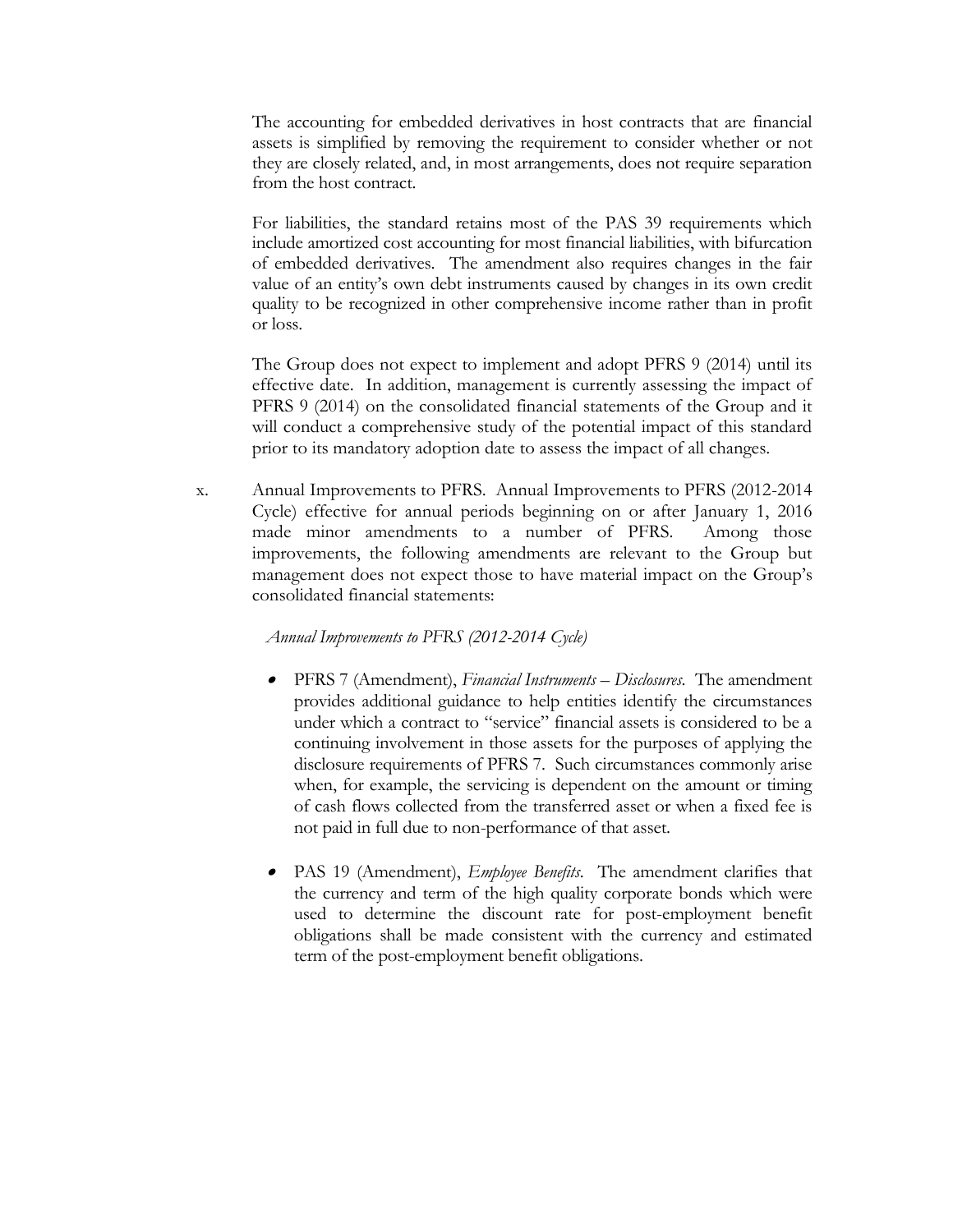- Philippine Interpretation IFRIC 15, *Agreements for Construction of Real Estate*. This Philippine interpretation is based on IFRIC interpretation issued by the IASB in July 2008 effective for annual periods beginning on or after January 1, 2009. The adoption of this interpretation in the Philippines, however, was deferred by the FRSC and Philippine Securities and Exchange Commission after giving due considerations on various application issues and in anticipation of the implications of IFRS 15, *Revenue from Contract with Customers* which will eventually supersede this interpretation when adopted in the Philippines. This interpretation provides guidance on how to determine whether an agreement for the construction of real estate is within the scope of PAS 11, *Construction Contracts*, or PAS 18, *Revenue*, and accordingly, when revenue from the construction should be recognized. The main expected change in practice is a shift from recognizing revenue using the percentage of completion method (i.e., as a construction progresses, by reference to the stage of completion of the development) to recognizing revenue at completion upon or after delivery.
- . IFRS 15, *Revenue from Contract with Customers*. This standard will replace PAS 18 and PAS 11, the related Interpretations on revenue recognition: IFRIC 13, *Customer Loyalty Programmes*, IFRIC 15, IFRIC 18, *Transfers of Assets from Customers* and Standing Interpretations Committee 31, *Revenue – Barter Transactions Involving Advertising Services*, effective January 1, 2017. This new standard establishes a comprehensive framework for determining when to recognize revenue and how much revenue to recognize. The core principle in the said framework is for an entity to recognize revenue to depict the transfer of promised goods or services to the customer in an amount that reflects the consideration to which the entity expects to be entitled in exchange for those goods or services. This standard has not yet been adopted in the Philippines; however, management is currently assessing the impact of this standard on the Group's consolidated financial statements in preparation for the adoption of this standard in the Philippines.

#### **3. SIGNIFICANT ACCOUNTING ESTIMATES AND JUDGMENTS**

The preparation of Group's consolidated financial statements in accordance with PFRS requires management to make judgments and estimates that affect amounts reported in the consolidated financial statements and related notes. Judgments and estimates are continually evaluated and are based on historical experience and other factors, including expectations of future events that are believed to be reasonable under the circumstances. Actual results may ultimately vary from these estimates.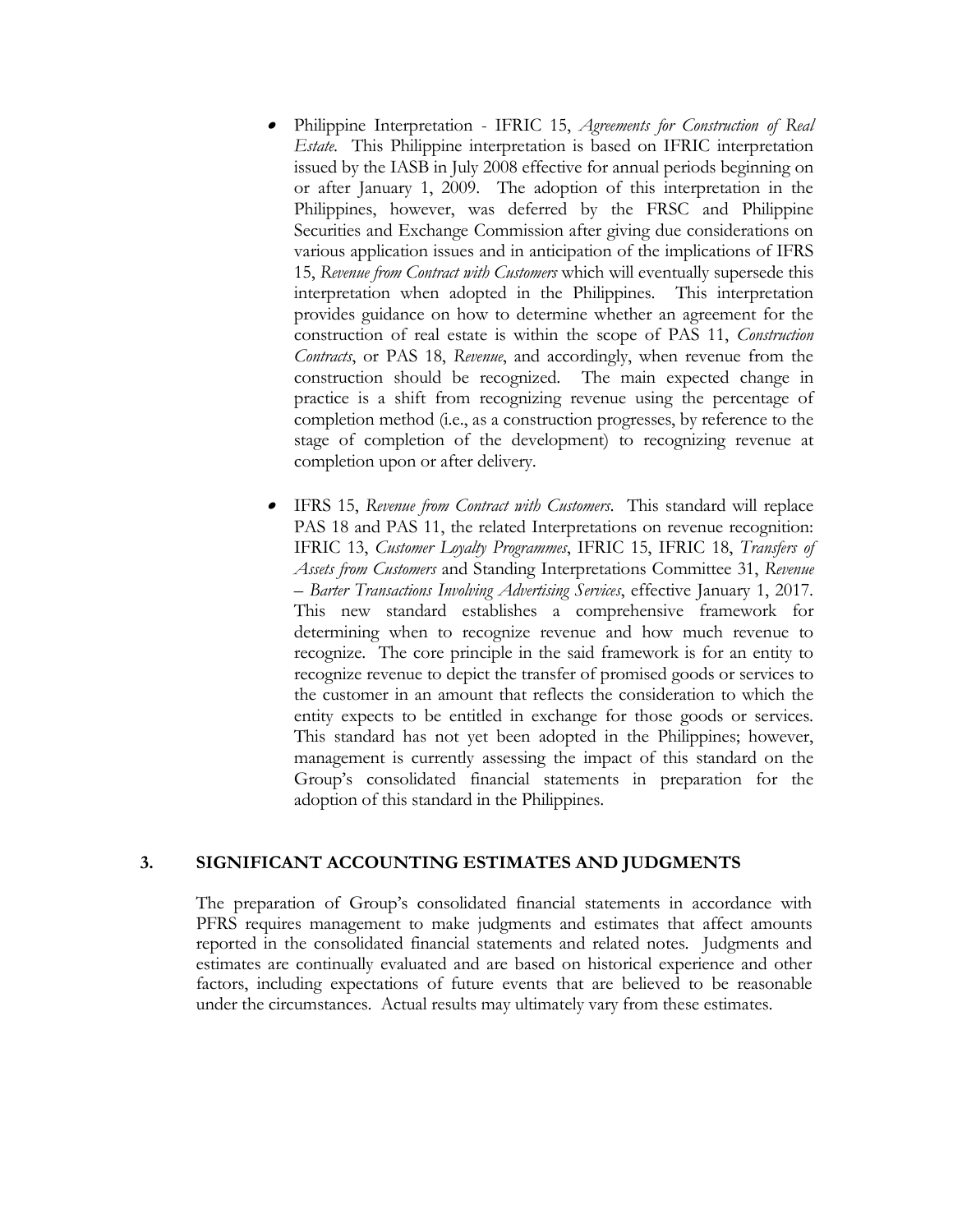#### **3.1 Critical Management Judgments in Applying Accounting Policies**

 In the process of applying the Group's accounting policies, management has made the following judgments, apart from those involving estimation, which have the most significant effect on the amounts recognized in the financial statements:

#### *(a) Impairment of Investments in AFS Securities*

The determination when an investment is other-than-temporarily impaired requires significant judgment. In making this judgment, the Group evaluates, among other factors, the duration and extent to which the fair value of an investment is less than its cost, and the financial health of and near-term business outlook for the investee, including factors such as industry and sector performance, changes in technology and operational and financing cash flows.

*(b) Distinction Among Investment Property, Owner-managed Properties and Land for Future Development*

The Group determines whether a property qualifies as investment property. In making its judgment, the Group considers whether the property generates cash flows largely independently of the other assets held by an entity. Owneroccupied properties generates cash flows that are attributable not only to property but also to other assets used in the production or supply process while Land for Future Development are properties intended solely for future development.

#### *(c) Distinction between Operating and Finance Leases*

The Group has entered into various lease agreements. Critical judgment was exercised by management to distinguish each lease agreement as either an operating or a finance lease by looking at the transfer or retention of significant risk and rewards of ownership of the properties covered by the agreements. Failure to make the right judgment will result in either overstatement or understatement of assets and liabilities.

#### **3.2 Key Sources of Estimation Uncertainty**

The following are the key assumptions concerning the future, and other key sources of estimation uncertainty at the end of the reporting period, that have a significant risk of causing a material adjustment to the carrying amounts of assets and liabilities within the next reporting period:

#### *(a) Revenue Recognition Using the Percentage-of-Completion Method*

The Group uses the percentage-of-completion method in accounting for its realized gross profit on real estate sales. The use of the percentage-ofcompletion method requires the Group to estimate the portion completed using relevant information such as costs incurred to date as a proportion of the total budgeted cost of the project and estimates by engineers and other experts.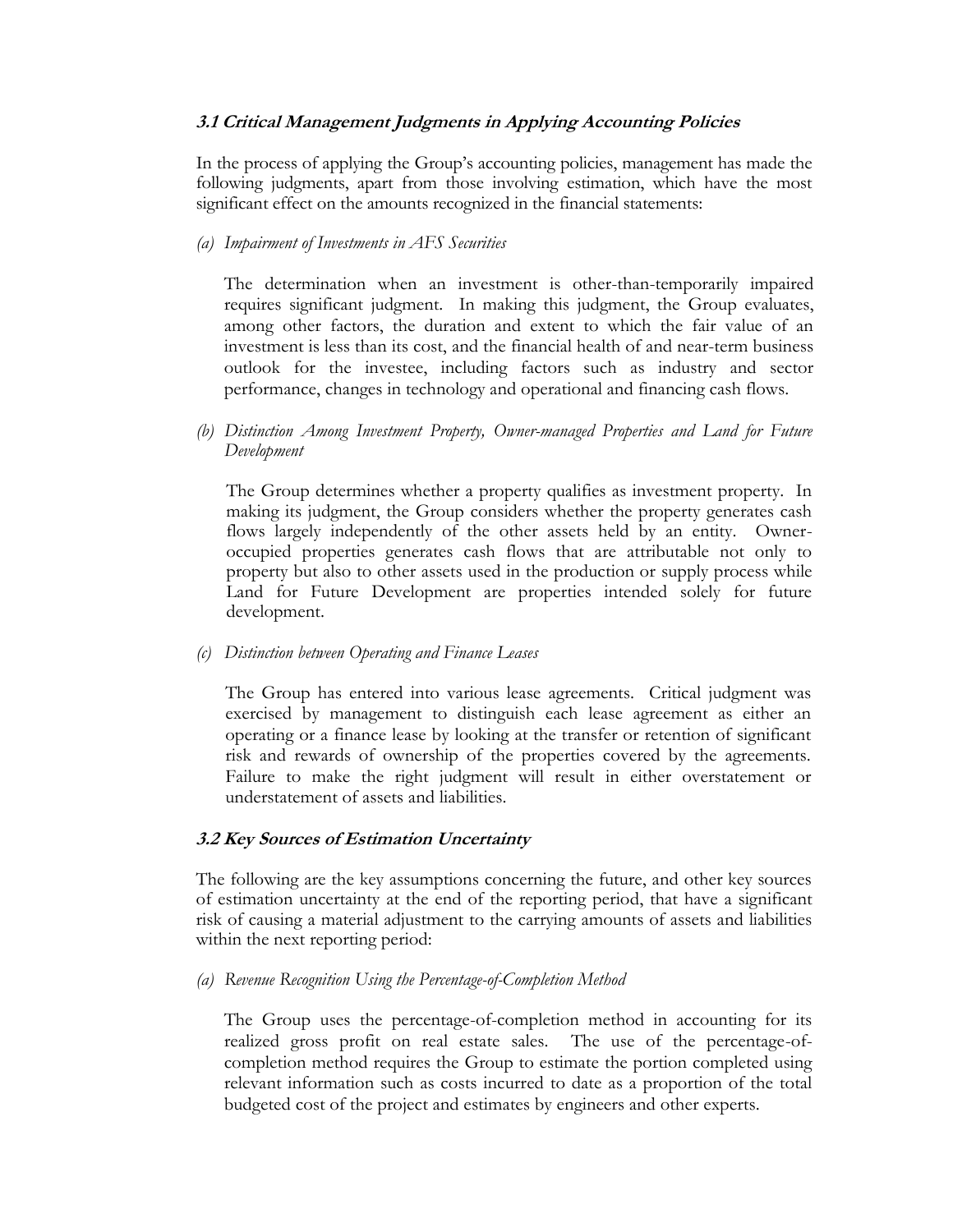*(b) Determining Net Realizable Value of Residential, Condominium Units, Golf and Resort Shares for Sale, Property Development Costs and Land for Future Development* 

In determining the net realizable value of residential, condominium units, golf and resort shares for sale, property development costs and land for future development, management takes into account the most reliable evidence available at the times the estimates are made. The future realization of the carrying amounts of real estate for sale and property development costs is affected by price changes in the different market segments as well as the trends in the real estate industry. These are considered key sources of estimation uncertainty and may cause significant adjustments to the Group's Residential, Condominium Units, Golf and Resort Shares for Sale, Property Development Costs and Land for Future Development within the next reporting period.

*(c) Fair Value of Share Options* 

The Group estimates the fair value of the share option by applying an option valuation model, taking into account the terms and conditions on which the share option were granted.

*(d) Fair Value Measurement of Investment Properties* 

Investment properties are measured using the cost model. The fair value disclosed in the consolidated financial statements is determined by the Group using the discounted cash flows valuation technique since the information on current or recent prices of assumptions underlying the discounted cash flow approach of investment property is not available. The Group uses assumptions that are mainly based on market conditions existing at the end of each reporting period, such as: receipt of contractual rentals; expected future market rentals; void periods; maintenance requirements; and appropriate discount rates. These valuations are regularly compared to actual market yield data and actual transactions by the Group and those reported by the market. The expected future market rentals are determined on the basis of current market rentals for similar properties in the same location and condition.

*(e) Estimating Useful Lives of Property and Equipment and Investment Property* 

The Group estimates the useful lives of property and equipment and investment property based on the period over which the assets are expected to be available for use. The estimated useful lives of property and equipment and investment properties are reviewed periodically and are updated if expectations differ from previous estimates due to physical wear and tear, technical or commercial obsolescence and legal or other limits on the use of the assets. In addition, estimation of the useful lives of property and equipment and investment properties are based on collective assessment of industry practice, internal technical evaluation and experience with similar assets.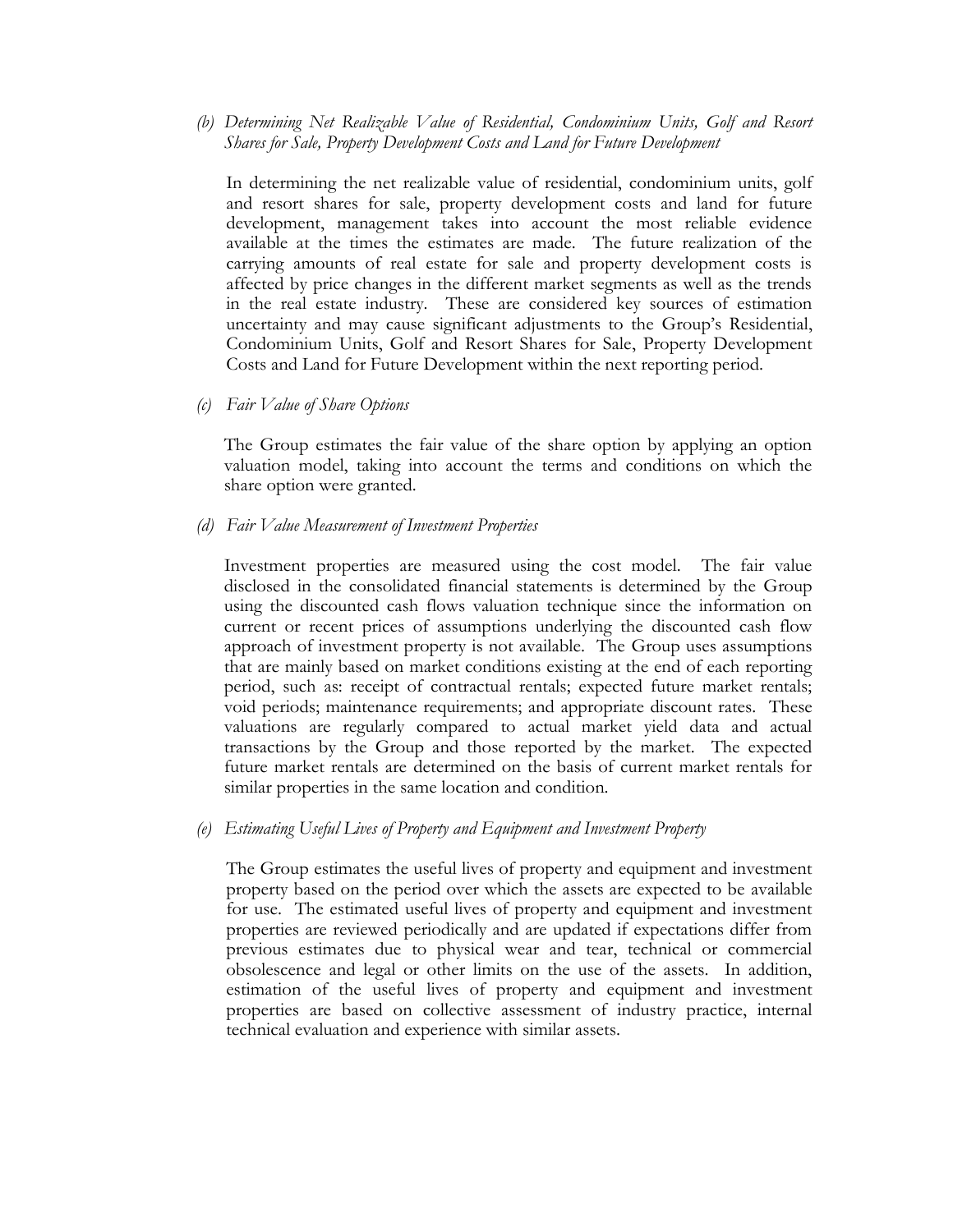#### *(f) Impairment of Trade and Other Receivables*

Adequate amount of allowance is provided for specific and groups of accounts, where an objective evidence of impairment exists. The Group evaluates these accounts based on available facts and circumstances affecting the collectability of the accounts, including, but not limited to, the length of the Group's relationship with the customers, the customers' current credit status based on third party credit reports and known market forces, average age of accounts, collection experience and historical loss experience. The methodology and assumptions used in estimating future cash flows are reviewed regularly by the Group to reduce any differences between loss estimates and actual loss experience.

#### *(g) Valuation of Financial Assets Other than Trade and Other Receivables*

The Group carries certain financial assets at fair value, which requires the extensive use of accounting estimates and judgment. In cases when active market quotes are not available, fair value is determined by reference to the current market value of another instrument which is substantially the same or is calculated based on the expected cash flows of the underlying net base of the instrument. The amount of changes in fair value would differ had the Group utilized different valuation methods and assumptions. Any change in fair value of these financial assets and liabilities would affect profit and loss and equity.

#### *(h) Determining Realizable Amount of Deferred Tax Assets*

The Group reviews its deferred tax assets at the end of each reporting period and reduces the carrying amount to the extent that it is no longer probable that sufficient taxable profit will be available to allow all or part of the deferred tax asset to be utilized.

#### *(i) Impairment of Non-financial Assets*

In assessing impairment, management estimates the recoverable amount of each asset or a cash-generating unit based on expected future cash flows and uses an interest rate to calculate the present value of those cash flows. Estimation uncertainties relates to assumptions about future operating results and the determination of suitable discount rate. Though management believes that the assumptions used in the estimation of fair values reflected in the financial statements are appropriate and reasonable, significant changes in these assumptions may materially affect the assessment of recoverable values and any resulting impairment loss could have a material adverse effect on the results of operations.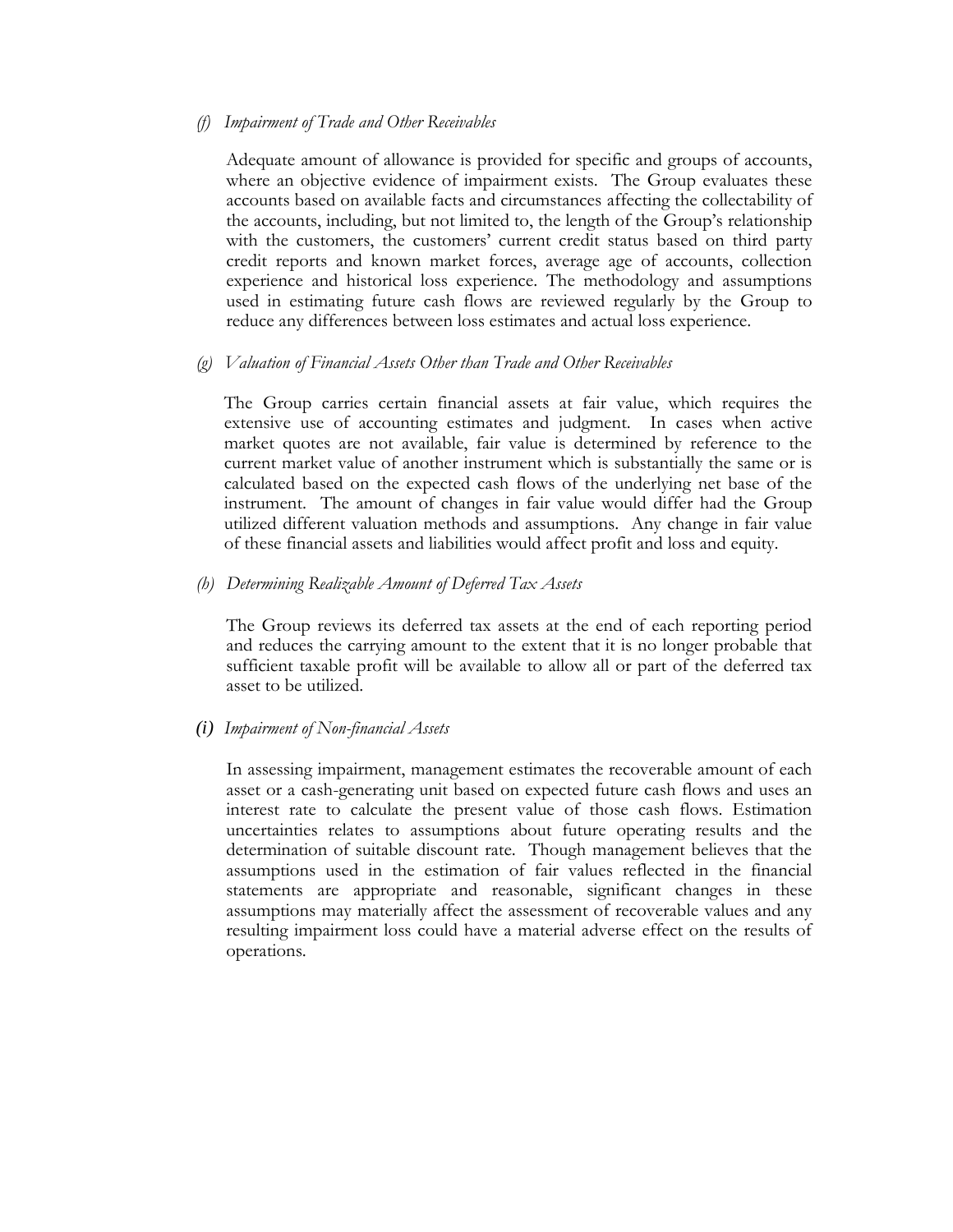#### *(j) Valuation of Post-employment Defined Benefit*

The determination of the Group's obligation and cost of post-employment defined benefit is dependent on the selection of certain assumptions used by actuaries in calculating such amounts. Those assumptions include, among others, discount rates, expected rate of return on plan assets, salary rate increase, and employee turnover rate. A significant change in any of these actuarial assumptions may generally affect the recognized other comprehensive income or losses and the carrying amount of the post-employment benefit obligation in the next reporting period.

*(k) Business Combinations* 

On initial recognition, the assets and liabilities of the acquired business and the consideration paid for them are included in the consolidated financial statements at their fair values. In measuring fair value, management uses estimates of future cash flows and discount rates. Any subsequent change in these estimates would affect the amount of goodwill if the change qualifies as a measurement period adjustment. Any other change would be recognized in the consolidated profit or loss in the subsequent period.

#### *(l) Consolidation of Entities in which the Group Holds 50% or Less*

Management considers that the Group has de facto control over TDI, GPARC and OFPI even though it holds less than 50% of the ordinary shares and voting rights in those companies. The Group is the majority shareholder of TDI and OFPI with 31% and 50% equity interests, respectively, over those companies. Also, the Group has 3 out of 5 BOD representations in TDI while GPARC is a wholly-owned subsidiary of TDI. In making judgment regarding its involvement in TDI, GPARC and OFPI, management considered the Group's voting rights, the relative size and dispersion of the voting rights held by other shareholders and the extent of recent participation by those shareholders in general meetings. Based on recent experience, there is no history of other shareholders forming a group to exercise their votes collectively or to prevent the Group from having the practical ability to direct the relevant activities of TDI, GPARC and OFPI.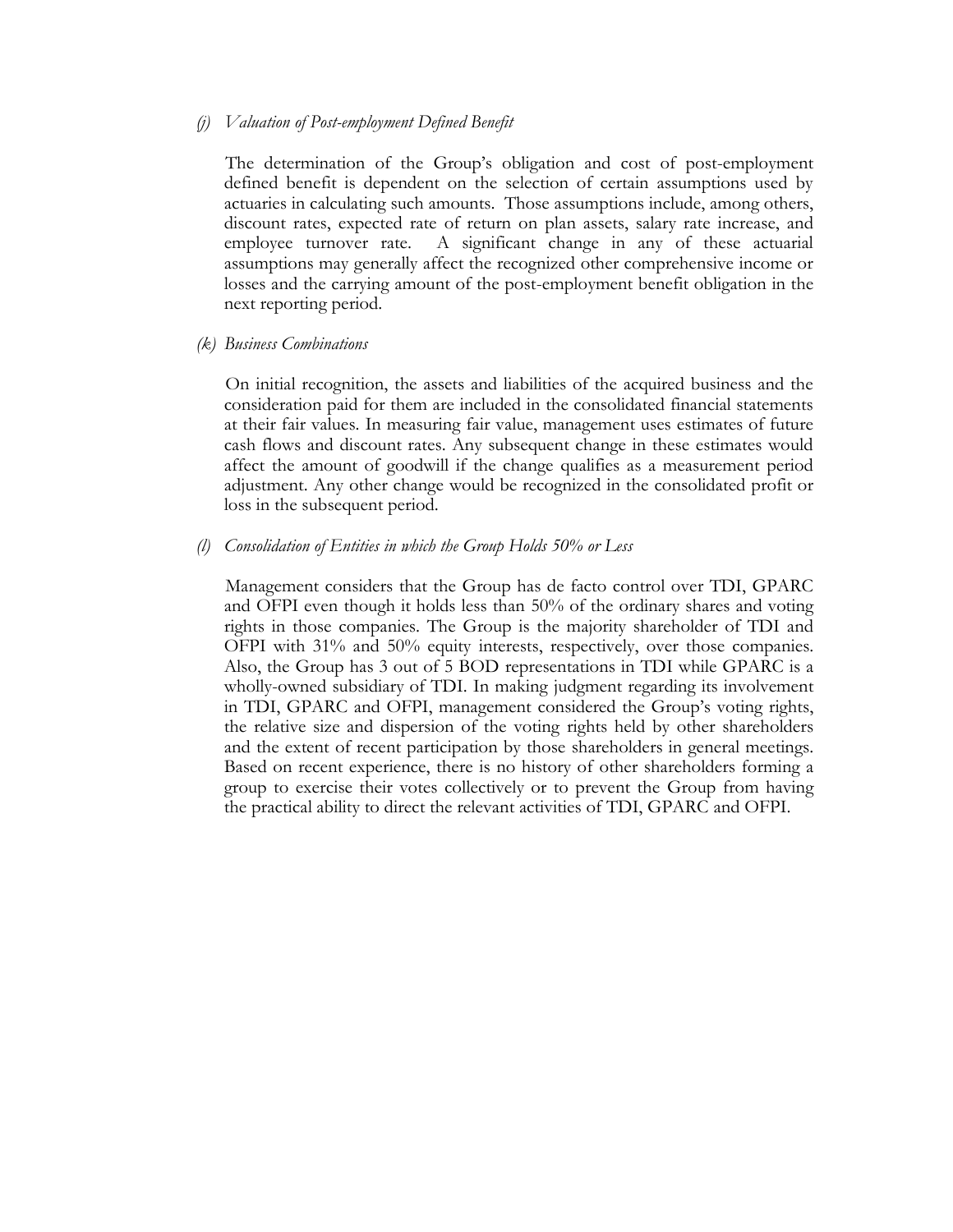#### **4. SEGMENT INFORMATION**

#### **4.1 Business Segments**

The Group's operating businesses are organized and managed separately according to the nature of products and services provided, with each segment representing a strategic business unit that offers different products and serves different markets. The Group is engaged in the development of residential and office units including urban centers integrating office, residential and commercial components. The Real Estate segment pertains to the development and sale of residential and office developments. The Rental segment includes leasing of office and commercial spaces. The Hotel Operations segment relates to the management of hotel business operations. The Corporate and Others segment includes cinema, business process outsourcing, educational, facilities provider, maintenance and property management operations, marketing services, general and corporate income and expense items. The Group generally accounts for intersegment sales and transfers as if the sales or transfers were to third parties at current market prices.

#### *4.2* **Segment Assets and Liabilities**

Segment assets are allocated based on their physical location and use or direct association with a specific segment and they include all operating assets used by a segment and consist principally of operating cash, receivables, real estate inventories, property and equipment, and investment property, net of allowances and provisions. Similar to segment assets, segment liabilities are also allocated based on their use or direct association with a specific segment. Segment liabilities include all operating liabilities and consist principally of accounts, wages, taxes currently payable, and accrued liabilities.

#### **4.3 Intersegment Transactions**

Segment revenues, expenses and performance include sales and purchases between business segments. Such sales and purchases are eliminated in consolidation.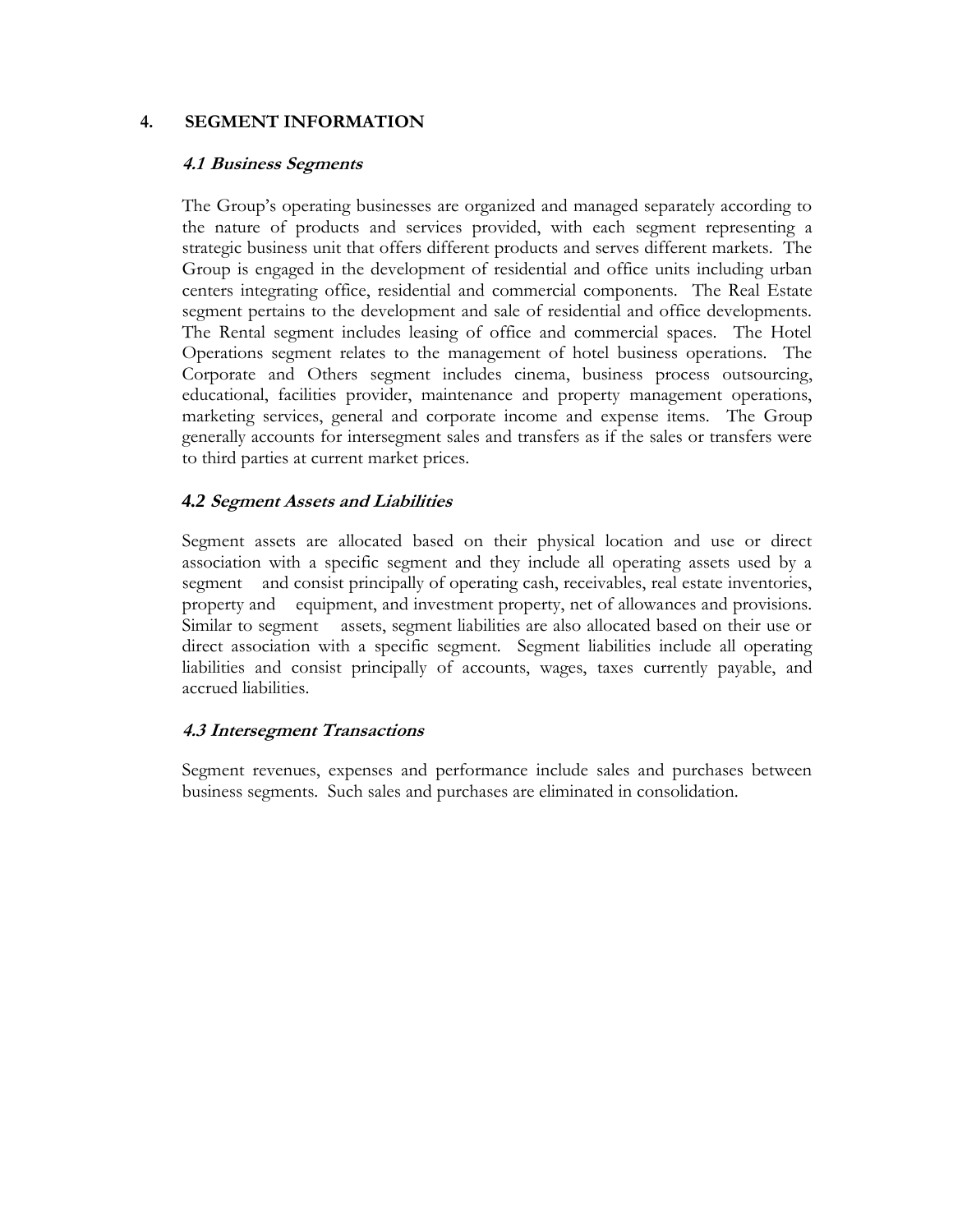#### **4.4 Analysis of Segment Information**

The following tables present revenue and profit information regarding industry segments for the three months ended March 31, 2015 and 2014 and certain asset and liability information regarding segments as at March 31, 2015 and March 31, 2014.

## **March 31, 2015**

|                                      |   | <b>Real Estate</b> | Rental                                                               | Hotel<br><b>Operations</b> |                 | Corporate<br>and Others       | Elimination                                |       | Consolidated                                               |
|--------------------------------------|---|--------------------|----------------------------------------------------------------------|----------------------------|-----------------|-------------------------------|--------------------------------------------|-------|------------------------------------------------------------|
| <b>TOTAL REVENUES</b>                |   |                    |                                                                      |                            |                 |                               |                                            |       |                                                            |
| Sales to external customers          | P |                    | 7,664,734,557 P 1,986,277,848 P 196,086,304 P                        |                            |                 | 325,887,475 P                 |                                            | $-$ P | 10,172,986,184                                             |
| Intersegment sales                   |   |                    | 61,026,044                                                           |                            | $\sim 10^{-10}$ | 156,454,154                   | 217,480,198)                               |       |                                                            |
| Total revenues                       |   |                    | 7.664.734.557 P 2.047.303.892 P                                      |                            |                 |                               |                                            |       | 196.086.304 P 482.341.629 (P 217.480.198) P 10.172.986.184 |
| <b>RESULTS</b>                       |   |                    |                                                                      |                            |                 |                               |                                            |       |                                                            |
| Segment results                      |   |                    | 1.817.282.154 P 1.472.563.992 P                                      |                            |                 |                               | 49.855.035 (P 67.518.821) (P 23.811.878) P |       | 3,248,370,482                                              |
| Interest and other income            |   |                    |                                                                      |                            |                 |                               |                                            |       | 281,347,861                                                |
| Interest and other charges           |   |                    |                                                                      |                            |                 |                               |                                            |       | 456,174,159)                                               |
| Equity in net earnings of associates |   |                    |                                                                      |                            |                 |                               |                                            |       | 16,513,829                                                 |
| Tax expense                          |   |                    |                                                                      |                            |                 |                               |                                            |       | 741,265,569)                                               |
| Preacquisition loss of a subsidiary  |   |                    |                                                                      |                            |                 |                               |                                            |       | 291,847                                                    |
| Net profit                           |   |                    |                                                                      |                            |                 |                               |                                            |       | 2,349,084,291                                              |
| <b>ASSETS AND LIABILITIES</b>        |   |                    |                                                                      |                            |                 |                               |                                            |       |                                                            |
| Segment assets                       |   |                    | P 172,379,708,255 P 43,487,147,823 P 1,104,463,351 P 6,861,154,493 P |                            |                 |                               |                                            |       | $- P$ 223,832,473,922                                      |
| Investments in and advances          |   |                    |                                                                      |                            |                 |                               |                                            |       |                                                            |
| to associates and other              |   |                    |                                                                      |                            |                 |                               |                                            |       |                                                            |
| related parties - net                |   |                    |                                                                      |                            | $\sim$          | 5,855,051,498                 |                                            |       | 5,855,051,498                                              |
| Total assets                         |   |                    | P 172.379.708.255 P 43.487.147.823 P 1.104.463.351                   |                            |                 | P12.716.205.991 P             |                                            | P     | 229,687,525,420                                            |
| Segment liabilities                  |   |                    | P 84.857.991.634 P 10.295.675.824 P                                  |                            |                 | 284.024.759 P 3,095,121,314 P |                                            |       | $- P$ 98.532.813.531                                       |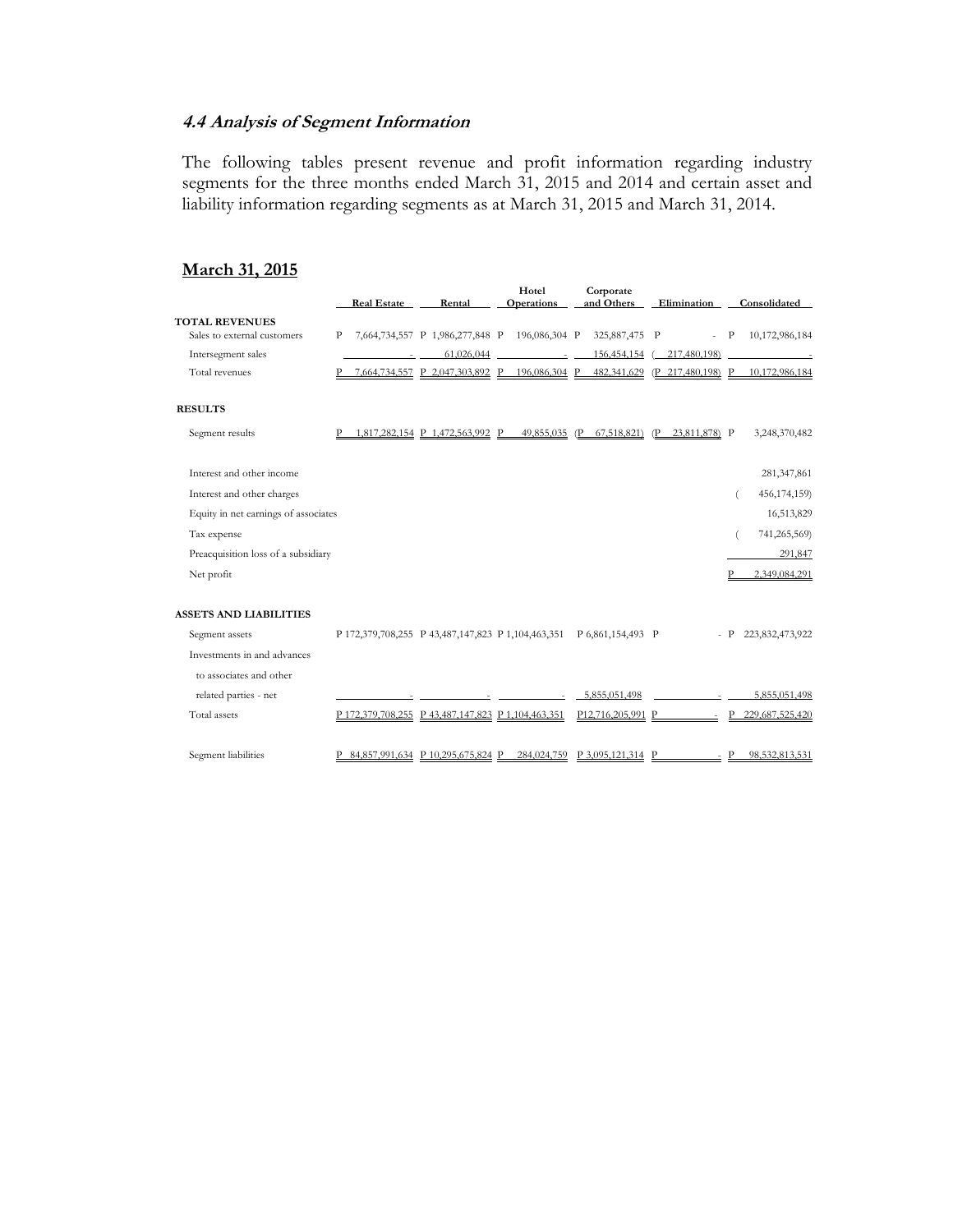#### **March 31, 2014**

|                                       | <b>Real Estate</b> | Rental                                                      | Hotel<br><b>Operations</b> | Corporate<br>and Others       | Elimination                   | Consolidated             |
|---------------------------------------|--------------------|-------------------------------------------------------------|----------------------------|-------------------------------|-------------------------------|--------------------------|
| <b>TOTAL REVENUES</b>                 |                    |                                                             |                            |                               |                               |                          |
| Sales to external customers           | P                  | 6,778,603,811 P 1,712,645,944 P 114,945,620 P 306,420,090 P |                            |                               |                               | $-$ P<br>8,912,615,465   |
| Intersegment sales                    |                    | 41,589,832                                                  | $\sim$ 100 $\sim$          | 109,846,474                   | 151,436,306)                  |                          |
| Total revenues                        |                    | 6,778,603,811 P 1,754,235,776 P                             | 114,945,620 P              |                               | 416,266,564 (P 151,436,306) P | 8,912,615,465            |
| <b>RESULTS</b>                        |                    |                                                             |                            |                               |                               |                          |
| Segment results                       |                    | 1,563,323,060 P 1,232,657,539 P                             | 30,030,934 P               | 80,612,131 P                  | 6,472,213 P                   | 2,913,095,877            |
| Gain on acquisition of a subsidiary   |                    |                                                             |                            |                               |                               | 603,798,026              |
| Interest and other income             |                    |                                                             |                            |                               |                               | 257,487,014              |
| Interest and other charges            |                    |                                                             |                            |                               |                               | 609,393,871)             |
| Equity in net earnings of associates  |                    |                                                             |                            |                               |                               | 172,523,966              |
| Tax expense                           |                    |                                                             |                            |                               |                               | 640,022,764)             |
| Preacquisition income of a subsidiary |                    |                                                             |                            |                               |                               | 5,203,508)               |
| Net profit                            |                    |                                                             |                            |                               |                               | 2,692,284,740            |
| <b>ASSETS AND LIABILITIES</b>         |                    |                                                             |                            |                               |                               |                          |
| Segment assets                        |                    | P 126,612,296,834 P 34,934,436,432 P                        |                            | 283,304,729 P 6,646,585,817 P |                               | 168,476,623,812<br>$-$ P |
| Investments in and advances           |                    |                                                             |                            |                               |                               |                          |
| to associates and other               |                    |                                                             |                            |                               |                               |                          |
| related parties - net                 |                    |                                                             |                            | 12,257,607,780                |                               | 12,257,607,780           |
| Total assets                          |                    | P 126.612.296.834 P 34.934.436.432 P                        |                            | 283.304.729 P18.904.193.597 P |                               | P 180,734,231,592        |
| Segment liabilities                   |                    | P 66.765.583.364 P 5.693.846.591 P                          |                            | 116,794,627 P 1,819,794,419 P |                               | 74,396,019,001<br>$-$ P  |

#### **5. STOCK RIGHTS**

As a result of the stock rights offering, 5,127,556,725 common shares were subscribed and issued on June 1, 2009. Of the total exercise price, 50% was paid as of May 31, 2009 and the remaining 50% was paid by the subscribers in 2010. Relative to the share subscription, 4,102,045,364 share warrants were issued and these will be exercisable beginning on the second year until the fifth year from issue date. As of the first quarter of 2015, 4,093,696,624 stock warrants were exercised. The remaining warrants are exercisable until 2015.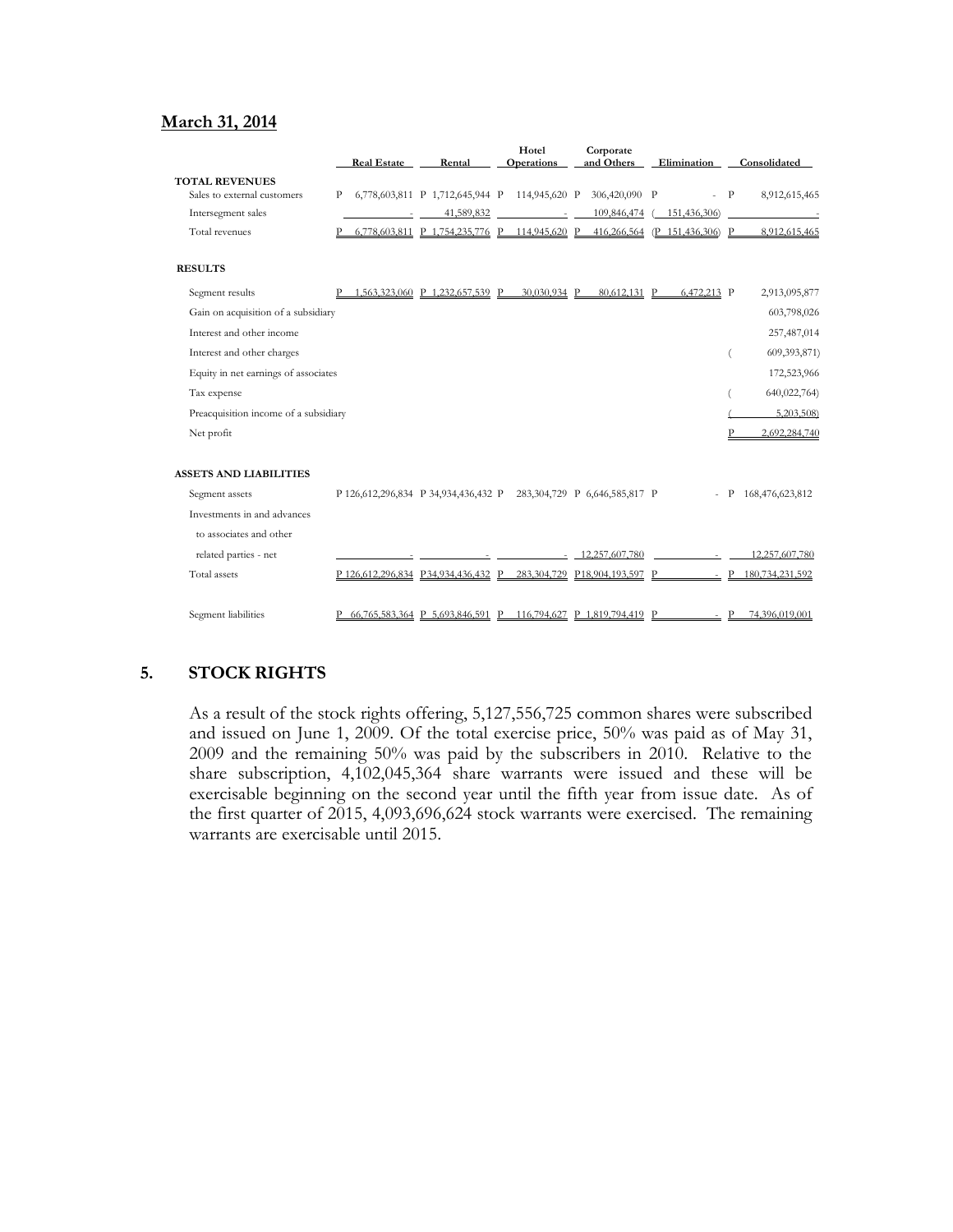#### **6. EARNINGS PER SHARE**

Earnings per share (EPS) amounts were computed as follows:

|                                                                                                     | March 31, 2015    | March 31, 2014    |
|-----------------------------------------------------------------------------------------------------|-------------------|-------------------|
| Net profit attributable to Company's<br>shareholders                                                | P 2,258,883,452   | P 2,648,156,781   |
| Computed dividends on cumulative<br>preferred shares series "A"                                     | <u>147,945)</u>   | <u>147,945)</u>   |
| Profit available to Company's<br>common shareholders                                                | $P$ 2,258,735,507 | $P$ 2,648,008,836 |
| Divided by weighted average number<br>of outstanding common shares                                  | 31,811,465,382    | 31,572,106,798    |
| <b>Basic EPS</b>                                                                                    | 0.071             | 0.084             |
| Divided by weighted average number<br>of outstanding common shares<br>and potential dilutive shares | 31,989,208,421    | 31,868,416,800    |
| Diluted EPS                                                                                         | 0.071             | 0.083             |

#### **7. COMMITMENTS AND CONTINGENCIES**

There are commitments, guarantees and contingent liabilities that arise in the normal course of operations of the Group which are not reflected in the accompanying interim consolidated financial statements. The management of the Group is of the opinion, that losses, if any, from these items will not have any material effect on its consolidated financial statements.

In addition, there are no material off-balance sheet transactions, arrangements, obligations and other relationships of the Group with unconsolidated entities or other persons created during the reporting period.

#### **8. SEASONAL FLUCTUATIONS**

 There were no seasonal aspects that had a material effect on the financial condition or results of operations of the Group.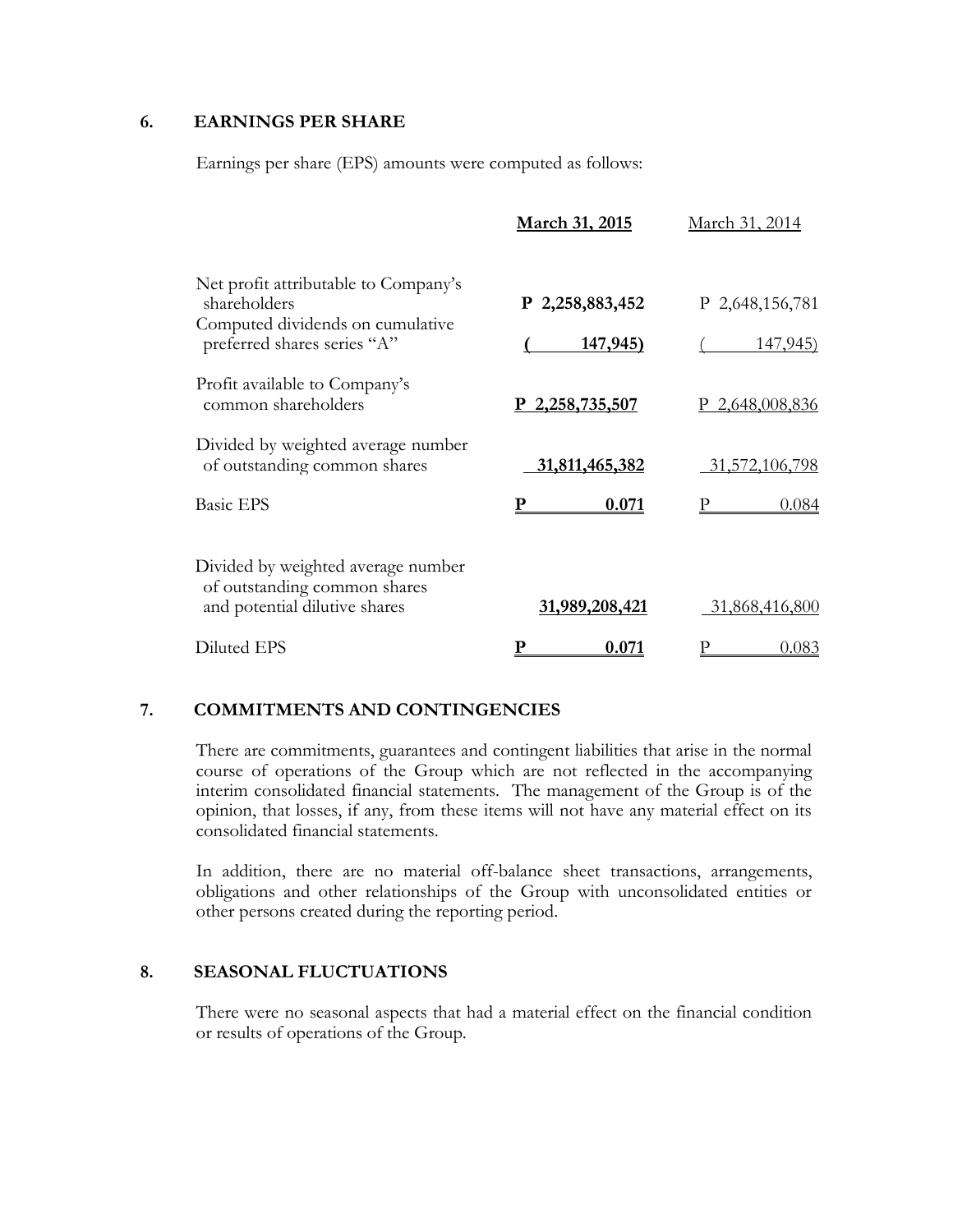#### **9. RISK MANAGEMENT OBJECTIVES AND POLICIES**

The Group has various financial instruments such as cash and cash equivalents, financial assets at FVTPL, investment in AFS securities, interest-bearing loans and borrowings, bonds payable, trade receivables and payables which arise directly from the Group's business operation. The financial liabilities were issued to raise funds for the Group's capital expenditures.

Exposure to currency, interest rate, credit, liquidity and equity risk arise in the ordinary course of the Group's business activities. The main objective of the Group's risk management is to identify, monitor, and minimize those risks and to provide cost with a degree of certainty.

The Group does not actively engage in the trading of financial assets for speculative purposes.

## **9.1 Foreign Currency Sensitivity**

Most of the Group's transactions are carried out in Philippine peso, its functional currency. Exposures to currency exchange rates arise mainly from the Group's U.S. dollar-denominated cash and cash equivalents and bonds payable which have been used to fund new projects and to refinance certain indebtedness for general corporate purposes.

Exposures to foreign exchange rates vary during the period depending on the volume of overseas transactions and mainly affect consolidated profit or loss of the Group. There are no material exposures on foreign exchange rate that affect the Group's consolidated other comprehensive income (loss).

#### **9.2 Interest Rate Sensitivity**

The Group's interest risk management policy is to minimize interest rate cash flow risk exposures to changes in interest rates. The Group maintains a debt portfolio unit of both fixed and floating interest rates. These long-term borrowings and other financial assets and liabilities are subject to variable interest rates.

The Group manages its interest risk by leveraging the fixed interest rate debt obligations over the floating interest rate debt obligations in its debt portfolio.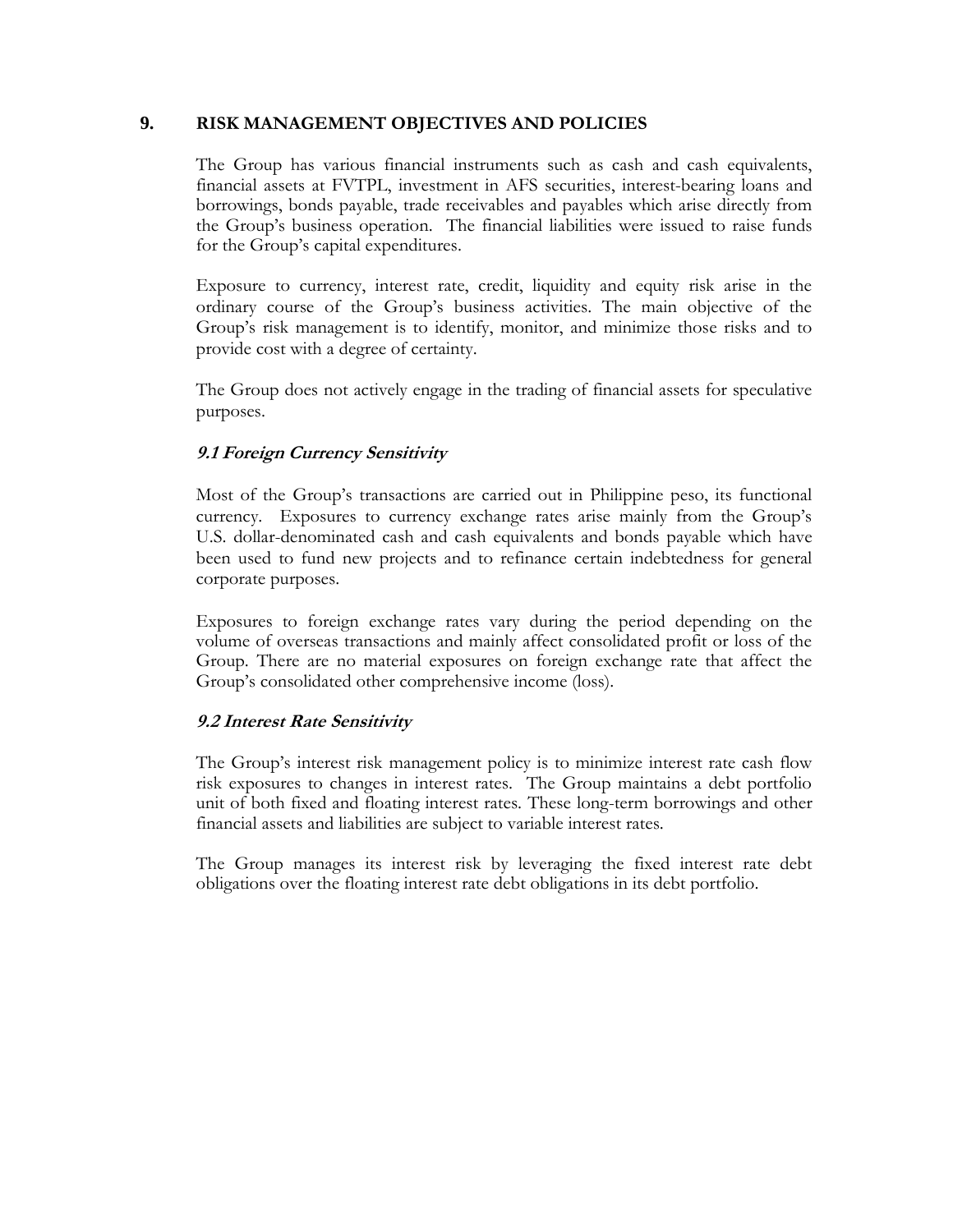#### **9.3 Credit Risk**

Generally, the Group's credit risk is attributable to trade receivables, rental receivables and other financial assets. The Group maintains defined credit policies and continuously monitors defaults of customers and other counterparties, identified either individually or by group, and incorporate this information into its credit risk controls. Where available at a reasonable cost, external credit ratings and/or reports on customers and other counterparties are obtained and used. The Group's policy is to deal only with creditworthy counterparties. In addition, for a significant proportion of sales, advance payments are received to mitigate credit risk.

#### **9.4 Liquidity Risk**

The Group manages its liquidity needs by carefully monitoring scheduled debt servicing payments for long-term financial liabilities as well as cash outflows due in a day-to-day business. Liquidity needs are monitored in various time bands, on a day-to-day and week-to-week, as well as on the basis of a rolling 30-day projection. Long-term needs for a six-month and a one-year period are identified monthly.

The Group maintains cash to meet its liquidity requirements for up to 60-day periods. Excess cash are invested in time deposits or short-term marketable securities. Funding for long-term liquidity needs is additionally secured by an adequate amount of committed credit facilities and the ability to sell long-term financial assets.

#### **9.5 Other Price Risk Sensitivity**

The Group's market price risk arises from its investments carried at fair value (financial assets classified as FVTPL and AFS). It manages its risk arising from changes in market price by monitoring the changes in the market price of the investments.

The investments in listed equity securities are considered long-term strategic investments. In accordance with the Group's policies, no specific hedging activities are undertaken in relation to these investments. The investments are continuously monitored and voting rights arising from these equity instruments are utilized in the Group's favor.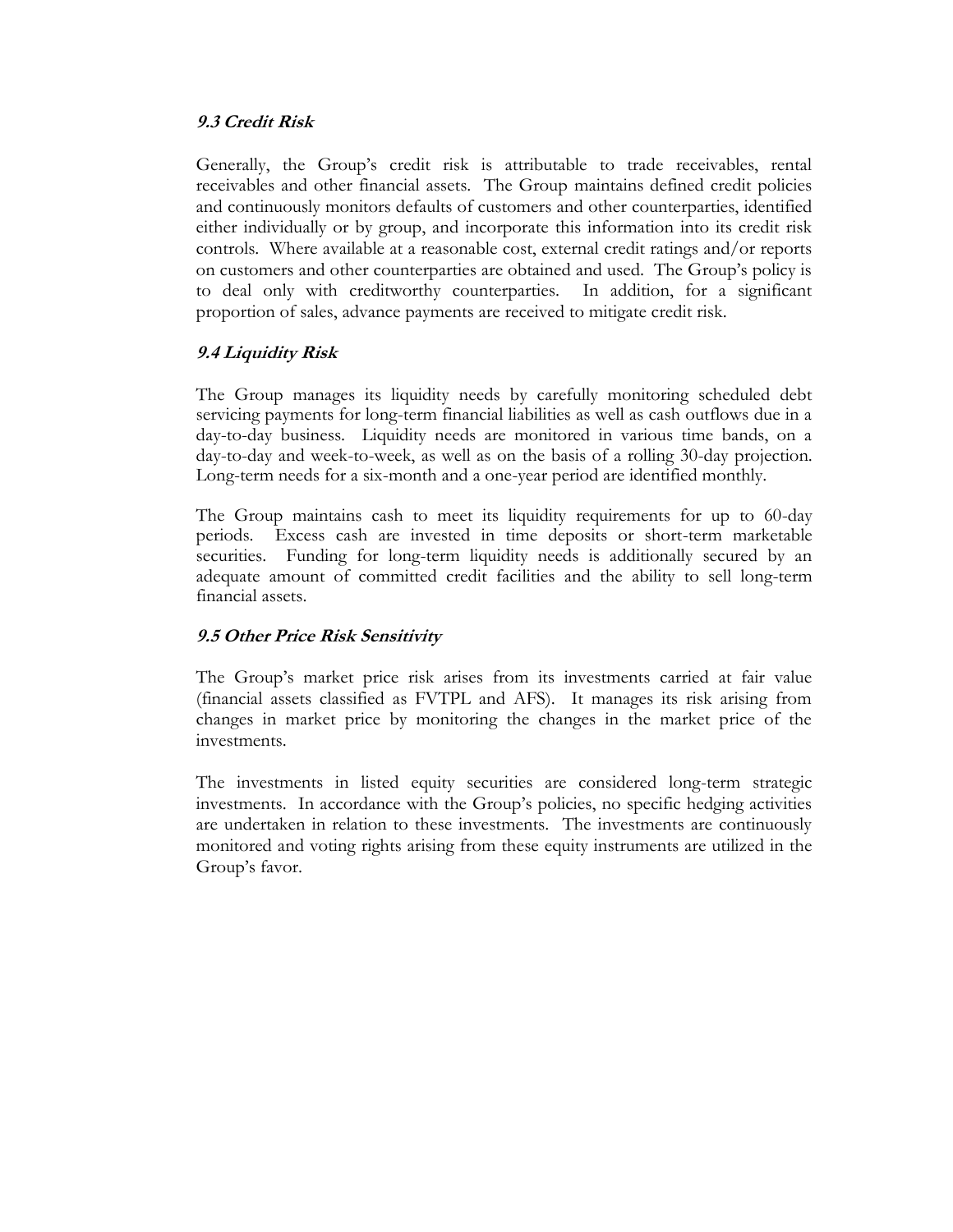#### **10. CATEGORIES AND FAIR VALUES OF FINANCIAL ASSETS AND LIABILITIES**

#### **10.1 Carrying Amounts and Fair Values by Category**

The carrying amounts and fair values of the categories of financial assets and liabilities presented in the consolidated statements of financial position are shown below.

|                                          | March 31, 2015 (Unaudited)<br><b>Carrying Values</b> Fair Values |     | December 31, 2014 (Audited)<br>Carrying Values | Fair Values                      |
|------------------------------------------|------------------------------------------------------------------|-----|------------------------------------------------|----------------------------------|
| <b>Financial Assets</b>                  |                                                                  |     |                                                |                                  |
| Loans and receivables:                   |                                                                  |     |                                                |                                  |
| Cash and cash equivalents                | P 24,698,409,332 P 24,698,409,332                                |     | P 25, 142, 949, 887                            | P25,142,949,887                  |
| Trade and other receivables - net        | 50,110,353,249<br>50,110,353,249                                 |     | 49,606,034,905                                 | 49,606,034,905                   |
| Advances to associates and other         |                                                                  |     |                                                |                                  |
| related parties                          | 3,840,090,469<br>3,840,090,469                                   |     | 4,084,274,049                                  | 4,084,274,049                    |
| Guarantee and other deposits             | 635,843,613<br>635,843,613                                       |     | 541,591,807                                    | 541,591,807                      |
|                                          |                                                                  |     |                                                |                                  |
|                                          | P 79,284,696,663<br>P 79,284,696,663                             |     | 79,374,850,648<br>P                            | P 79,374,850,648                 |
|                                          |                                                                  |     |                                                |                                  |
| Financial assets at FVTPL                | 265,000,000<br>265,000,000                                       |     | 225,500,000                                    | 225,500,000                      |
|                                          |                                                                  |     |                                                |                                  |
|                                          |                                                                  |     |                                                |                                  |
| AFS securities                           |                                                                  |     |                                                |                                  |
| Equity securities                        | P<br>6,978,059,830 P 6,978,059,830 P                             |     |                                                | 6,037,664,828 P 6,037,664,828    |
| Debt securities                          | 112, 164, 804<br>112, 164, 804                                   |     | 108,602,601                                    | 108,602,601                      |
|                                          | 7,090,224,634 P<br>7,090,224,634 P                               |     |                                                | 6,146,267,429 P 6,146,267,429    |
|                                          |                                                                  |     |                                                |                                  |
| <b>Financial Liabilities</b>             |                                                                  |     |                                                |                                  |
| Financial liabilities at amortized cost: |                                                                  |     |                                                |                                  |
| Interest-bearing                         |                                                                  |     |                                                |                                  |
| loans and borrowings                     | P13,467,451,923<br>P 13,467,451,923                              | – P |                                                | 8,752,734,618 P 8,752,734,618    |
| Bonds payable                            | 24,870,431,751<br>24,870,431,751                                 |     | 24,784,913,748                                 | 24,784,913,748                   |
| Redeemable preferred shares              | 1,257,987,900<br>1,257,987,900                                   |     | 1,257,987,900                                  | 1,257,987,900                    |
| Trade and other payables                 | 7,720,155,956<br>7,720,155,956                                   |     | 8,562,703,728                                  | 8,562,703,728                    |
| Advances from associates and             |                                                                  |     |                                                |                                  |
| other related parties                    | 890,719,281<br>890,719,281                                       |     | 903,152,243                                    | 903,152,243                      |
|                                          | P48,206,746,811<br>P 48,206,746,811                              |     |                                                | P 44,261,492,237 P44,261,492,237 |
|                                          |                                                                  |     |                                                |                                  |

#### **10.2 Fair Value Hierarchy**

The Group uses the following hierarchy level in determining the fair values that will be disclosed for its financial instruments.

- a.) Level 1: quoted prices (unadjusted) in active markets for identical assets or liabilities that an entity can access at the measurement date;
- b.) Level 2: inputs other than quoted prices included within Level 1 that are observable for the asset or liability, either directly (i.e., as prices) or indirectly (i.e., derived from prices); and,
- b.) Level 3: inputs for the asset or liability that are not based on observable market data (unobservable inputs).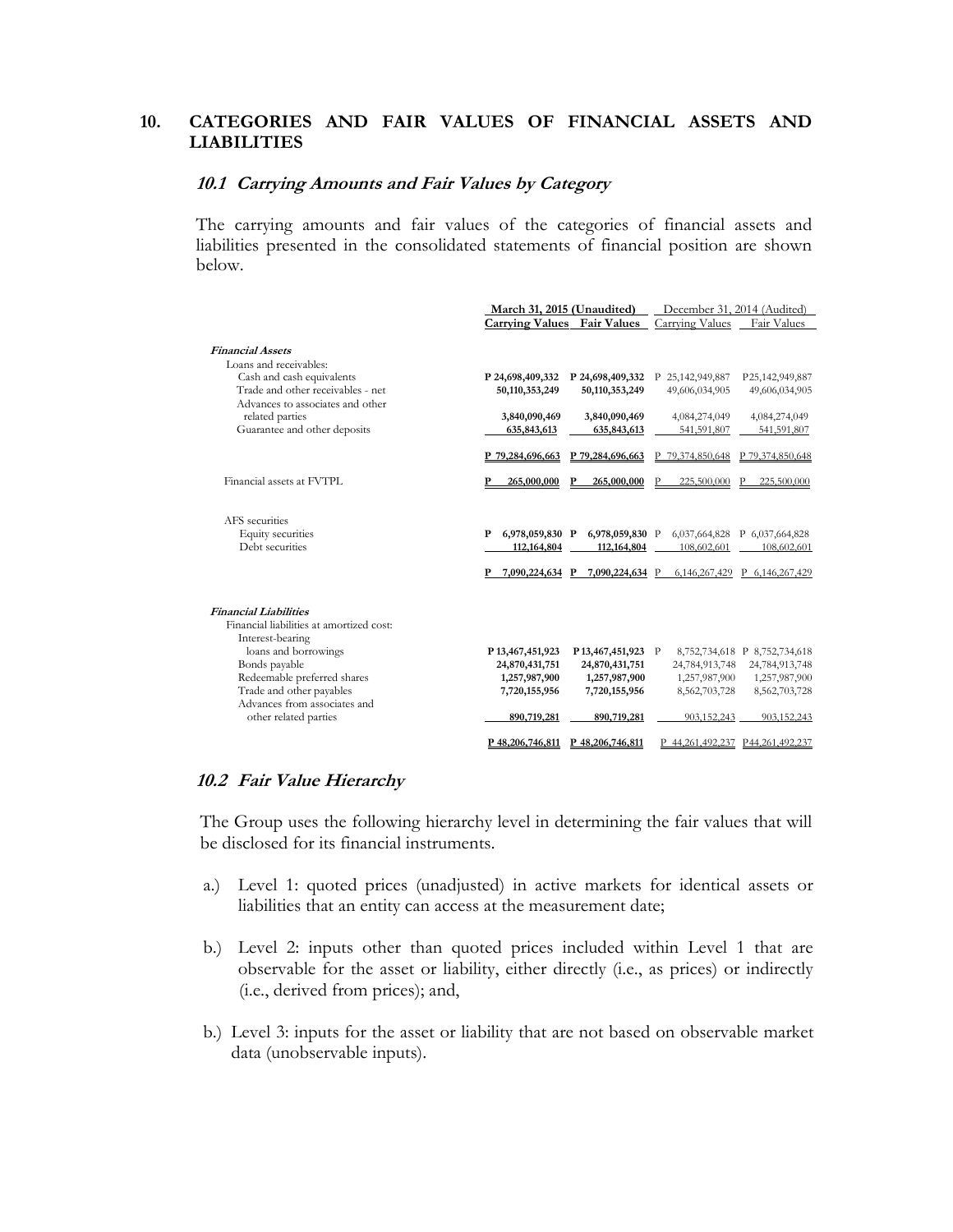The level within which the asset or liability is classified is determined based on the lowest level of significant input to the fair value measurement.

The financial assets at FVTPL is categorized in Level 1 as quoted prices are available. Except for Php27.45 million AFS equity securities categorized in Level 3, all other AFS equity securities are categorized in Level 1.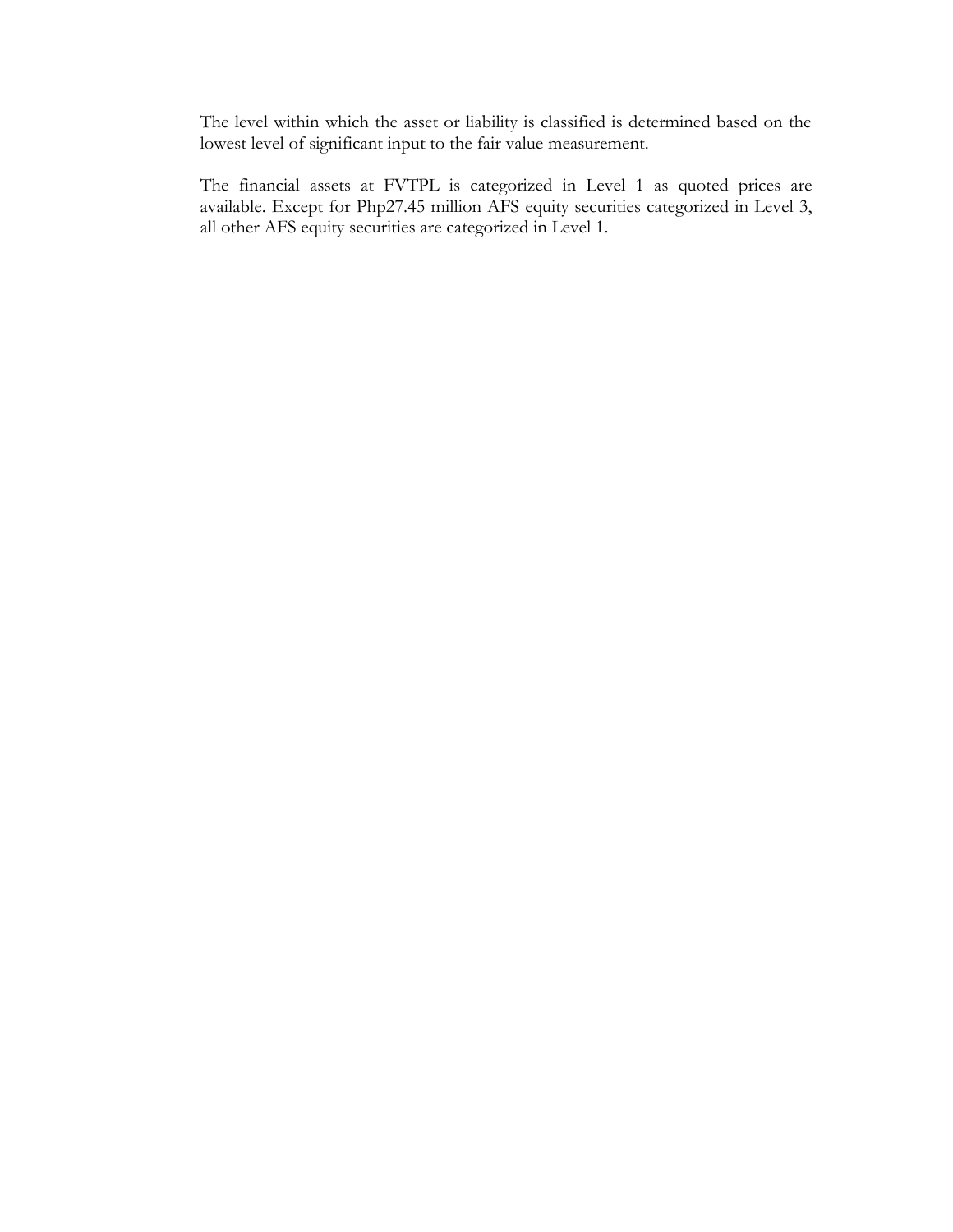**EXHIBIT 6**

#### **Management's Discussion and Analysis of Results of Operations and Financial Condition**

#### **Results of Operations**

#### **(Based on Financial Statements adopted in accordance with the Philippine Financial Reporting Standards)**

#### **Review of March 31, 2015 versus March 31, 2014**

Property giant Megaworld, the Philippines' leading developer of integrated urban townships and the top office developer and landlord, posted a net income of P2.35 billion for the first quarter of 2015, a 12.48 percent growth on a recurring basis year-on-year from P2.09 billion on the same period last year. Residential sales from the various townships across the country remained strong and leasing income from its office and retail portfolio continued to grow even at the start of the year.

Consolidated revenues of Megaworld Group, which includes Global-Estate Resorts, Inc. (GERI), Empire East Land Holdings, Inc. and Suntrust Properties, Inc., amounted to P10.47 billion for the first quarter of 2015, up 12.08 percent on a recurring basis from P9.34 billion of the same period in 2014.

**Development.** Among product portfolios, the bulk of consolidated revenues came from the sale of condominium units and residential lots comprising 59.59% of total revenues. Real estate sales posted a 14.41% increase, with an aggregate amount of Php6.24 billion in 2015 versus Php5.45 billion last year. The Group's registered sales mostly came from the following projects: Uptown Parksuites Towers 1 & 2, Mckinley Hill Village, Tuscany Private Estate, One Uptown Residences, The Venice Luxury Residences- Fiorenzo, 150 Newport Boulevard, Greenbelt Hamilton Tower 2, Newport Palmtree Villas, One Central and Paseo Heights.

**Leasing.** Rental income contributed 18.97% to the consolidated revenues and amounted to Php1.99 billion compared to Php1.71 billion reflected last year's first quarter, a 15.98% increase. Contributing to the growth are the escalation of rental rates and increase in demand for office space from BPO Companies.

**Hotel Operations.** With the consolidation of a new subsidiary, the Group's revenues attributable to hotel operations grew by 70.59% posting an amount of Php196.09 million in first quarter 2015 from Php114.95 million in first quarter 2014.

Total costs and expenses increased by 12.04% from Php7.25 billion in first quarter 2014 to Php8.12 billion in first quarter 2015 primarily due to increase in real estate sales and other administrative and corporate overhead expenses. Income tax expense in first quarter 2015 amounting to Php741.27 million resulted to a 15.82% increase from the first quarter 2014 reported amount of Php640.02 million due to higher taxable income.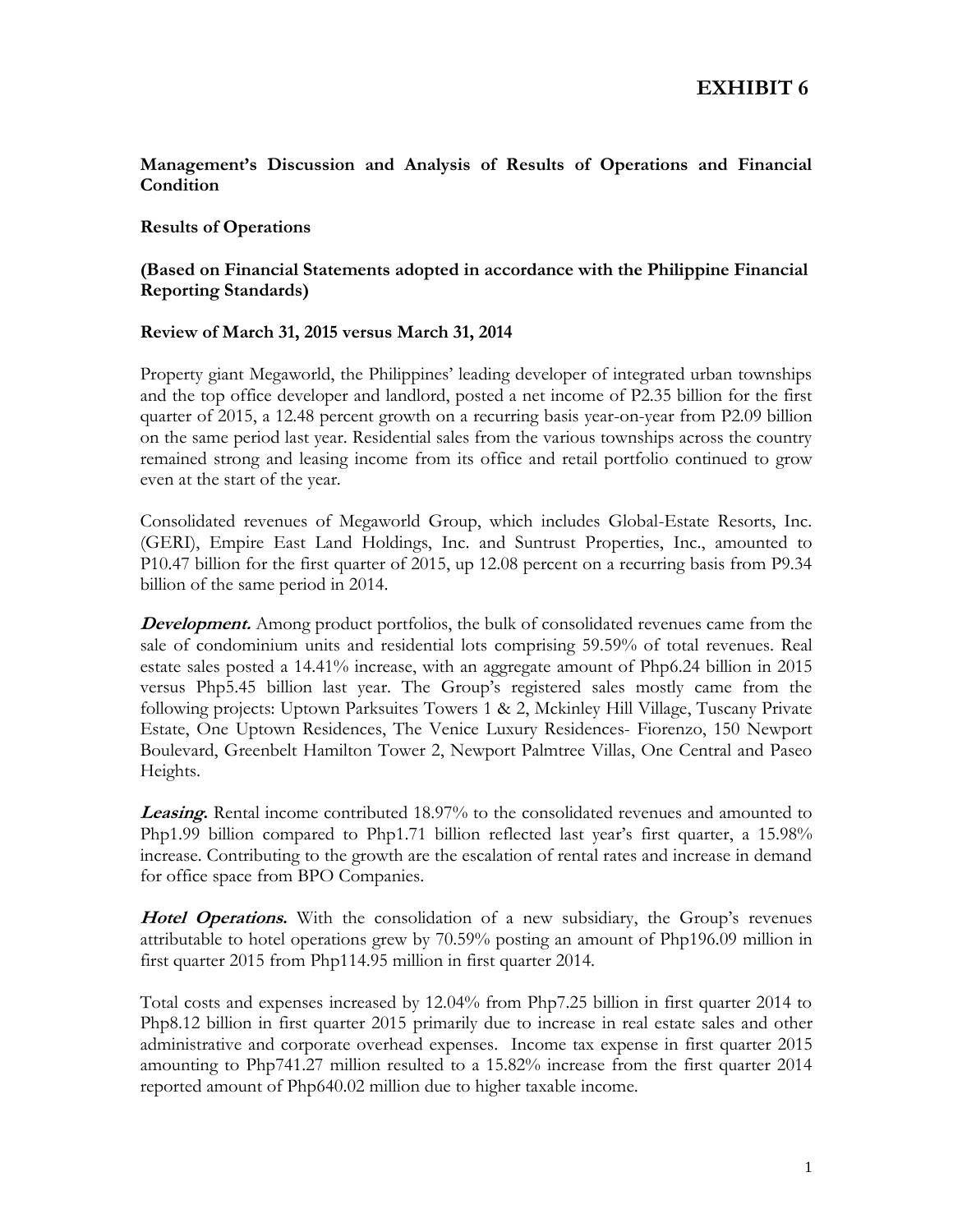There were no seasonal aspects that had a material effect on the financial condition or financial performance of the Group. Neither were there any trends, events or uncertainties that have had or that are reasonably expected to have a material impact on net sales or revenues or income from continuing operations. The Group is not aware of events that will cause material change in the relationship between costs and revenues.

There are no significant elements of income or loss that did not arise from the Group's continuing operations.

#### **Financial Condition**

The Group maintains a prudent financial policy as it engages to a more competitive and challenging environment. The Group's Statement of Financial Position reflects stable financial growth. Total resources as of March 31, 2015 amounted to Php229.69 billion posted an increase of 3.91% compared to Php221.04 billion as of December 31, 2014.

The Group shows steady liquid position as of March 31, 2015 by having its current assets at Php123.21 billion as against its current obligations at Php39.84 billion. Current assets posted an increase of 0.91% from December 31, 2014 balance of Php122.09 billion. Current obligations reflected an increase of 2.49% from December 31, 2014 balance of Php38.88 billion.

Cash and cash equivalents decreased by 1.77% from Php25.14 billion in 2014 to Php24.70 billion in 2015 due to capital expenditure and operating activities for business expansion. An increase of 2.29% from its current and non-current trade and other receivables – Php53.84 billion as of March 31, 2015 compared to Php52.63 billion as of December 31, 2014, was due to additional sales for the period. Residential, condominium units, golf and resort shares for sale increased by 3.47% from Php56.91 billion in 2014 to Php58.88 billion in 2015 mainly due to the additional construction cost attributable to on-going projects. Property development costs decreased by 4.16% from Php12.39 billion in 2014 to Php11.87 billion in 2015. Land for future development increased by 25.69% from Php13.21 billion in 2014 to Php16.61 billion in 2015 mainly due to additional acquisition of land and contribution of a new subsidiary. The Group's investments in available-for-sale securities increased by 15.36%, from Php6.15 billion in 2014 to Php7.09 billion in 2015 due to newly acquired investments. Investment property increased by 3.71% amounting to Php37.09 billion in March 31, 2015 from Php35.76 billion in December 31, 2014 due to completion of properties for lease.

Trade and other payables amounted to Php11.70 billion and Php10.62 billion as of March 31, 2015 and December 31, 2014, respectively. The increase of 10.13% was due to the increase in amounts payable to the Group's suppliers and contractors in relation to its real estate developments. Total customers' deposits current and non-current as of March 31, 2015 amounted to Php7.44 billion compared Php7.24 billion as of December 31, 2014 with 2.71% increase. The combined effect of current and non-current deferred income on real estate sales increased by 1.86% which amounted to Php10.04 billion as of March 31, 2015 compared to Php9.86 billion as of December 31, 2014.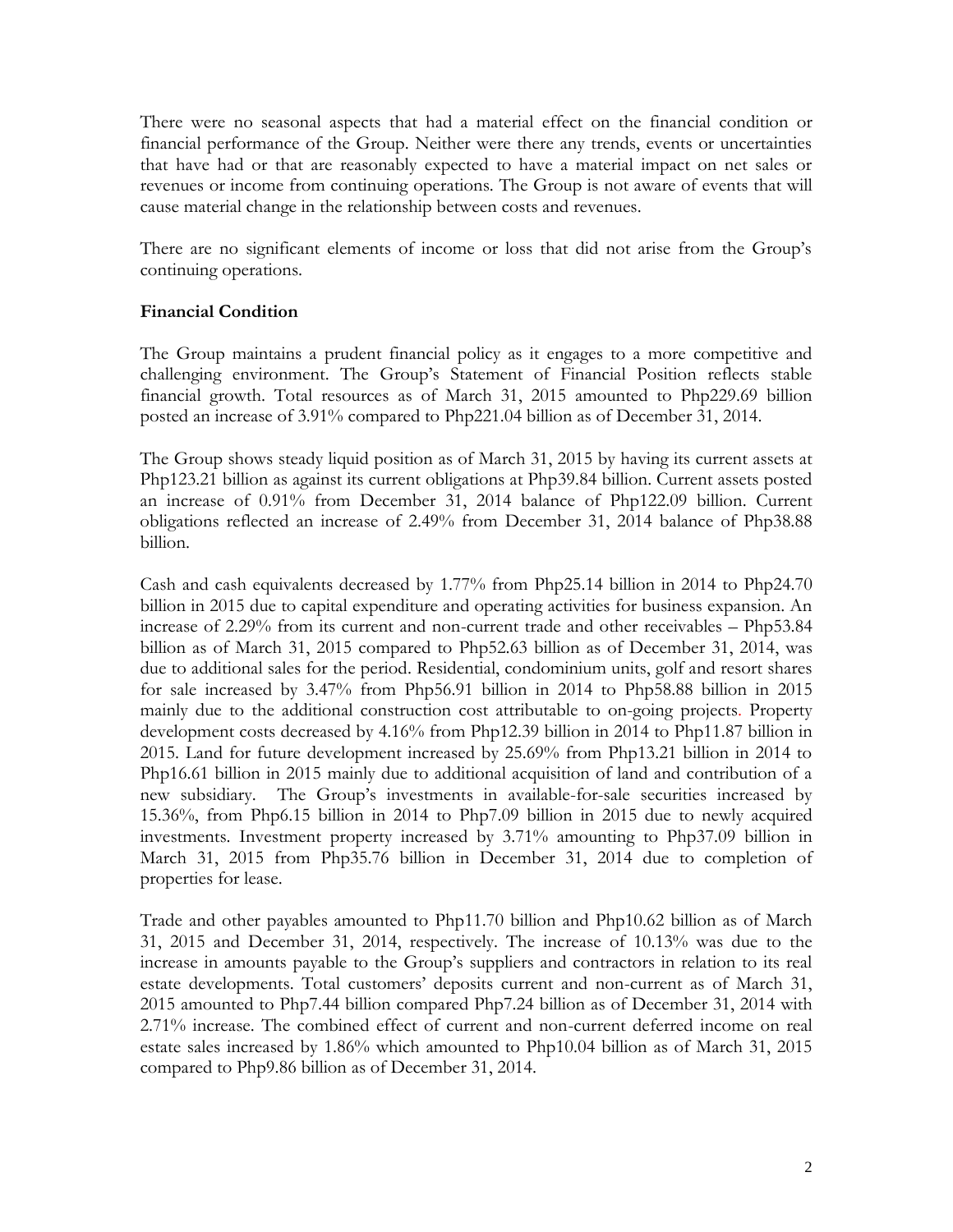The current and non-current interest-bearing loans and borrowings amounted to Php13.47 billion, resulting in a 53.87% increase from previous year-end's Php8.75 billion mainly due to availment of new loan. Total other liabilities amounted to Php3.88 billion from Php4.09 billion as of March 31, 2015 and December 31, 2014, respectively translating to a 5.21% decrease.

Total Equity (including non-controlling interests) increased by 1.83% from Php128.80 billion as of December 31, 2014 to Php131.15 billion as of March 31, 2015 due to the Group's continuous profitability.

The top five (5) key performance indicators of the Group are shown below:

|                         | March 31, 2015 | December 31, 2014 |
|-------------------------|----------------|-------------------|
| Current Ratio *1        | 3.09:1.00      | 3.14:1.00         |
| Quick Ratio *2          | 0.62:1.00      | 0.65:1.00         |
| Debt to Equity Ratio *3 | 0.29:1.00      | 0.26:1.00         |
|                         | March 31, 2015 | March 31, 2014    |
| Return on Assets *4     | $1.04\%$       | $1.52\%$          |
| Return on Equity *5     | $2.02\%$       | $2.83\%$          |

*\*1 – Current Assets / Current Liabilities \*2 – Cash and Cash Equivalents / Current Liabilities \*3 – Interest Bearing Loans and Borrowings and Bonds Payable / Equity \*4 – Net Income / Average Total Assets \*5 – Net Income / Average Equity (Computed using figures attributable only to parent company shareholders)*

With its strong financial position, the Group will continue investing in and pursuing expansion activities as it focuses on identifying new markets, maintaining established markets and tapping business opportunities.

#### **Material Changes in the Year 2015 Financial Statements (Increase/decrease of 5% or more versus December 31, 2014)**

#### **Statement of Financial Position**

17.52% increase in financial assets at fair value through profit or loss Due to increase in market value of financial assets

8.26% increase in prepayments and other assets – current and non-current Due to increase in prepaid expenses

10.05% increase in advances to landowners and joint ventures Due to additional advances made to landowner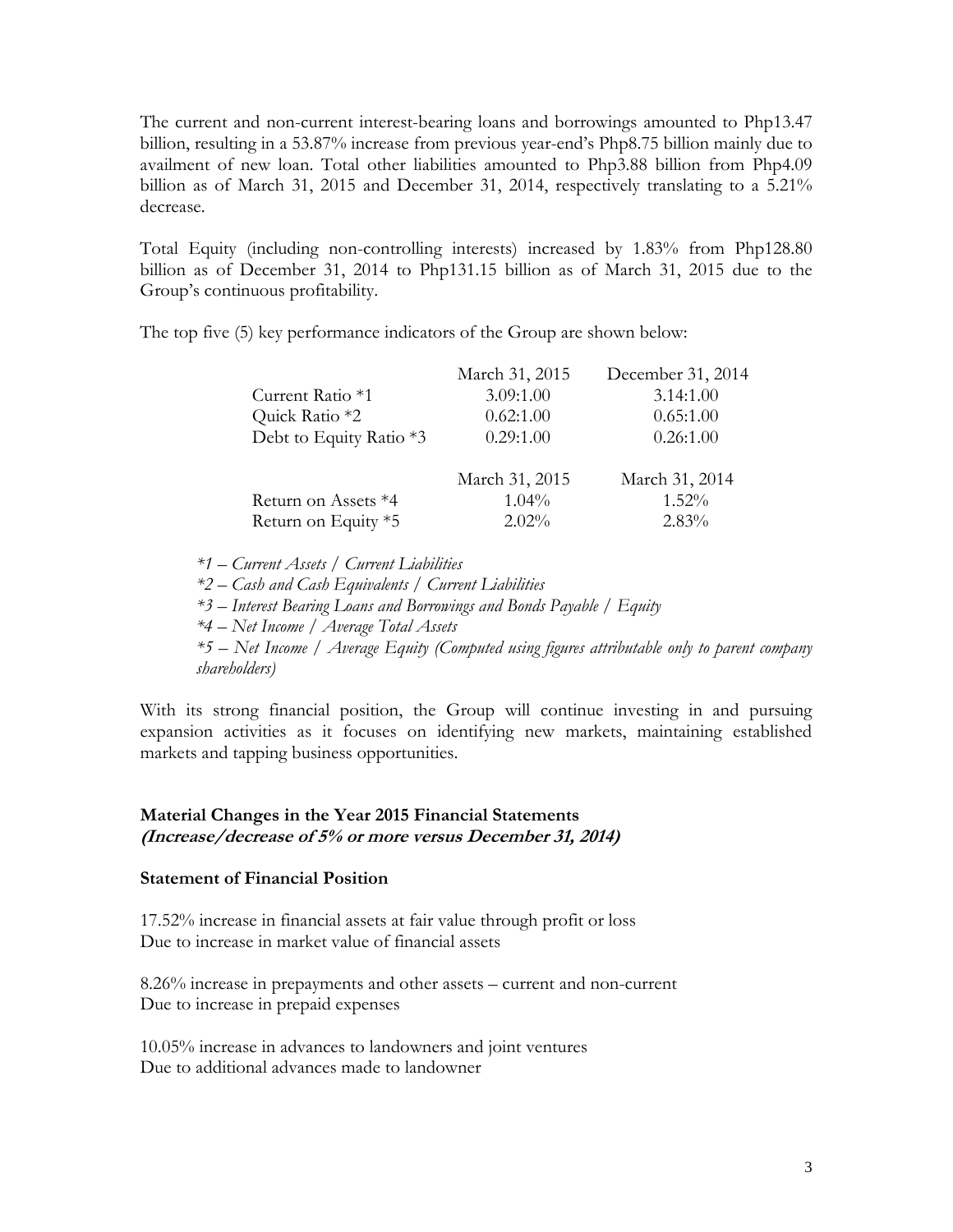25.69% increase in land for future development Due to additional land acquisitions and contribution of new subsidiary

15.36% increase in investments in available-for-sale securities Due to additional acquisition of investments

11.53% increase in deferred tax assets Due to higher deferred tax assets on taxable temporary differences

53.87% increase in interest-bearing loans and borrowings – current and non-current Due to availment of new loan

10.13% increase in trade and other payables Due to higher payables to the Group's suppliers and contractors

11.78% decrease in income tax payable Due to payment of prior year income tax due

#### **(Increase/decrease of 5% or more versus March 31, 2014)**

#### **Statements of Income**

14.41% increase in real estate sales Due to higher sales recognized for the period

14.67% increase in interest income on real estate sales Recognition of interest income from prior years' sales

15.98% increase in rental income Due to escalation of rental rates and increase in demand for office space from BPO companies

70.59% increase in hotel operations income Due to consolidation of a new subsidiary

90.43% decrease in equity share in net earnings of associates Resulted from the reclassification of investment in associate as available-for-sale securities due to decrease in ownership

48.00% decrease in interest and other income-net Mainly due to a one-time gain arising from the acquisition of a subsidiary in 2014

11.14% increase in cost of real estate sales Due to increase in real estate sales

43.39% increase in hotel operations expenses Due to consolidation of a new subsidiary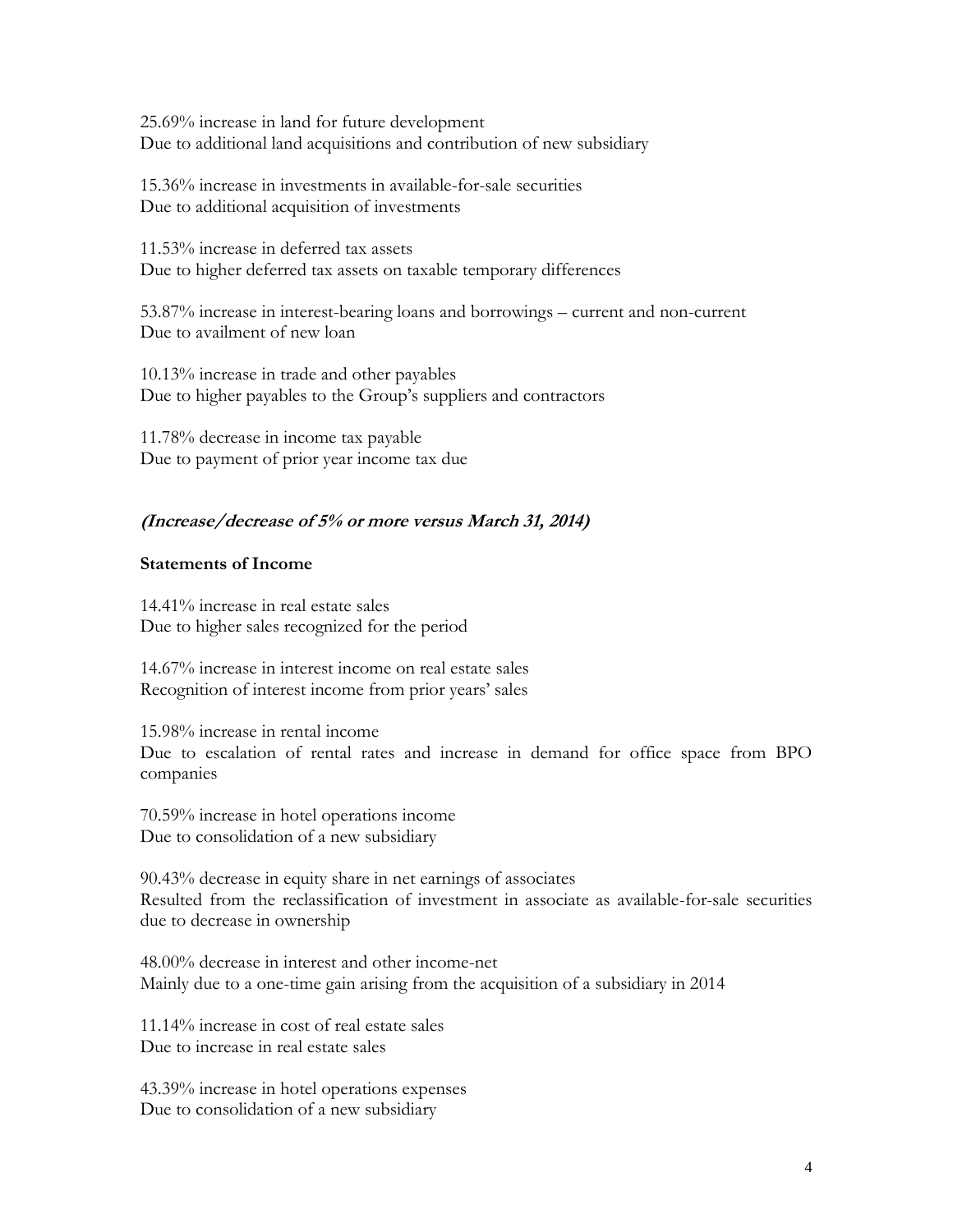33.03% increase in operating expenses

Due to increase in other administrative and corporate overhead expenses and contribution from new subsidiaries

23.92% decrease in interest and other charges – net Due to principal payment of borrowings

15.82% increase in tax expense

Due to higher taxable income and contributions from newly acquired subsidiaries

There are no other significant changes in the Group's financial position (5% or more) and condition that will warrant a more detailed discussion. Further, there are no material events and uncertainties known to management that would have impact or change the reported financial information and condition on the Group.

There are no known trends or demands, commitments, events or uncertainties that will result in or that are reasonably likely to result in increasing or decreasing the Group's liquidity in any material way. The Group does not anticipate having any cash flow or liquidity problems. The Group is not in default or breach of any note, loan, lease or other indebtedness or financing arrangement requiring it to make payments.

There are no material off-balance sheet transactions, arrangements, obligations (including contingent obligations), and other relationships of the Group with unconsolidated entities or other persons created during the reporting period.

The Group has no unusual nature of transactions or events that affects assets, liabilities, equity, net income or cash flows.

There were no seasonal aspects that had a material effect on the financial condition or results of operations of the Group.

The unaudited interim condensed consolidated financial statements do not include all the information and disclosure required in the financial statements and should be read in conjunction with the Group's consolidated annual financial statements as of and for the year-ended December 31, 2014.

The accounting policies and methods of computation adopted in preparation of the Group's unaudited interim consolidated financial statements are the same with the most recent annual financial statements for the year-ended December 31, 2014.

There were no known material events subsequent to the end of the interim period that have not been reflected in the Group's Financial Statements for the first quarter of 2015.

There were no changes in estimates of amount reported in the current financial year or changes in estimates of amounts reported in prior financial years.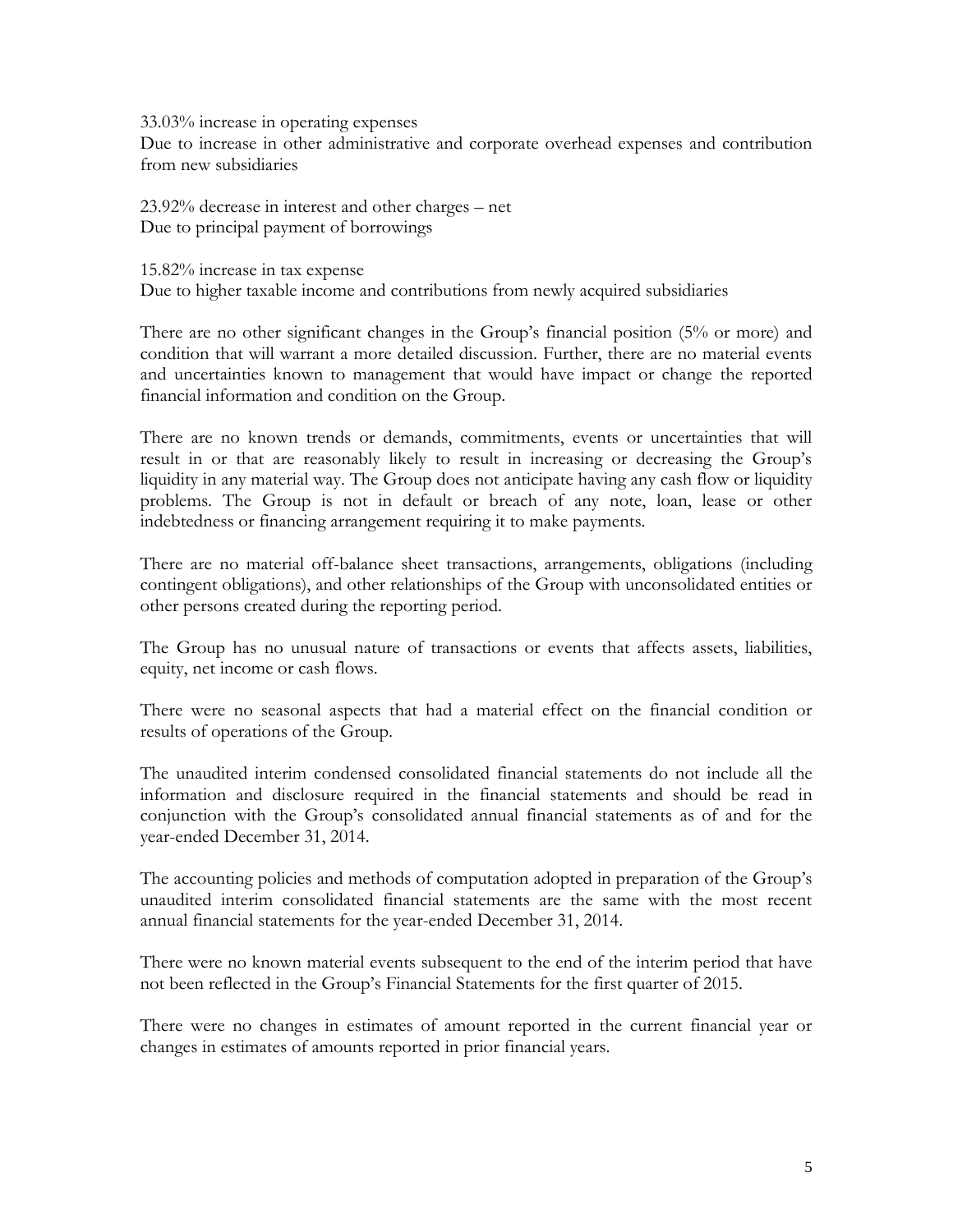There was no contingent liability reflected in the most recent annual financial statements, the same in the current year consolidated financial statements for the first quarter of 2015. There are commitments, guarantees and contingent liabilities that arise in the normal course of operations of the Group which are not reflected in the accompanying interim consolidated financial statements. The management of the Group is of the opinion that losses, if any, from these items will not have any material effect on its interim consolidated financial statements.

There were no other material issuances, repurchases or repayments of debt and equity securities.

There are no material commitments for capital expenditures, events or uncertainties that have had or that are reasonable expected to have a material impact on the continuing operations of the Group.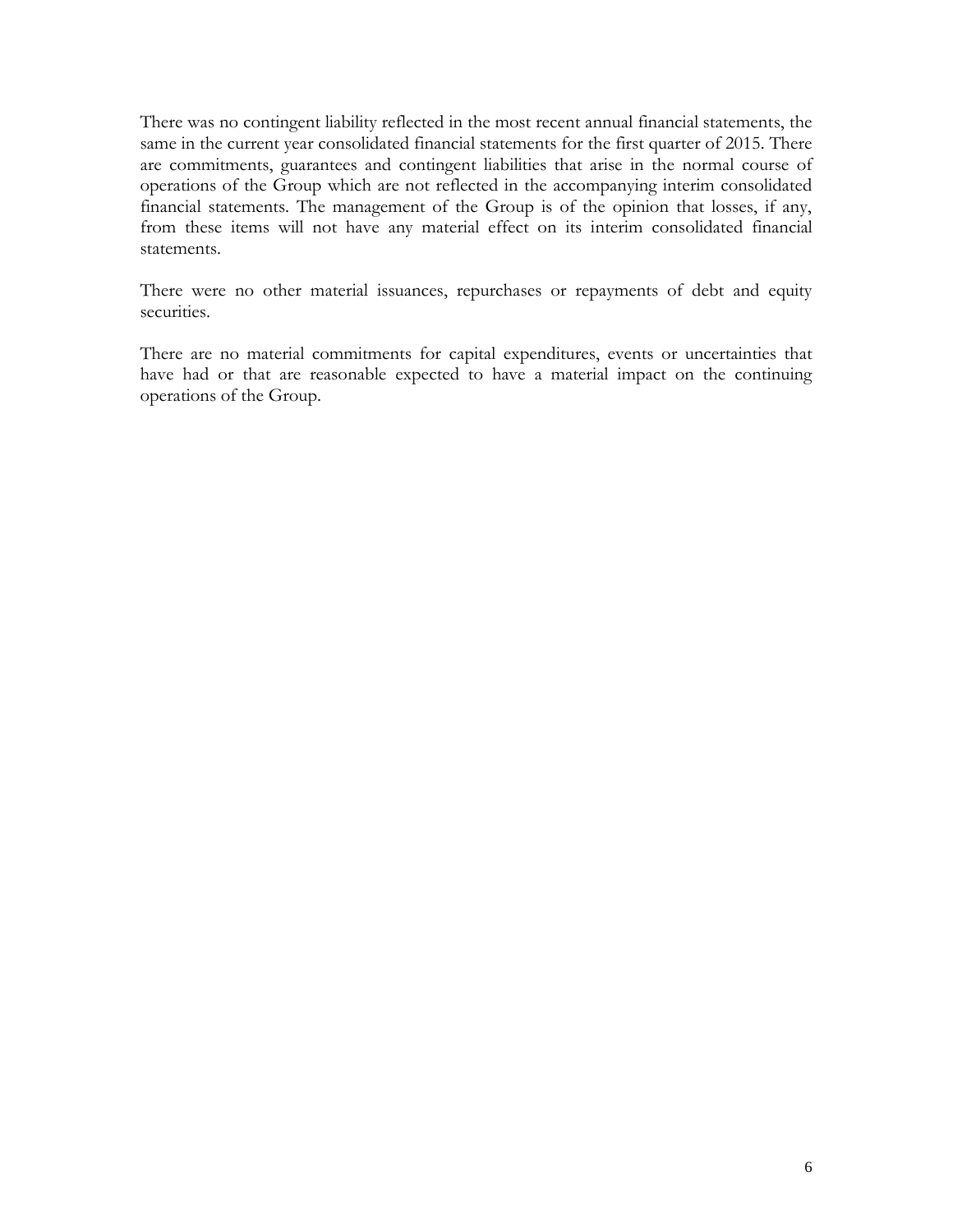#### **MEGAWORLD CORPORATION AND SUBSIDIARIES**

**Aging of Accounts Receivables March 31, 2015 (In thousand pesos)**

|                                       |              |                    |            |            |            |         | Past due         |
|---------------------------------------|--------------|--------------------|------------|------------|------------|---------|------------------|
|                                       | <b>TOTAL</b> | CURRENT/           |            |            | 7 Months - | Above   | accounts & items |
|                                       |              | <b>NOT YET DUE</b> | 1-3 Months | 4-6 Months | 1 Year     | 1 Year  | in Litigation    |
| <b>Type of Receivables:</b>           |              |                    |            |            |            |         |                  |
|                                       |              |                    |            |            |            |         |                  |
| <b>a.</b> Trade and other receivables | 53,836,075   | 51,992,793         | 1,072,845  | 417,335    | 250,335    | 102,767 |                  |
|                                       |              |                    |            |            |            |         |                  |
|                                       |              |                    |            |            |            |         |                  |

## **EXHIBIT 7**